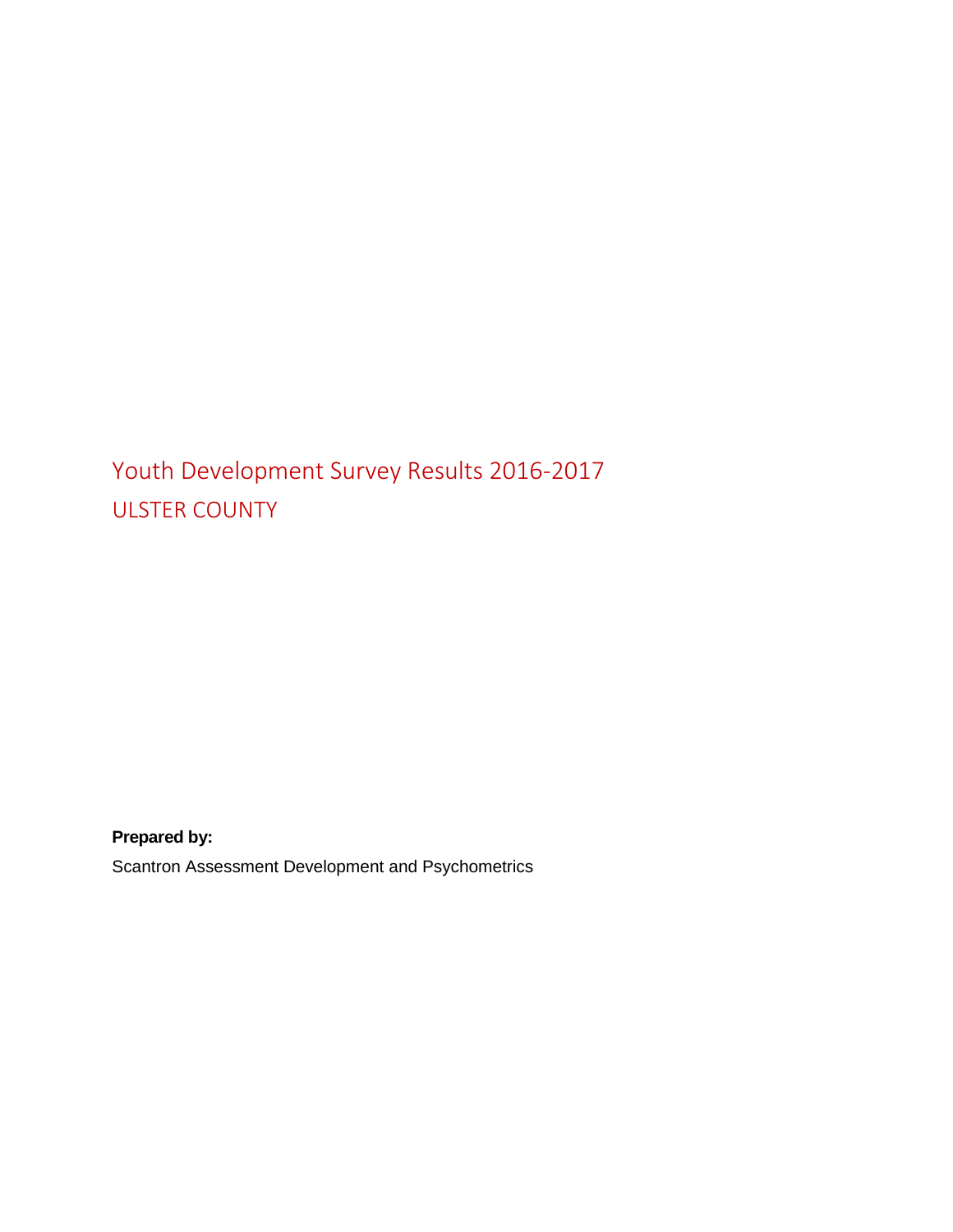

| <b>Table of Contents</b><br><u>nts</u> |  |
|----------------------------------------|--|
|                                        |  |
|                                        |  |
|                                        |  |
|                                        |  |
|                                        |  |
|                                        |  |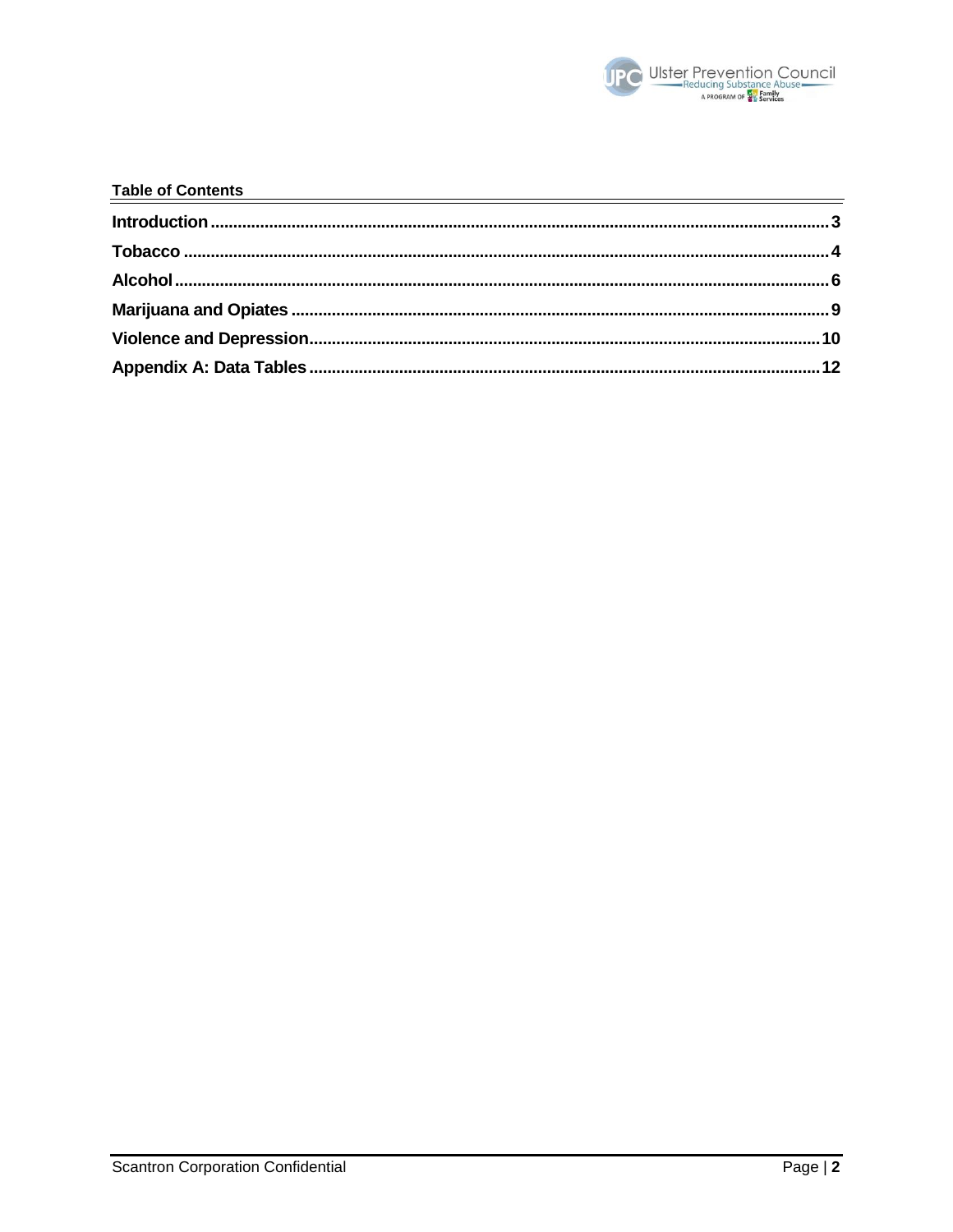

#### <span id="page-2-0"></span>**Introduction**

#### *Demographics*

In total, 3,987 Ulster County students in grades 7-12 completed the survey. This sample exceeds the minimum to allow a 5% margin of error and 95% confidence interval. An estimated 37% of students in the County took the survey, based on counts reported in the New York State School Report Cards for the 2016-2017 school year. Participation decreases as the age of the students increase (Figure 1).

Of the overall sample, 50% are male and 50% are female. Approximately 74% of participating students are White, 18% are Hispanic, 15% are of multiple races, 7% are Black, 3% are Asian American and 3% are Native American or Alaska Native, less than 1% are Native Hawaiian-Pacific Island (Figure 2). 94% of the respondents report being under the age of 18.

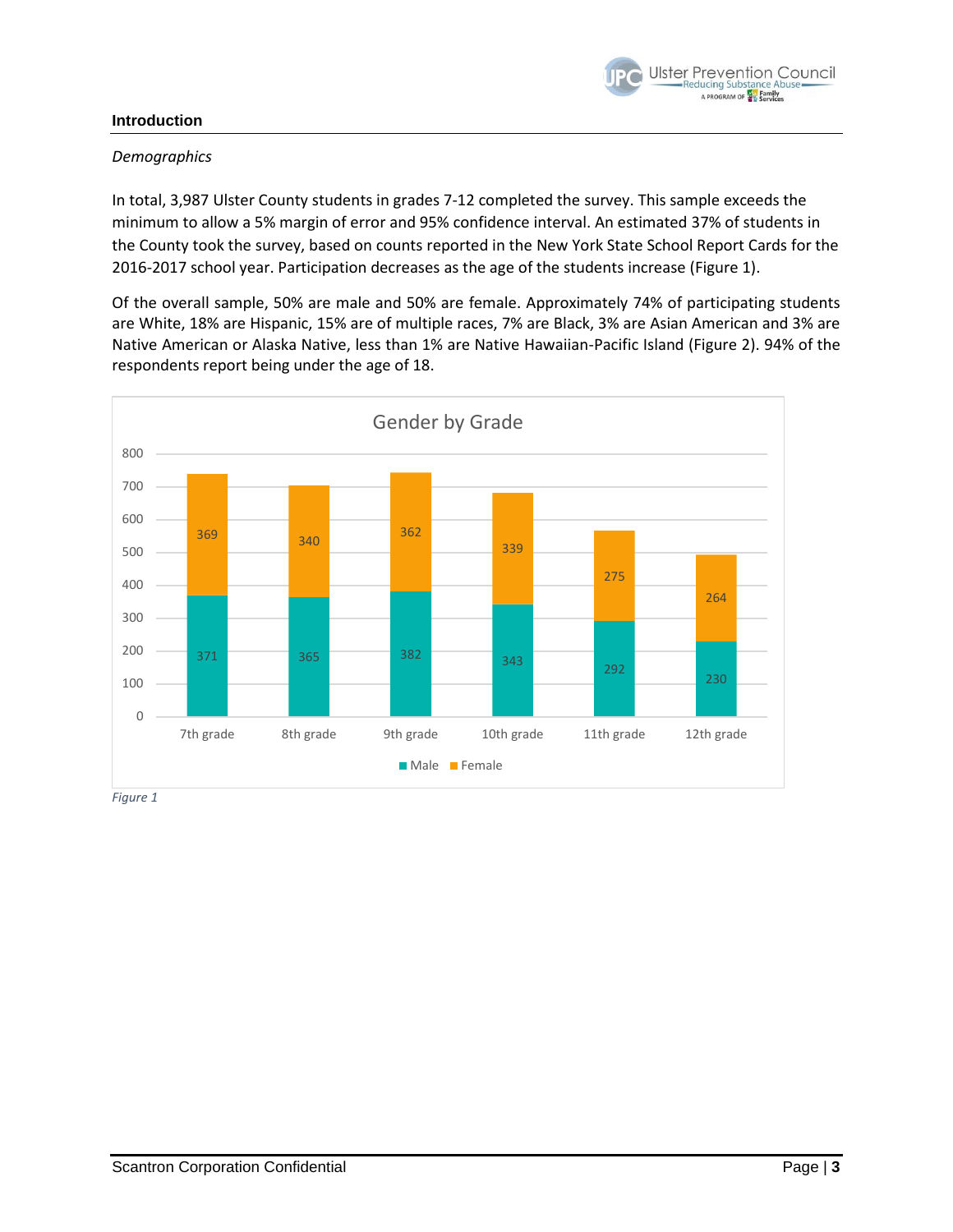

#### <span id="page-3-0"></span>**Tobacco**



According to the 2016-2017 Ulster County survey data, 84% of students have never tried cigarettes. Use does become more prevalent as age increases. 52% of students who have tried smoking were 13 years of age or younger at the age of initiation; 31% were either 14 or 15 when they first tried smoking tobacco (Figure 3). Only 7% of seventh graders have tried cigarettes, while 32% of 12<sup>th</sup> graders have at least had a puff of a cigarette (Figure 4). Of those surveyed, 96% have not smoked within the past 30 days. Of those who have smoked within 30 days, 55% smoke less than a cigarette per day and 92% smoke less than a pack a day.



*Figure 3*

**Ulster Prevention Council** educing Substance Ab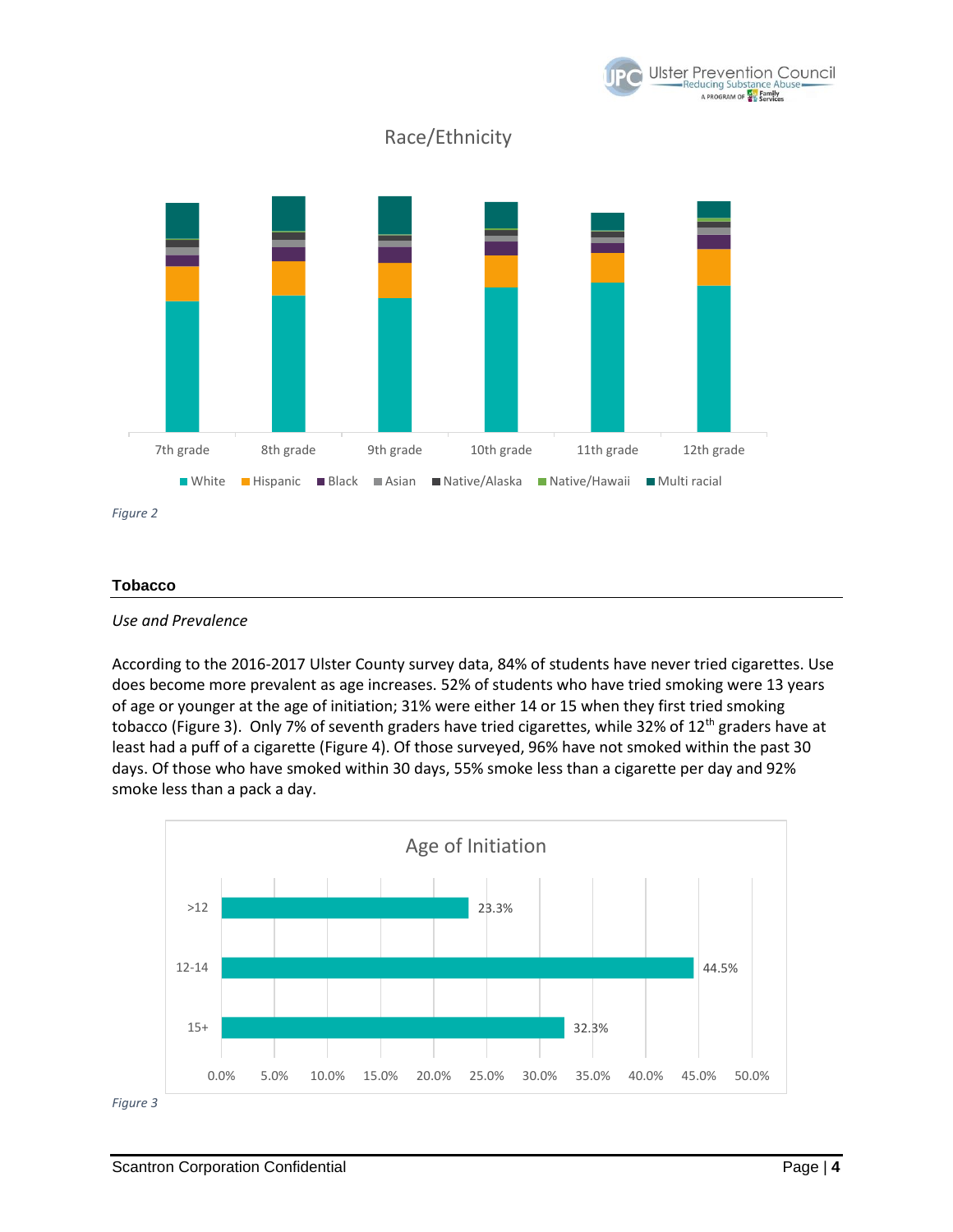





#### *Perception*

According to 2016-2017 survey results, 15% of respondents believe there is no (or little) health risk from smoking one or more packs of cigarettes a day (Figure 5). Smokeless tobacco is consumed by 3% of surveyed youth.



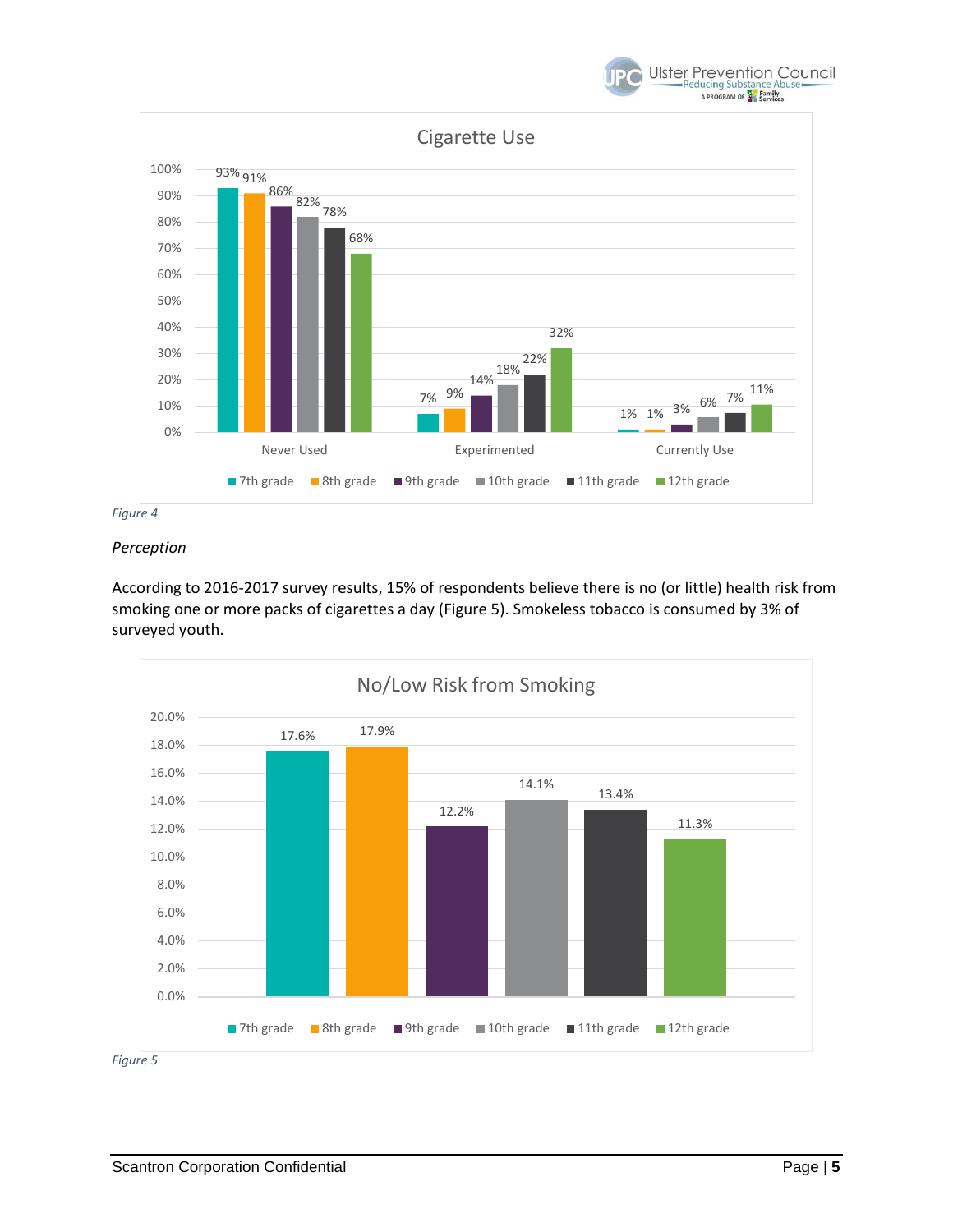

## <span id="page-5-0"></span>**Alcohol**

#### *Use*

According to 2016-2017 survey data, 27% of students report some alcohol consumption within the past 30 days, use increases with age (Figure 6). Respondents also reported binge drinking within the past 30 days, with 11% of 9<sup>th</sup> graders and 31% of 12<sup>th</sup> grade students reporting this behavior (Figure 7). Further, 5-14% of high school students report binge dirnking at least once in the past 30 days.



*Figure 6*



*Figure 7*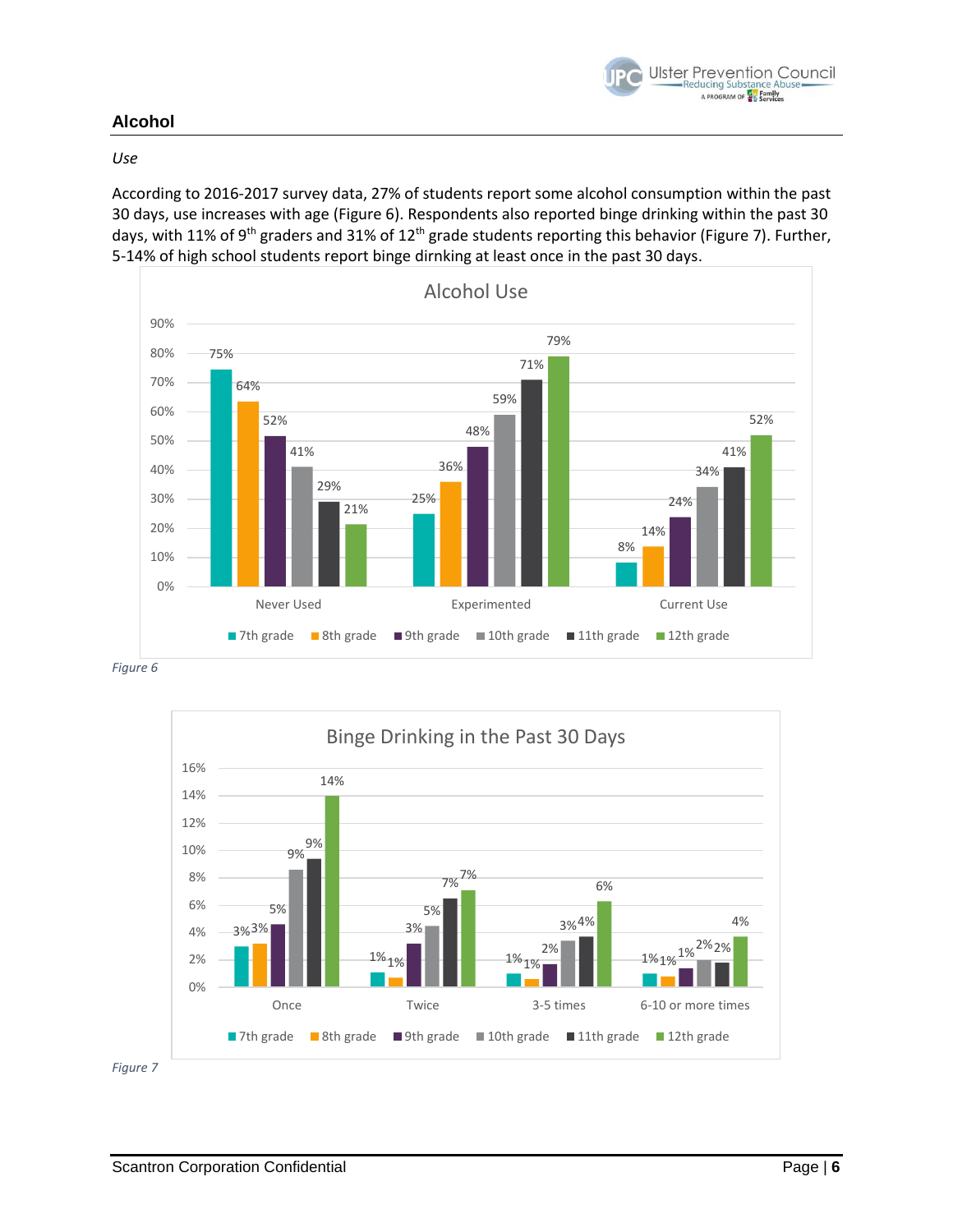

#### *Influence*

According to 2016-2017 survey data, 78% of respondents feel it is wrong to drink alcohol regularly (Figure 8). Nonetheless, respondents have experimented with alcohol; 26% of 7th graders, 37% of 8th graders, 48% of 9th graders, 59% of 10<sup>th</sup> graders, 71% of 11th graders, and 79% of 12th graders claim that they have tried alcohol at some point. 20% of  $12<sup>th</sup>$  graders have consumed alcohol 40 or more times and 21% of 12<sup>th</sup> graders have never tried it. To obtain alcohol, youth rely on parents and peers. Respondents most commonly consume alcohol at their own home or the home of an acquaintance.



#### *Figure 8*

#### *Alcohol Use: Perceived Risk*

According to the 2016-2017 survey data, students report an understanding that alcohol can be harmful; 76% state that people risk great or moderate harm by binge drinking. Interestingly, the assessment of risk rises with age as 12th graders being the most likely to view drinking as risky (Figure 10).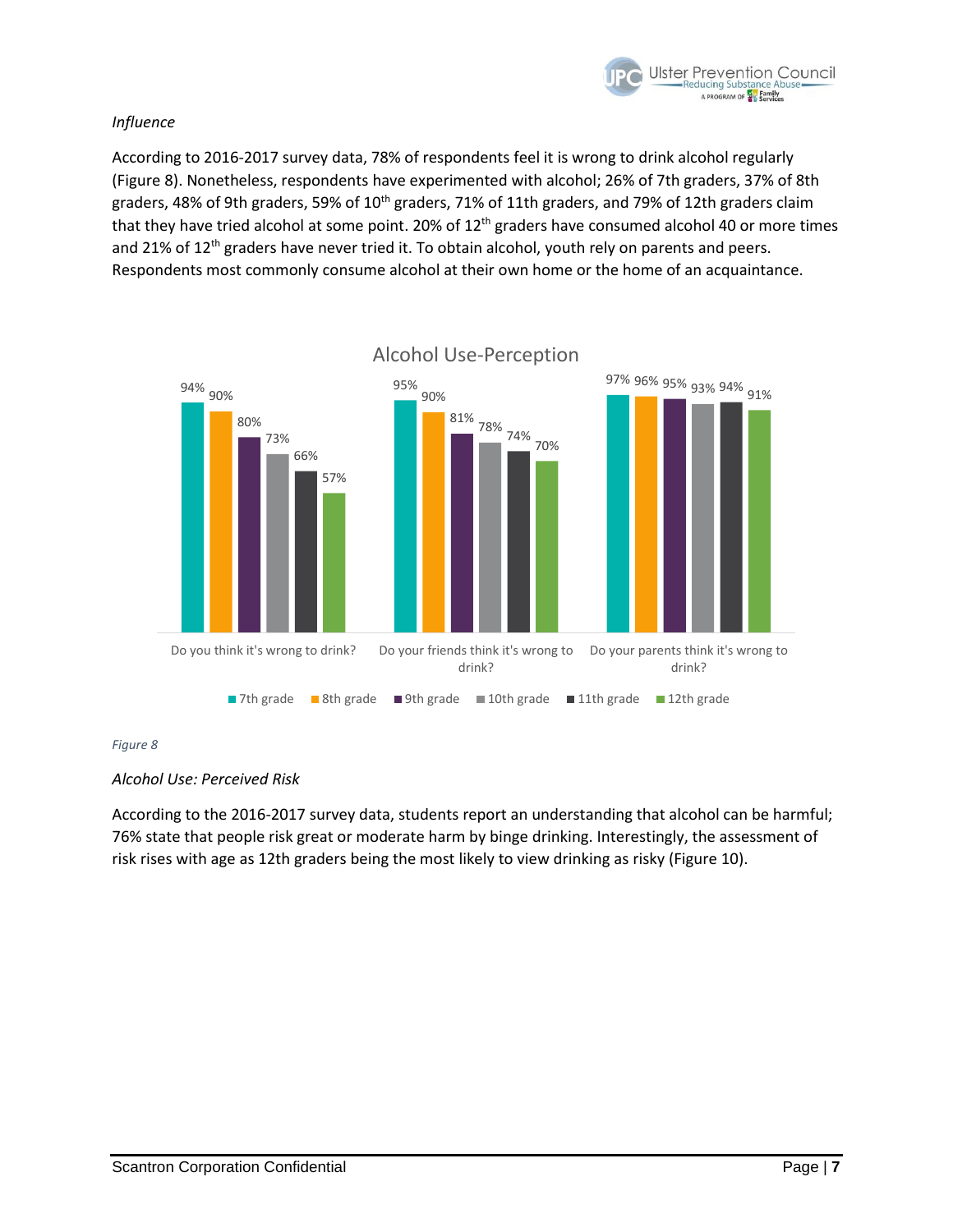

#### *Figure 9*

At home with parents' permission and from someone under the age of 21 were the most commonly cited sources of alcohol, with 13% obtaining it from home with their parents' permission (Figure 9). The most common locations for students to drink alcohol are at home or someone else's home, with 57% of students drinking at home.



*Figure 10*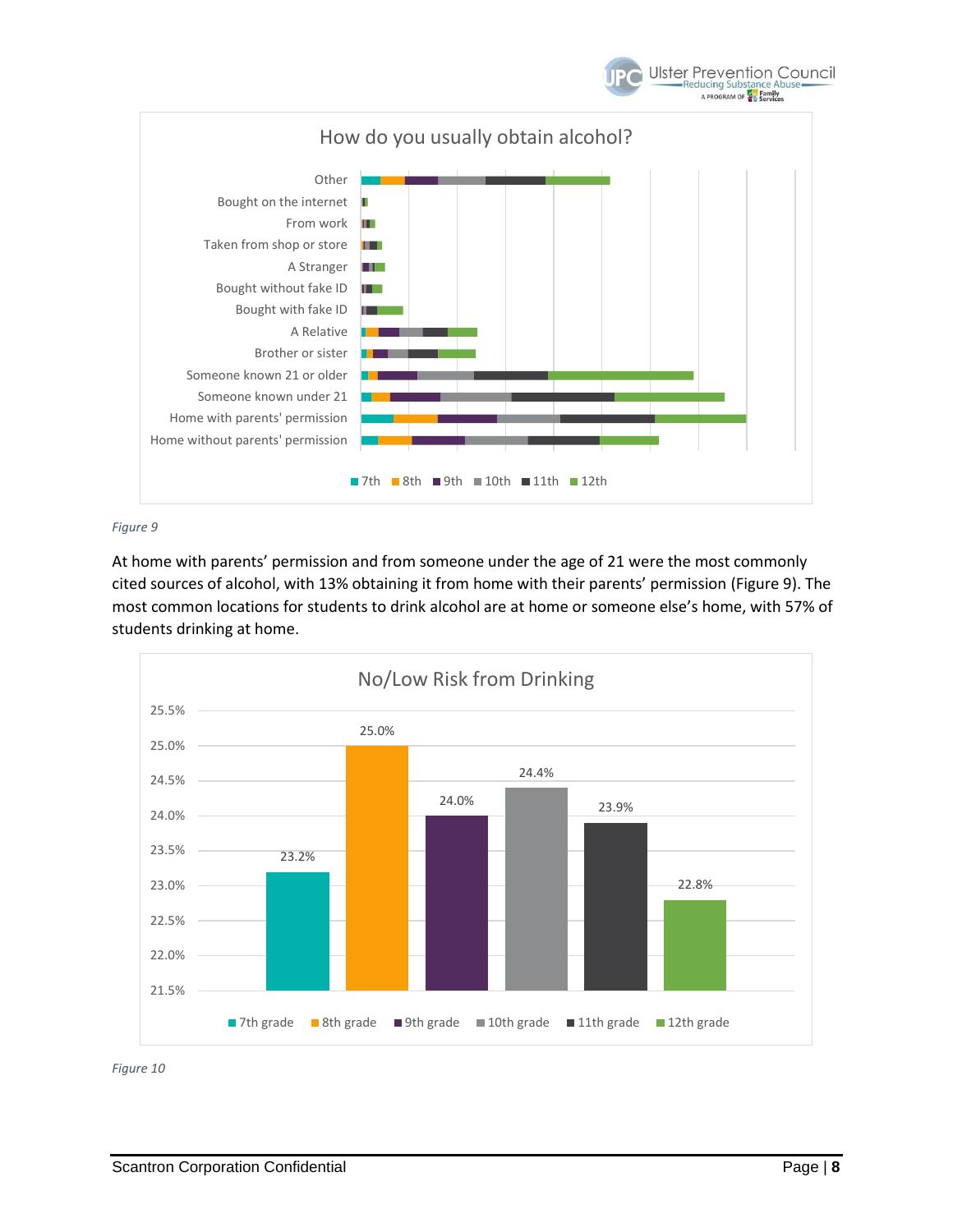

#### <span id="page-8-0"></span>**Marijuana and Opiates**

#### *Marijuana*

According to 2016-2017 Ulster County survey data, 19% of respondents are current users of marijuana. Marijuana use increases substantially as students get older; 3% of 7th graders are current users compared with 39% of 12<sup>th</sup> graders (Figure 11), and 18% of users have used marijuana on more than five occasions. Age of initiation is similar to that of cigarettes, with 54% reporting initiation between the ages of 12-14. 39% report that they began marijuana use after the age of 15. Synthetic marijuana is considerably less popular among respondents; approximately 3% of students have tried synthetic marijuana, with about 1% reporting current use.



#### *Figure 11*

Over two-thirds of respondents feel that smoking marijuana is wrong or very wrong. However, perception drops precipitously as students get older. 92% of seventh graders feel that smoking marijuana is very wrong or wrong, while only 41% of 12<sup>th</sup> graders feel that smoking marijuana is wrong. Similarly, 70% of 7<sup>th</sup> graders feel that smoking marijuana places people in risk of harm, while only 32% of 12<sup>th</sup> graders feel that smoking marijuana once or twice a week is a risk to their well-being.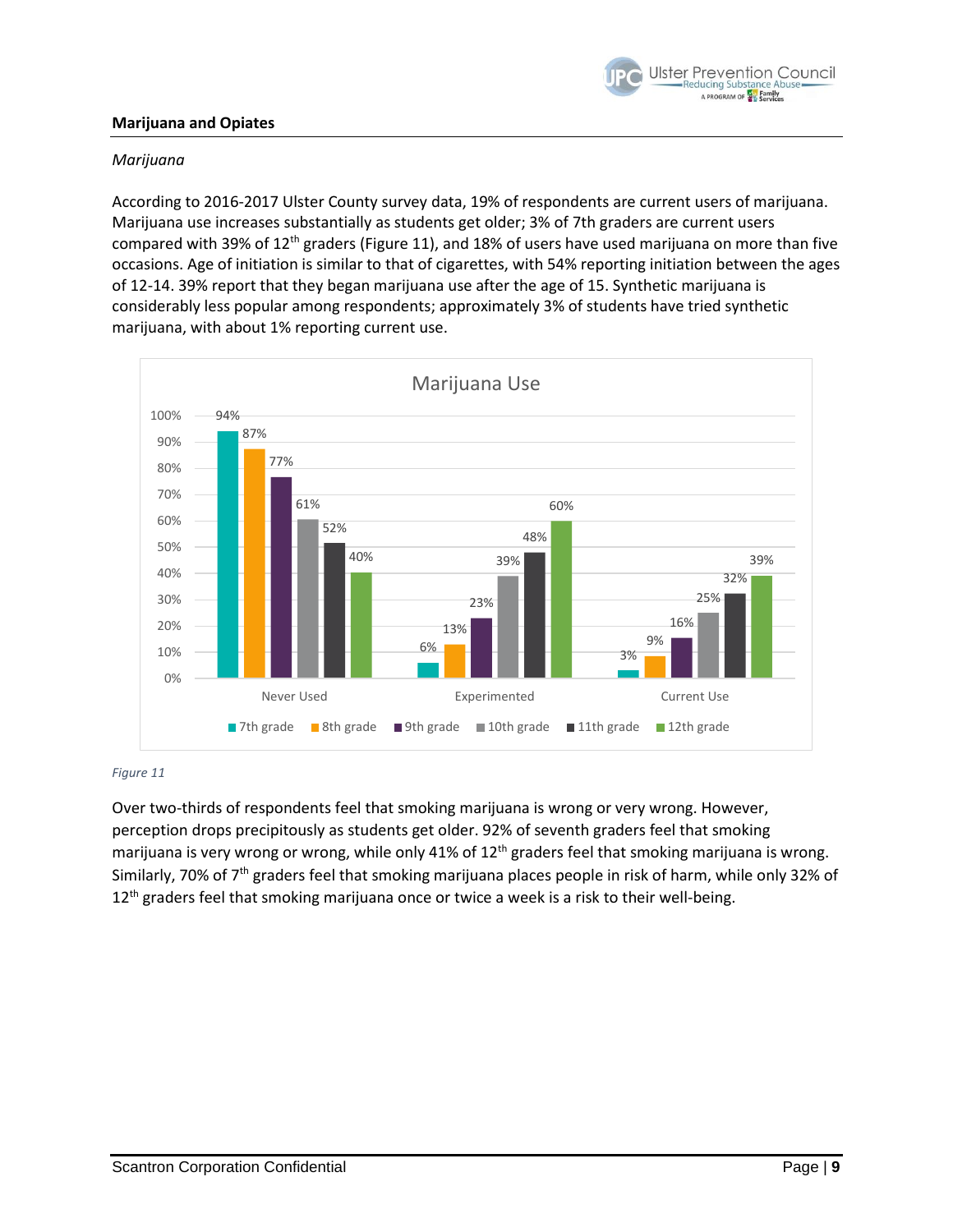





#### *Opiates*

According to Ulster County survey data from 2016-2017, less than 1% of Ulster County students report using heroin at least once in their lifetime. However, 5% of students have tried prescription pain relievers at some point in their life; 2% of respondents report using prescription opiates in the past 30 days. Initiation to these drugs begins in later adolescence: 38% of users were over 14 when they first used prescription opiates, 21% first tried them before the age of 12.

#### <span id="page-9-0"></span>**Violence and Depression**

#### *Family*

Students report relatively high levels of family communication; 38% of students have spoken to parents within the past 12 months about the dangers of tobacco use, 47% have spoken with parents about the dangers of alcohol use (Figure 13). 77% of students have clear rules on alcohol use and 58% believe they would be caught if they consumed alcohol without their parents' permission. 5% of students report that their parents would not feel it is wrong to consume alcohol nearly every day. 19% of students feel they have parental permission to pick a fight with someone and 22% of students feel their parents would permit them to gamble.

Consequences for respondents that were caught drinking varied widely; 39% received no consequences, 30% received minor consequences, and 31% received major consequences. The ability to identify family members with severe alcohol problems increases with age. While 35% of 7<sup>th</sup> graders report a family member has had severe substance problems, 53% of 12<sup>th</sup> graders have family members that have substance abuse problems.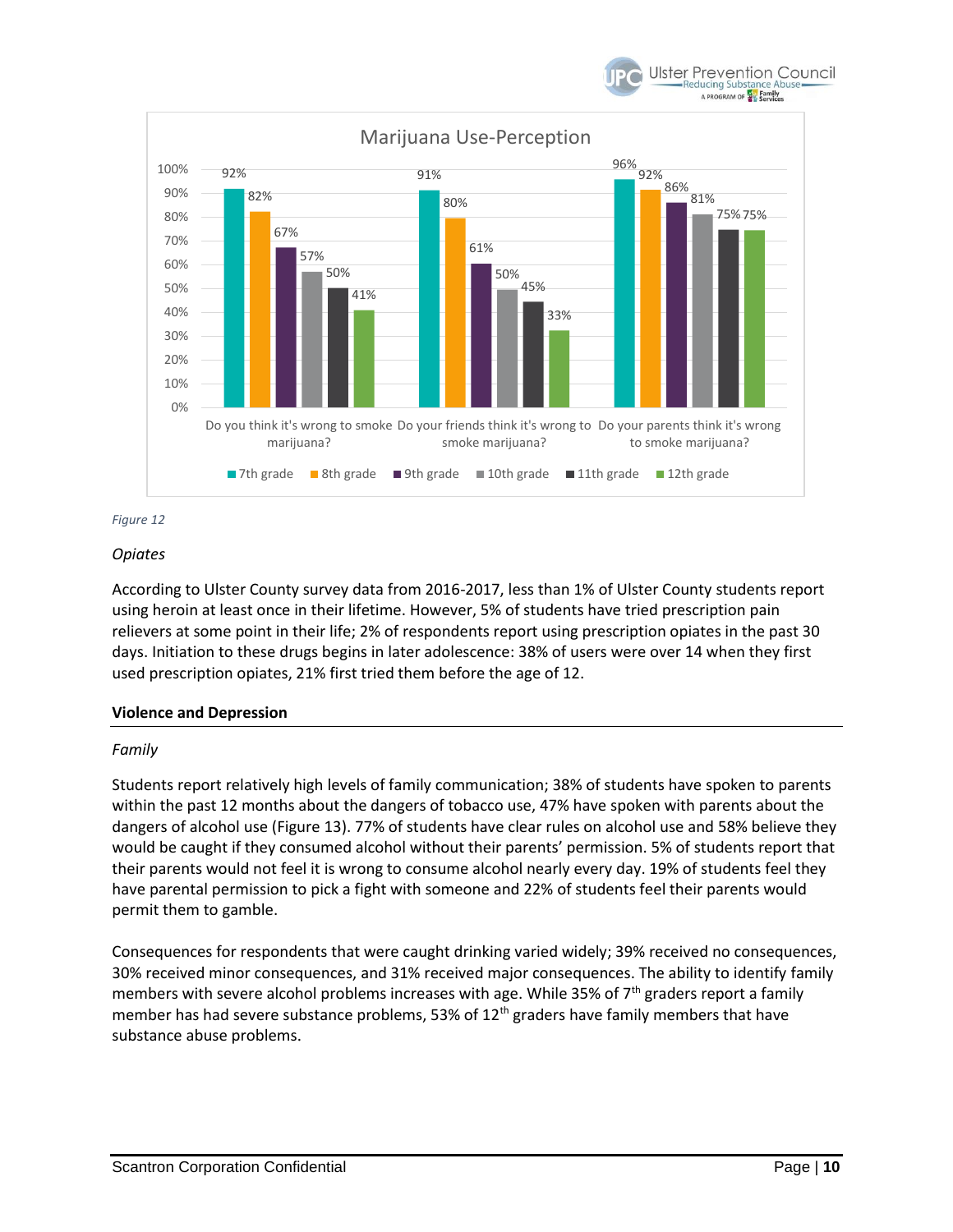



#### *Depression*

Signs of depression are present among respondents of all ages: 40% feel that sometimes life is not worth living, 57% claim they feel like they are no good at all, 43% state they feel like they are a failure, and 39% claim to have felt depressed most days in the past year. Reports of depressive feelings fluctuate with age (Figure 14).



*Figure 14*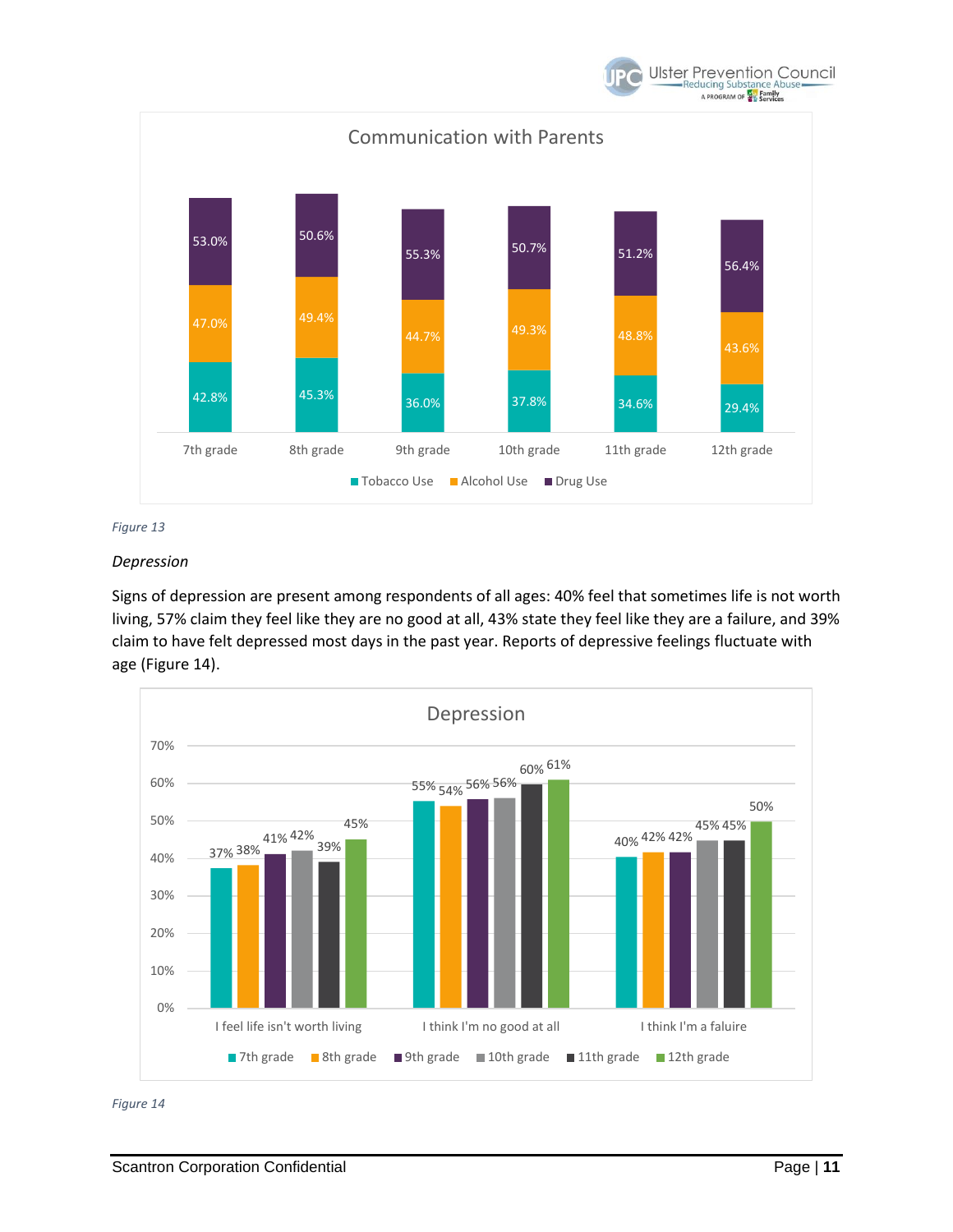

## <span id="page-11-0"></span>**Appendix A: Data Tables**

#### **Gender**

| Grade            | Male | Female |
|------------------|------|--------|
| 7 <sup>th</sup>  | 371  | 369    |
| 8 <sup>th</sup>  | 365  | 340    |
| g <sup>th</sup>  | 382  | 362    |
| $10^{\text{th}}$ | 343  | 339    |
| 11 <sup>th</sup> | 292  | 275    |
| 12 <sup>th</sup> | 230  | 264    |
| <b>Total</b>     | 1989 | 1956   |

#### **Hispanic or Latino**

| Grade            | Hispanic/Latino | <b>Not</b><br>Hispanic/<br>Latino |
|------------------|-----------------|-----------------------------------|
| 7 <sup>th</sup>  | 19.6            | 80.4                              |
| <b>gth</b>       | 18.6            | 81.4                              |
| 9th              | 19.1            | 80.9                              |
| $10^{\text{th}}$ | 17.2            | 82.8                              |
| 11 <sup>th</sup> | 16.3            | 83.7                              |
| $12^{th}$        | 19.3            | 80.7                              |
| <b>Total</b>     | 18.4            | 81.6                              |

## **Race/Ethnicity**

| Grade            | Asian<br>American | <b>Black or</b><br>African<br>American | <b>Native</b><br>American or<br>Alaska Native | <b>Native</b><br>Hawaiian or<br><b>Pacific Island</b> | White | <b>Multi-Racial</b> |
|------------------|-------------------|----------------------------------------|-----------------------------------------------|-------------------------------------------------------|-------|---------------------|
| 7 <sup>th</sup>  | 4.03              | 6.04                                   | 3.19                                          | 0.87                                                  | 70.07 | 19.06               |
| 8 <sup>th</sup>  | 3.91              | 7.53                                   | 3.15                                          | 0.35                                                  | 72.94 | 18.69               |
| 9 <sup>th</sup>  | 3.34              | 8.81                                   | 3.41                                          | 1.80                                                  | 71.56 | 20.56               |
| 10 <sup>th</sup> | 2.90              | 7.40                                   | 3.36                                          | 0.67                                                  | 77.36 | 14.08               |
| 11 <sup>th</sup> | 3.15              | 5.43                                   | 4.32                                          | 0.70                                                  | 79.86 | 9.63                |
| $12^{th}$        | 3.61              | 7.82                                   | 2.27                                          | 0.53                                                  | 78.36 | 8.82                |
| <b>Total</b>     | 3.50              | 7.20                                   | 3.27                                          | 0.78                                                  | 74.58 | 15.77               |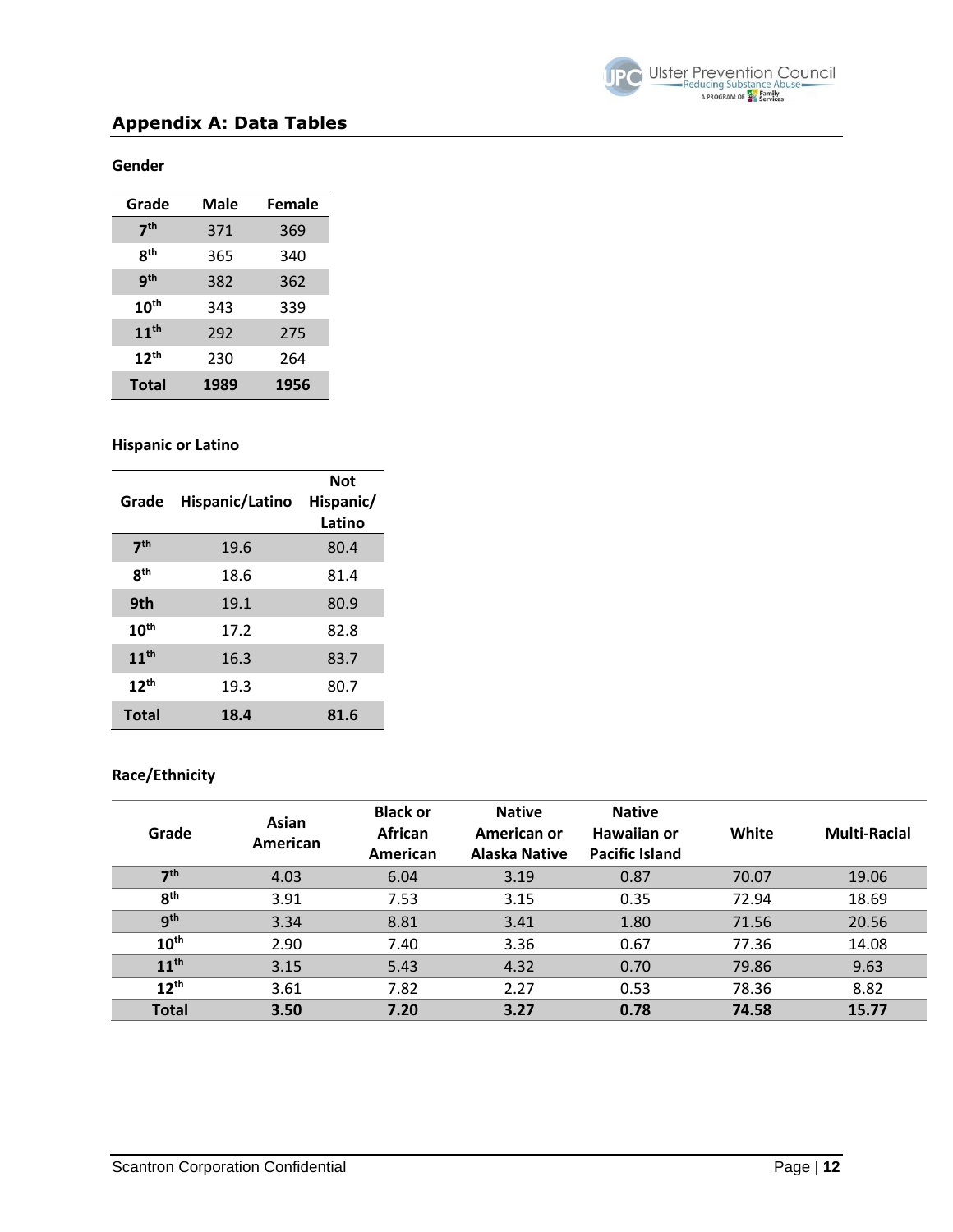

| Grade            | None (0) | <b>Few</b><br>$(1-10)$ | Some<br>$(11-30)$ | Half or<br><b>Less</b><br>$(31-50)$ | <b>Half or</b><br><b>More</b><br>$(51-70)$ | <b>Most</b><br>$(71-90)$ | <b>Almost</b><br>All<br>$(91-100)$ |
|------------------|----------|------------------------|-------------------|-------------------------------------|--------------------------------------------|--------------------------|------------------------------------|
| 7 <sup>th</sup>  | 40.4     | 38.5                   | 12.3              | 6.5                                 | 1.4                                        | 0.7                      | 0.3                                |
| 8 <sup>th</sup>  | 27.3     | 43.6                   | 17.7              | 7.8                                 | 2.3                                        | 1.1                      | 0.3                                |
| g <sub>th</sub>  | 11.6     | 33.3                   | 27.6              | 15.9                                | 9.3                                        | 1.9                      | 0.5                                |
| 10 <sup>th</sup> | 9.1      | 31.6                   | 30.3              | 16.2                                | 8.8                                        | 3.2                      | 0.7                                |
| 11 <sup>th</sup> | 6.0      | 32.0                   | 32.3              | 15.0                                | 10.8                                       | 3.0                      | 0.9                                |
| $12^{th}$        | 7.5      | 28.5                   | 32.6              | 16.6                                | 10.3                                       | 4.0                      | 0.4                                |
| <b>Total</b>     | 18.02    | 34.87                  | 24.53             | 12.59                               | 6.81                                       | 2.17                     | 0.53                               |

#### **How many students do you think use tobacco?**

## **How many students do you think drink alcohol?**

| Grade            | None (0) | <b>Few</b><br>$(1-10)$ | Some<br>$(11-30)$ | Half or<br><b>Less</b><br>(31-50) | Half or<br><b>More</b><br>$(51-70)$ | <b>Most</b><br>$(71-90)$ | <b>Almost All</b><br>$(91-100)$ |
|------------------|----------|------------------------|-------------------|-----------------------------------|-------------------------------------|--------------------------|---------------------------------|
| 7 <sup>th</sup>  | 33.7     | 38.6                   | 16.2              | 6.0                               | 2.5                                 | 2.5                      | 0.5                             |
| 8 <sup>th</sup>  | 22.6     | 29.7                   | 22.9              | 13.9                              | 6.4                                 | 3.5                      | 1.0                             |
| 9 <sup>th</sup>  | 7.4      | 13.5                   | 20.3              | 23.7                              | 20.2                                | 12.5                     | 2.4                             |
| 10 <sup>th</sup> | 5.9      | 9.0                    | 17.9              | 19.1                              | 22.3                                | 20.0                     | 5.9                             |
| 11 <sup>th</sup> | 4.9      | 4.6                    | 13.2              | 21.3                              | 24.9                                | 24.7                     | 6.3                             |
| $12^{th}$        | 4.7      | 4.5                    | 9.9               | 18.8                              | 23.1                                | 30.8                     | 8.3                             |
| <b>Total</b>     | 14.1     | 17.9                   | 17.2              | 16.8                              | 15.8                                | 14.4                     | 3.8                             |

#### **How many students do you think use marijuana?**

| Grade            | None (0) | Few<br>$(1-10)$ | Some<br>$(11-30)$ | <b>Half or</b><br><b>Less</b><br>$(31-50)$ | Half or<br><b>More</b><br>$(51-70)$ | <b>Most</b><br>$(71-90)$ | <b>Almost All</b><br>$(91-100)$ |
|------------------|----------|-----------------|-------------------|--------------------------------------------|-------------------------------------|--------------------------|---------------------------------|
| 7 <sup>th</sup>  | 45.7     | 25.4            | 13.1              | 5.7                                        | 5.3                                 | 3.6                      | 1.1                             |
| 8 <sup>th</sup>  | 21.2     | 25.6            | 19.4              | 12.9                                       | 11.3                                | 7.1                      | 2.5                             |
| <b>gth</b>       | 8.1      | 11.5            | 15.9              | 18.2                                       | 22.8                                | 17.9                     | 5.7                             |
| 10 <sup>th</sup> | 6.5      | 8.1             | 12.3              | 16.6                                       | 22.2                                | 24.7                     | 9.7                             |
| 11 <sup>th</sup> | 5.5      | 5.5             | 11.6              | 16.7                                       | 23.4                                | 25.9                     | 11.4                            |
| $12^{th}$        | 5.5      | 4.3             | 6.1               | 16.0                                       | 21.5                                | 32.3                     | 14.4                            |
| <b>Total</b>     | 16.5     | 14.3            | 13.5              | 14.1                                       | 17.2                                | 17.4                     | 6.9                             |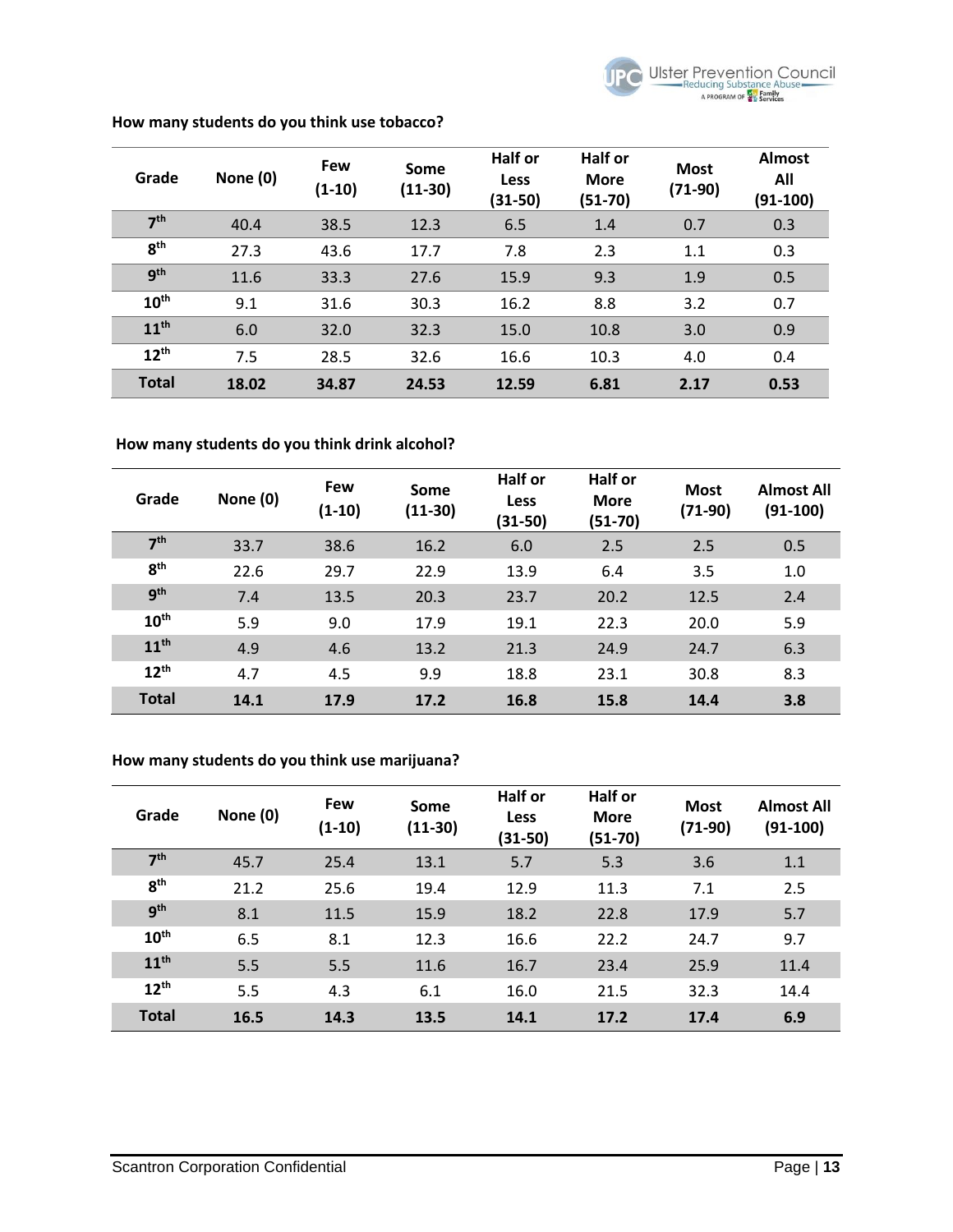

| Grade            | None (0) | Few<br>$(1-10)$ | Some<br>$(11-30)$ | Half or<br><b>Less</b><br>$(31-50)$ | Half or<br><b>More</b><br>$(51-70)$ | <b>Most</b><br>$(71-90)$ | <b>Almost All</b><br>$(91-100)$ |
|------------------|----------|-----------------|-------------------|-------------------------------------|-------------------------------------|--------------------------|---------------------------------|
| 7 <sup>th</sup>  | 57.3     | 26.1            | 8.8               | 4.3                                 | 1.6                                 | 1.2                      | 0.7                             |
| 8 <sup>th</sup>  | 37.5     | 36.1            | 12.8              | 7.2                                 | 3.5                                 | 2.3                      | 0.6                             |
| 9 <sup>th</sup>  | 15.3     | 33.6            | 25.0              | 13.9                                | 6.9                                 | 4.2                      | 1.1                             |
| 10 <sup>th</sup> | 11.0     | 29.9            | 24.3              | 17.3                                | 9.2                                 | 6.2                      | 2.1                             |
| 11 <sup>th</sup> | 8.1      | 30.1            | 26.6              | 15.3                                | 12.1                                | 6.2                      | 1.6                             |
| 12 <sup>th</sup> | 8.1      | 25.6            | 24.3              | 18.1                                | 13.4                                | 8.3                      | 2.2                             |
| <b>Total</b>     | 24.4     | 30.5            | 19.7              | 12.1                                | 7.3                                 | 4.4                      | 1.3                             |

#### **How many students do you think use illegal drugs?**

**How wrong do your friends feel it would be for YOU to have one or two drinks of an alcoholic beverage nearly every day?** 

| Grade            | <b>Very</b> |       | A little bit | Not at all |
|------------------|-------------|-------|--------------|------------|
|                  | Wrong       | Wrong | wrong        | wrong      |
| 7 <sup>th</sup>  | 77.3        | 17.4  | 3.8          | 1.5        |
| 8 <sup>th</sup>  | 70.4        | 19.4  | 7.7          | 2.4        |
| q <sup>th</sup>  | 52.5        | 28.6  | 13.8         | 5.1        |
| 10 <sup>th</sup> | 45.7        | 31.8  | 15.4         | 7.2        |
| 11 <sup>th</sup> | 40.6        | 33.4  | 19.8         | 6.2        |
| 12 <sup>th</sup> | 35.0        | 35.0  | 17.5         | 12.6       |
| <b>Total</b>     | 55.3        | 26.8  | 12.5         | 5.4        |

## **How wrong do your friends feel it would be for YOU to smoke tobacco?**

| Grade            | <b>Very</b> | <b>Wrong</b> | A little bit | Not at all |
|------------------|-------------|--------------|--------------|------------|
|                  | Wrong       |              | wrong        | wrong      |
| 7 <sup>th</sup>  | 81.6        | 14.9         | 2.7          | 0.8        |
| R <sup>th</sup>  | 79.0        | 16.0         | 4.0          | 1.1        |
| <b>gth</b>       | 63.7        | 25.3         | 7.5          | 3.5        |
| 10 <sup>th</sup> | 61.1        | 26.7         | 7.6          | 4.5        |
| 11 <sup>th</sup> | 53.8        | 29.7         | 13.3         | 3.2        |
| $12^{th}$        | 43.7        | 27.8         | 18.1         | 10.4       |
| <b>Total</b>     | 65.4        | 22.8         | 8.2          | 3.6        |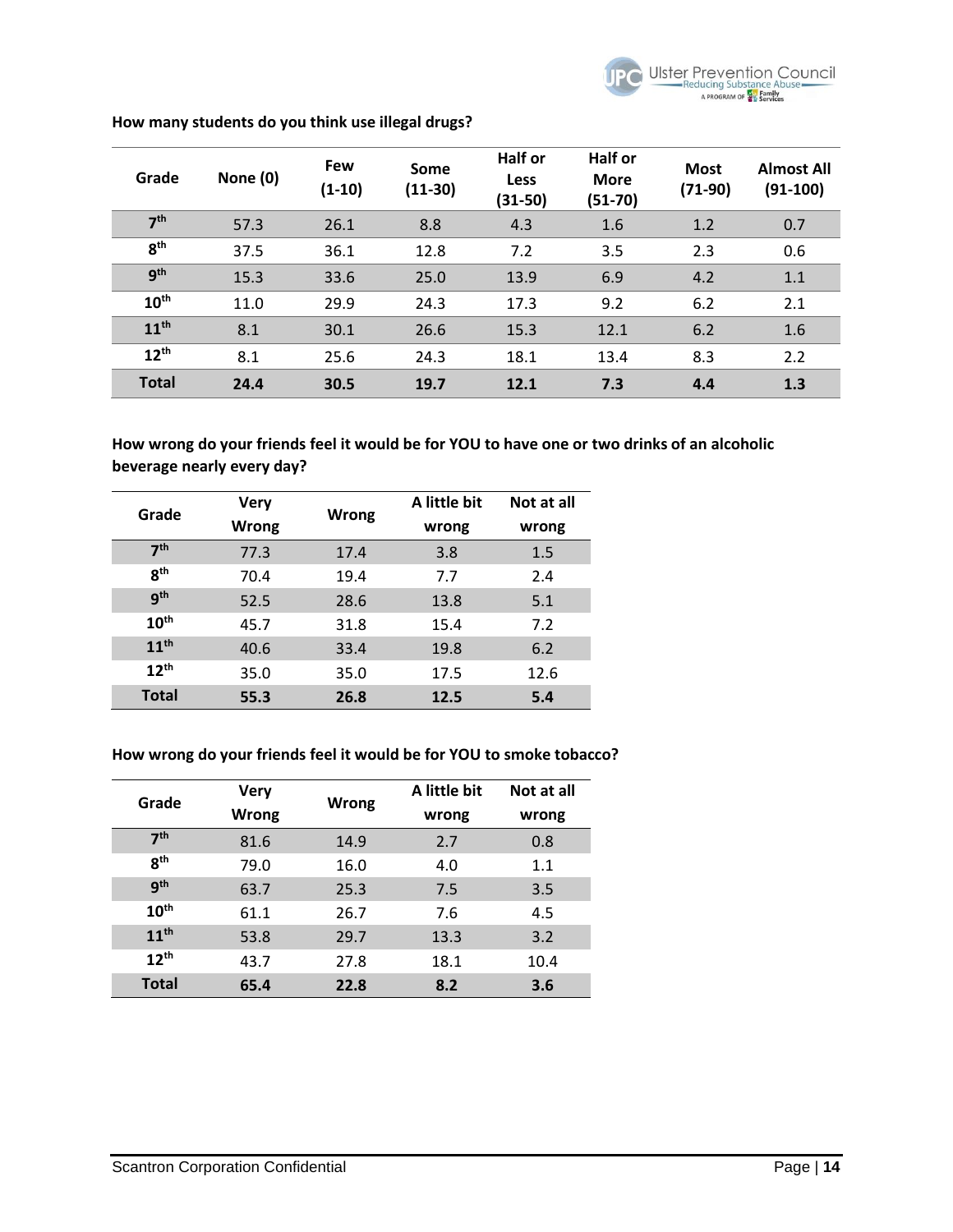| Grade            | <b>Very</b>  |       | A little bit | Not at all |
|------------------|--------------|-------|--------------|------------|
|                  | <b>Wrong</b> | Wrong | wrong        | wrong      |
| 7 <sup>th</sup>  | 79.4         | 12.0  | 6.1          | 2.5        |
| <b>Rth</b>       | 62.0         | 17.6  | 12.5         | 7.9        |
| <b>gth</b>       | 40.1         | 20.4  | 20.1         | 19.3       |
| 10 <sup>th</sup> | 31.4         | 18.2  | 24.1         | 26.3       |
| 11 <sup>th</sup> | 25.0         | 19.6  | 25.0         | 30.4       |
| $12^{th}$        | 15.6         | 16.8  | 23.5         | 44.0       |
| Total            | 44.6         | 17.3  | 17.9         | 20.1       |

## **How wrong do your friends feel it would be for YOU to smoke marijuana?**

**How wrong do your friends feel it would be for YOU to use prescription pain relievers not prescribed to you?** 

| Grade            | <b>Very</b><br>Wrong | Wrong | A little bit<br>wrong | Not at all<br>wrong |
|------------------|----------------------|-------|-----------------------|---------------------|
| 7 <sup>th</sup>  | 79.9                 | 16.1  | 2.9                   | 1.2                 |
| R <sup>th</sup>  | 76.3                 | 17.3  | 4.5                   | 1.8                 |
| g <sub>th</sub>  | 69.0                 | 21.3  | 6.4                   | 3.4                 |
| 10 <sup>th</sup> | 69.4                 | 21.7  | 6.6                   | 2.3                 |
| 11 <sup>th</sup> | 68.4                 | 22.3  | 6.9                   | 2.3                 |
| 12 <sup>th</sup> | 57.8                 | 23.7  | 12.8                  | 5.7                 |
| <b>Total</b>     | 70.9                 | 20.1  | 6.3                   | 2.7                 |

**How wrong do your friends feel it would be for YOU to use prescription drugs not prescribed to you?** 

| Grade            | <b>Very</b>  |       | A little bit | Not at all |
|------------------|--------------|-------|--------------|------------|
|                  | <b>Wrong</b> | Wrong | wrong        | wrong      |
| 7 <sup>th</sup>  | 84.8         | 12.2  | 2.2          | 0.8        |
| R <sup>th</sup>  | 79.0         | 16.8  | 3.4          | 0.8        |
| gth              | 73.4         | 19.0  | 5.1          | 2.4        |
| 10 <sup>th</sup> | 71.7         | 20.1  | 6.0          | 2.2        |
| 11 <sup>th</sup> | 71.8         | 19.9  | 6.3          | 1.9        |
| $12^{th}$        | 61.1         | 21.9  | 11.9         | 5.1        |
| <b>Total</b>     | 74.4         | 18.0  | 5.4          | 2.1        |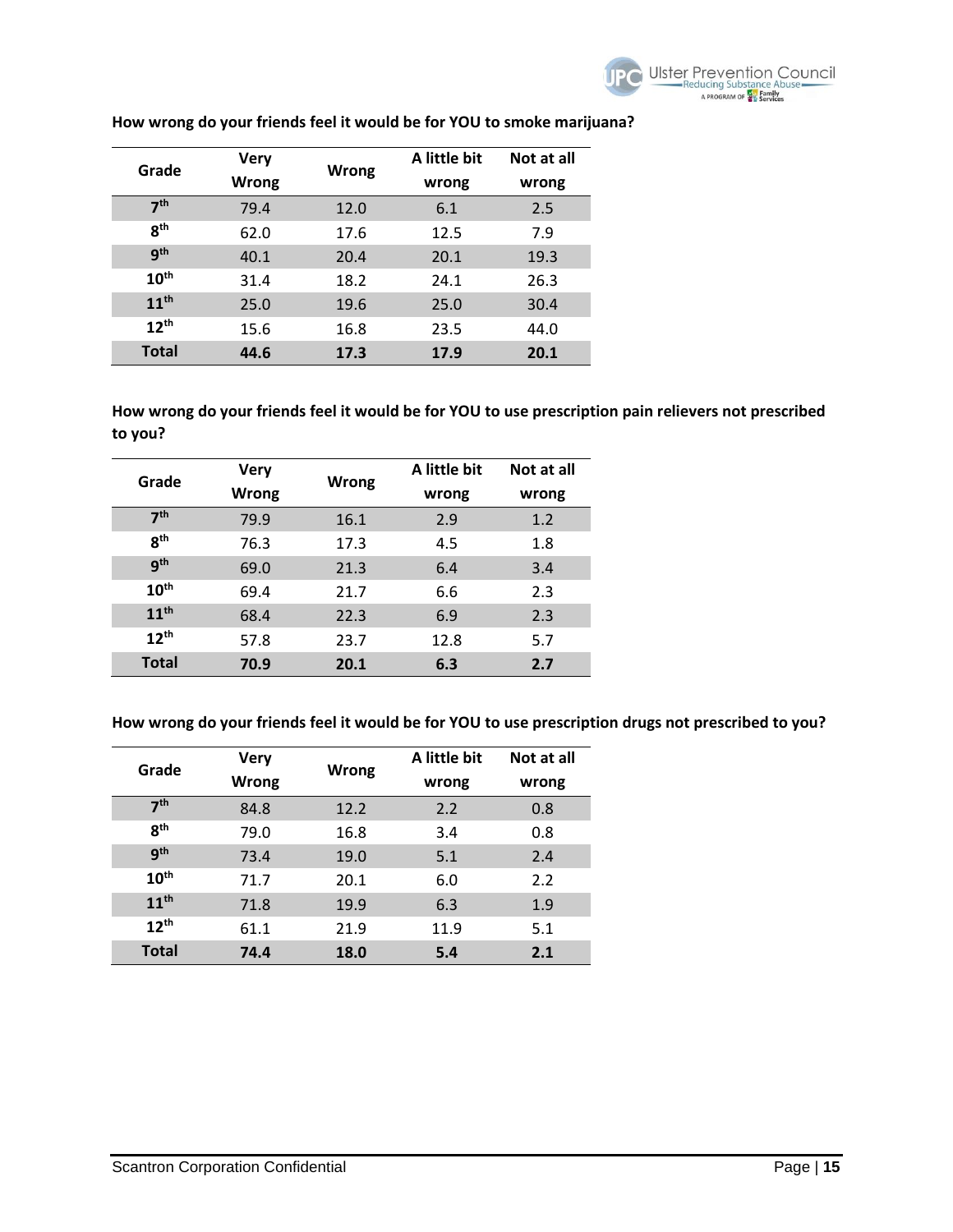

| Grade            | 0    | $1 - 2$ | $3 - 5$ | $6-9$ | 10-19 | 20-39 | 40+  |
|------------------|------|---------|---------|-------|-------|-------|------|
| 7 <sup>th</sup>  | 74.5 | 15.4    | 5.6     | 2.1   | 1.1   | 0.4   | 0.8  |
| 8 <sup>th</sup>  | 63.5 | 19.0    | 8.6     | 3.5   | 3.2   | 1.1   | 1.1  |
| <b>gth</b>       | 51.7 | 16.7    | 10.7    | 9.1   | 5.7   | 3.3   | 2.8  |
| 10 <sup>th</sup> | 41.1 | 16.4    | 11.0    | 8.9   | 9.2   | 7.0   | 6.4  |
| 11 <sup>th</sup> | 29.2 | 14.0    | 14.7    | 11.7  | 11.2  | 10.4  | 8.8  |
| $12^{th}$        | 21.4 | 13.8    | 10.0    | 10.0  | 12.4  | 12.0  | 20.4 |
| <b>Total</b>     | 49.0 | 16.0    | 9.8     | 7.2   | 6.6   | 5.1   | 5.9  |

## **In your lifetime, on how many occasions (if any) have you had alcoholic beverages to drink?**

**In your lifetime, on how many occasions (if any) have you used marijuana?** 

| Grade            | 0    | $1 - 2$ | $3 - 5$ | $6-9$ | 10-19 | 20-39 | 40+  |
|------------------|------|---------|---------|-------|-------|-------|------|
| 7 <sup>th</sup>  | 94.2 | 3.0     | 1.2     | 0.4   | 0.3   | 0.1   | 0.7  |
| <b>gth</b>       | 87.4 | 4.4     | 2.0     | 1.7   | 1.6   | 1.0   | 2.0  |
| <b>gth</b>       | 76.7 | 6.3     | 4.6     | 2.6   | 1.6   | 1.9   | 6.3  |
| 10 <sup>th</sup> | 60.6 | 10.3    | 5.6     | 4.0   | 4.5   | 3.7   | 11.4 |
| 11 <sup>th</sup> | 51.6 | 11.5    | 6.0     | 2.8   | 6.9   | 6.4   | 14.8 |
| 12 <sup>th</sup> | 40.4 | 6.7     | 7.5     | 6.5   | 8.9   | 8.5   | 21.5 |
| <b>Total</b>     | 70.9 | 6.9     | 4.2     | 2.8   | 3.5   | 3.2   | 8.5  |

**In your lifetime, on how many occasions (if any) have you used hash oil or dabs?** 

| Grade            | 0    | $1 - 2$ | $3 - 5$ | $6-9$ | 10-19 | 20-39 | 40+ |
|------------------|------|---------|---------|-------|-------|-------|-----|
| 7 <sup>th</sup>  | 98.2 | 0.8     | 0.3     | 0.1   | 0.0   | 0.0   | 0.6 |
| 8 <sup>th</sup>  | 97.3 | 1.6     | 0.3     | 0.4   | 0.3   | 0.1   | 0.0 |
| <b>gth</b>       | 93.9 | 2.2     | 1.0     | 0.4   | 0.8   | 0.1   | 1.5 |
| 10 <sup>th</sup> | 86.9 | 5.2     | 2.4     | 0.9   | 1.6   | 1.0   | 1.9 |
| 11 <sup>th</sup> | 85.6 | 6.0     | 2.8     | 0.4   | 1.6   | 1.8   | 1.8 |
| 12 <sup>th</sup> | 77.4 | 7.1     | 3.5     | 3.1   | 2.1   | 2.7   | 4.1 |
| <b>Total</b>     | 90.4 | 3.5     | 1.6     | 0.8   | 1.0   | 0.8   | 1.5 |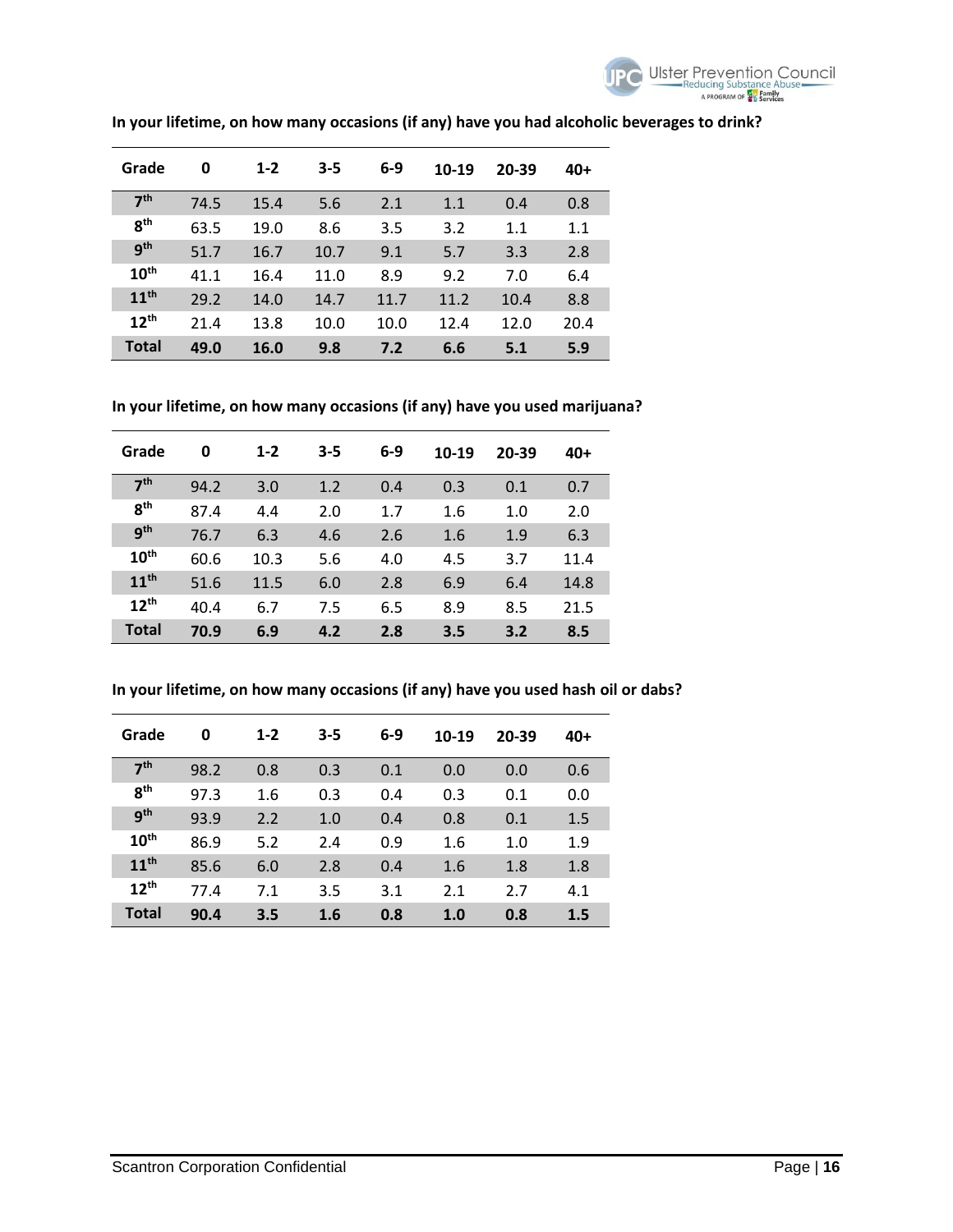

| Grade            | 0    | $1 - 2$ | $3 - 5$ | $6-9$ | 10-19 | 20-39 | 40+ |
|------------------|------|---------|---------|-------|-------|-------|-----|
| 7 <sup>th</sup>  | 97.2 | 1.7     | 0.1     | 0.3   | 0.0   | 0.0   | 0.7 |
| 8 <sup>th</sup>  | 93.6 | 4.7     | 0.7     | 0.4   | 0.3   | 0.0   | 0.3 |
| gth              | 87.6 | 5.8     | 2.6     | 0.8   | 1.2   | 0.8   | 1.2 |
| 10 <sup>th</sup> | 81.8 | 9.1     | 3.8     | 1.8   | 1.0   | 1.2   | 1.5 |
| 11 <sup>th</sup> | 70.4 | 12.9    | 6.4     | 4.4   | 1.6   | 1.1   | 3.2 |
| $12^{th}$        | 62.9 | 16.2    | 6.9     | 4.1   | 3.7   | 2.0   | 4.3 |
| Total            | 83.6 | 7.7     | 3.1     | 1.7   | 1.1   | 0.8   | 1.7 |

## **In your lifetime, on how many occasions (if any) have you eaten marijuana or hash oil edibles?**

**In your lifetime, on how many occasions (if any) have you used heroin?** 

| Grade            | 0    | $1 - 2$ | $3 - 5$ | $6-9$ | 10-19 | 20-39 | 40+ |
|------------------|------|---------|---------|-------|-------|-------|-----|
| 7 <sup>th</sup>  | 99.3 | 0.0     | 0.0     | 0.0   | 0.0   | 0.0   | 0.7 |
| <b>gth</b>       | 99.7 | 0.1     | 0.0     | 0.1   | 0.0   | 0.0   | 0.0 |
| gth              | 99.0 | 0.1     | 0.0     | 0.1   | 0.1   | 0.0   | 0.6 |
| 10 <sup>th</sup> | 99.7 | 0.0     | 0.0     | 0.2   | 0.2   | 0.0   | 0.0 |
| 11 <sup>th</sup> | 98.9 | 0.4     | 0.0     | 0.0   | 0.4   | 0.0   | 0.4 |
| 12 <sup>th</sup> | 98.3 | 0.4     | 0.4     | 0.2   | 0.0   | 0.2   | 0.4 |
| <b>Total</b>     | 98.9 | 0.2     | 0.1     | 0.1   | 0.1   | 0.0   | 0.3 |

**In your lifetime, on how many occasions (if any) have you used prescription pain relievers?** 

| Grade            | 0    | $1 - 2$ | $3 - 5$ | $6-9$ | 10-19 | 20-39 | $40+$ |
|------------------|------|---------|---------|-------|-------|-------|-------|
| 7 <sup>th</sup>  | 96.7 | 1.8     | 0.4     | 0.4   | 0.1   | 0.1   | 0.4   |
| <b>gth</b>       | 96.3 | 2.0     | 0.6     | 0.3   | 0.3   | 0.3   | 0.3   |
| <b>gth</b>       | 95.4 | 2.0     | 1.2     | 0.3   | 0.3   | 0.3   | 0.5   |
| 10 <sup>th</sup> | 95.3 | 1.9     | $1.5\,$ | 0.4   | 0.3   | 0.3   | 0.3   |
| 11 <sup>th</sup> | 94.4 | 3.5     | 0.9     | 0.5   | 0.0   | 0.5   | 0.2   |
| $12^{th}$        | 90.2 | 4.1     | 1.6     | 0.8   | 1.2   | 1.0   | 1.0   |
| <b>Total</b>     | 95.0 | 2.4     | 1.0     | 0.4   | 0.3   | 0.4   | 0.5   |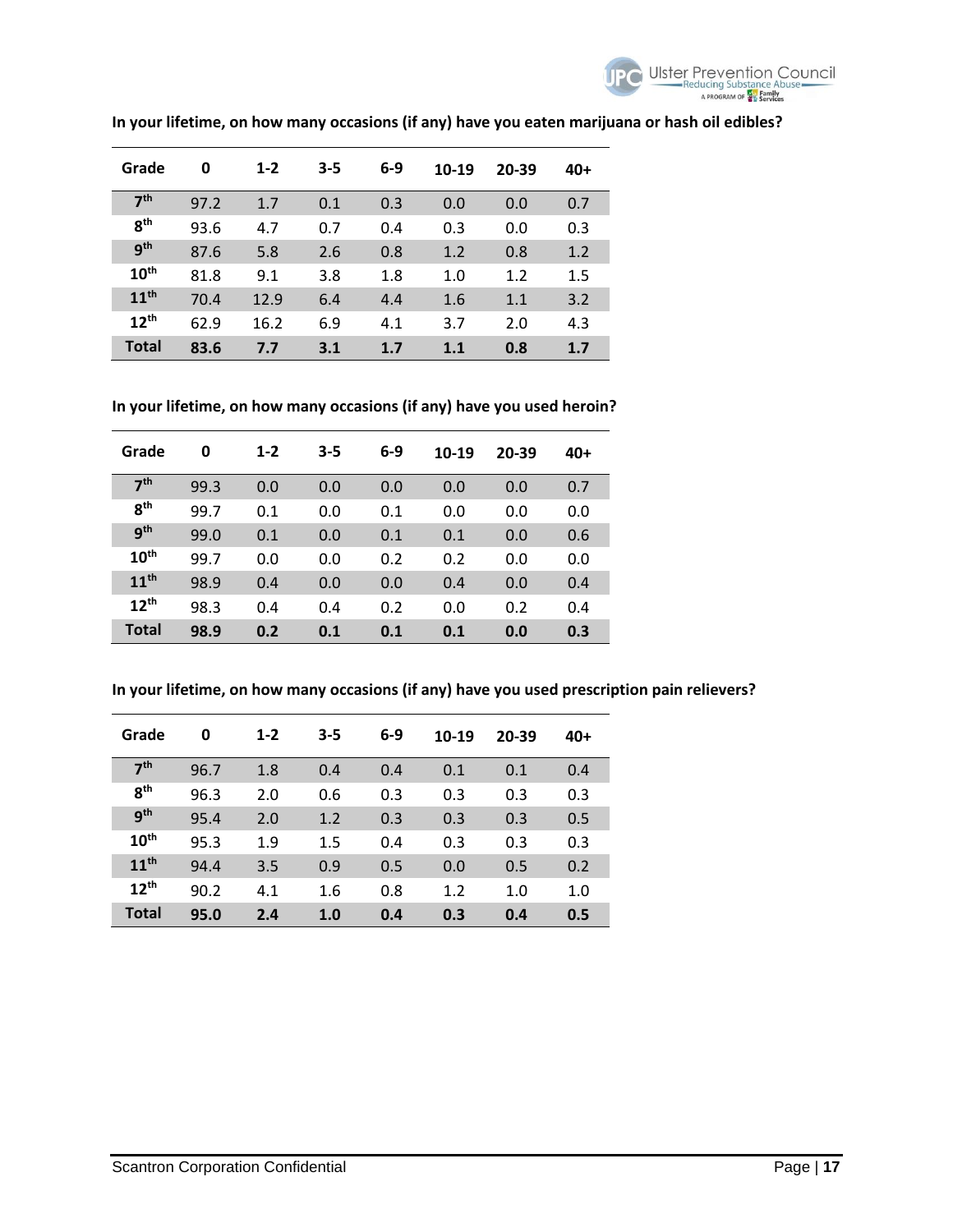

| Grade            | 0    | $1 - 2$ | $3 - 5$ | $6-9$ | 10-19 | 20-39 | 40+ |
|------------------|------|---------|---------|-------|-------|-------|-----|
| 7 <sup>th</sup>  | 99.2 | 0.7     | 0.0     | 0.0   | 0.0   | 0.0   | 0.1 |
| <b>gth</b>       | 97.9 | 1.7     | 0.1     | 0.1   | 0.1   | 0.0   | 0.0 |
| <b>gth</b>       | 98.0 | 0.8     | 0.3     | 0.1   | 0.1   | 0.3   | 0.4 |
| $10^{\text{th}}$ | 95.7 | 2.1     | 0.9     | 0.3   | 0.4   | 0.3   | 0.3 |
| 11 <sup>th</sup> | 94.7 | 3.2     | 0.5     | 0.5   | 0.4   | 0.2   | 0.5 |
| $12^{th}$        | 89.8 | 4.3     | 1.6     | 1.2   | 1.0   | 1.2   | 0.8 |
| <b>Total</b>     | 96.2 | 1.9     | 0.5     | 0.4   | 0.3   | 0.3   | 0.4 |

## **In your lifetime, on how many occasions (if any) have you used prescription stimulant pills?**

**In your lifetime, on how many occasions (if any) have you used prescription tranquilizers?** 

| Grade            | 0    | $1 - 2$ | $3 - 5$ | $6-9$ | 10-19 | 20-39 | 40+ |
|------------------|------|---------|---------|-------|-------|-------|-----|
| 7 <sup>th</sup>  | 99.2 | 0.4     | 0.0     | 0.0   | 0.1   | 0.0   | 0.3 |
| 8 <sup>th</sup>  | 99.0 | 0.7     | 0.1     | 0.1   | 0.0   | 0.0   | 0.0 |
| gth              | 98.0 | 0.9     | 0.3     | 0.4   | 0.1   | 0.0   | 0.3 |
| 10 <sup>th</sup> | 96.9 | 1.2     | 0.4     | 0.4   | 0.4   | 0.3   | 0.3 |
| 11 <sup>th</sup> | 95.8 | 1.4     | 0.5     | 0.9   | 0.2   | 0.7   | 0.5 |
| 12 <sup>th</sup> | 91.0 | 3.5     | 2.2     | 0.8   | 0.6   | 0.8   | 1.0 |
| <b>Total</b>     | 97.0 | 1.2     | 0.5     | 0.4   | 0.2   | 0.3   | 0.4 |

**In your lifetime, on how many occasions (if any) have you used non-prescription cold medicine?** 

| Grade            | 0     | $1 - 2$ | $3 - 5$ | $6-9$ | 10-19 | 20-39 | $40+$ |
|------------------|-------|---------|---------|-------|-------|-------|-------|
| 7 <sup>th</sup>  | 97.8  | 1.0     | 0.1     | 0.3   | 0.4   | 0.0   | 0.4   |
| 8 <sup>th</sup>  | 97.6  | 1.7     | 0.1     | 0.1   | 0.1   | 0.1   | 0.1   |
| gth              | 95.7  | 2.3     | 0.9     | 0.4   | 0.3   | 0.1   | 0.3   |
| 10 <sup>th</sup> | 93.7  | 3.8     | 0.7     | 0.6   | 0.6   | 0.3   | 0.3   |
| 11 <sup>th</sup> | 94.5  | 3.2     | 0.9     | 0.4   | 0.7   | 0.0   | 0.4   |
| $12^{th}$        | 94.5  | 1.4     | 1.8     | 1.2   | 0.6   | 0.2   | 0.2   |
| <b>Total</b>     | 95.74 | 2.20    | 0.73    | 0.46  | 0.43  | 0.13  | 0.30  |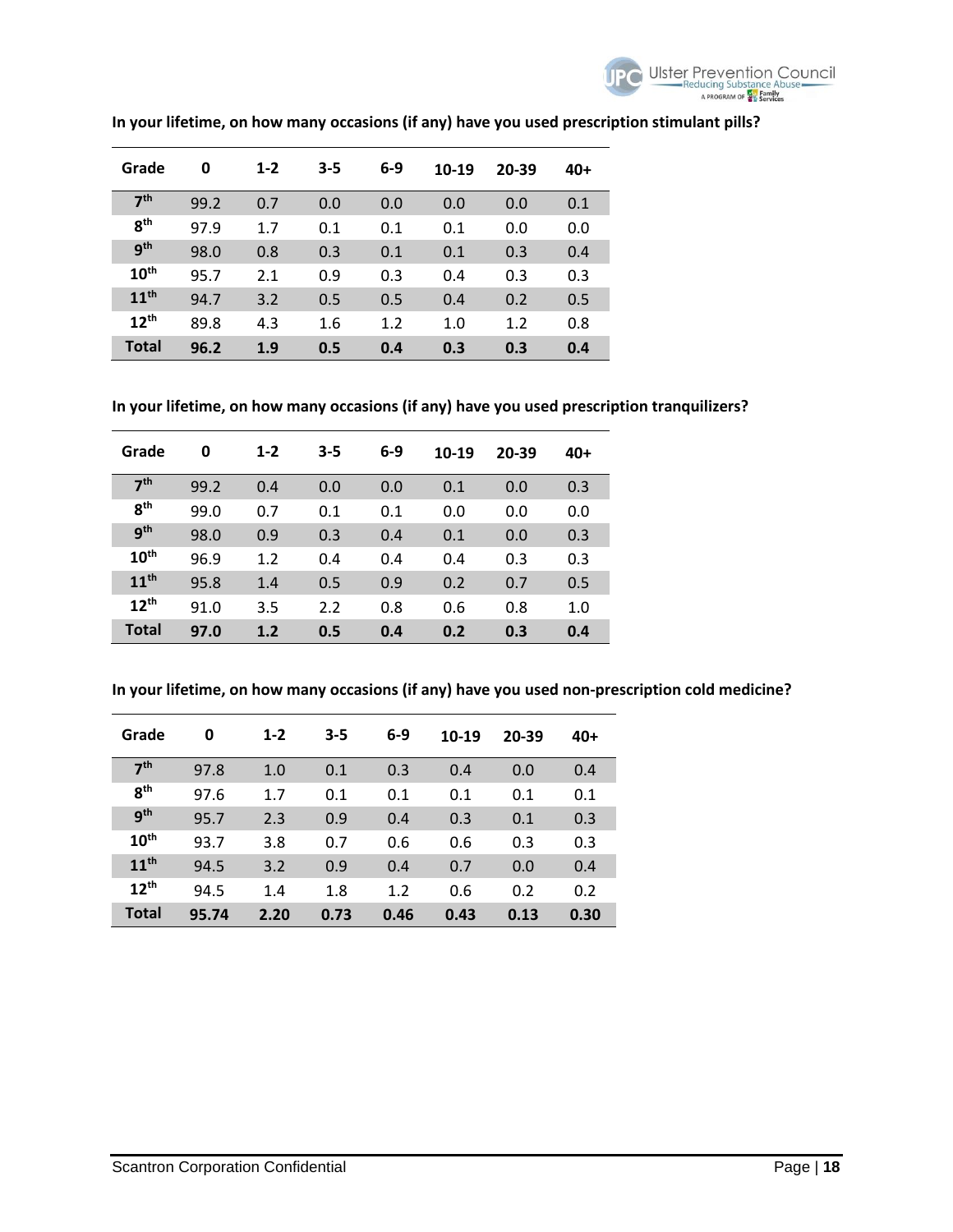

| Grade            | 0    | $1 - 2$ | $3 - 5$ | $6-9$ | 10-19 | 20-39 | 40+ |
|------------------|------|---------|---------|-------|-------|-------|-----|
| 7 <sup>th</sup>  | 99.3 | 0.4     | 0.0     | 0.0   | 0.0   | 0.0   | 0.3 |
| 8 <sup>th</sup>  | 99.0 | 0.7     | 0.1     | 0.0   | 0.0   | 0.0   | 0.1 |
| gth              | 98.0 | 1.1     | 0.1     | 0.0   | 0.1   | 0.0   | 0.7 |
| $10^{\text{th}}$ | 95.6 | 2.9     | 1.1     | 0.2   | 0.2   | 0.0   | 0.2 |
| 11 <sup>th</sup> | 92.3 | 4.9     | 1.6     | 0.7   | 0.4   | 0.0   | 0.2 |
| $12^{th}$        | 88.2 | 5.0     | 3.5     | 1.2   | 1.2   | 0.2   | 0.6 |
| <b>Total</b>     | 95.9 | 2.3     | 0.9     | 0.3   | 0.3   | 0.0   | 0.4 |

## **In your lifetime, on how many occasions (if any) have you used LSD or other psychedelics?**

**In your lifetime, on how many occasions (if any) have you drank energy drinks?** 

| Grade            | 0    | $1 - 2$ | $3 - 5$ | $6-9$ | 10-19 | 20-39 | 40+  |
|------------------|------|---------|---------|-------|-------|-------|------|
| 7 <sup>th</sup>  | 54.1 | 20.8    | 9.1     | 6.2   | 4.5   | 1.4   | 3.9  |
| R <sup>th</sup>  | 47.8 | 20.7    | 11.4    | 6.0   | 4.6   | 2.0   | 7.5  |
| <b>gth</b>       | 42.2 | 20.0    | 10.7    | 9.0   | 6.3   | 3.4   | 8.4  |
| 10 <sup>th</sup> | 43.7 | 17.3    | 10.8    | 6.9   | 7.0   | 5.6   | 8.8  |
| 11 <sup>th</sup> | 39.8 | 16.1    | 12.6    | 8.3   | 5.5   | 5.0   | 12.7 |
| $12^{th}$        | 39.6 | 13.2    | 12.0    | 7.5   | 8.3   | 6.1   | 13.4 |
| <b>Total</b>     | 45.1 | 18.3    | 10.9    | 7.3   | 6.0   | 3.7   | 8.7  |

**In your lifetime, on how many occasions (if any) have you used caffeine pills?** 

| Grade            | 0    | $1 - 2$ | $3 - 5$ | $6-9$ | 10-19 | 20-39 | 40+ |
|------------------|------|---------|---------|-------|-------|-------|-----|
| 7 <sup>th</sup>  | 98.6 | 1.2     | 0.1     | 0.0   | 0.0   | 0.0   | 0.0 |
| 8 <sup>th</sup>  | 97.9 | 2.0     | 0.1     | 0.0   | 0.0   | 0.0   | 0.0 |
| <b>gth</b>       | 97.3 | 1.3     | 0.7     | 0.1   | 0.1   | 0.0   | 0.4 |
| 10 <sup>th</sup> | 97.5 | 0.9     | 0.7     | 0.1   | 0.3   | 0.0   | 0.4 |
| 11 <sup>th</sup> | 95.4 | 2.5     | 0.9     | 0.2   | 0.7   | 0.0   | 0.4 |
| 12 <sup>th</sup> | 93.5 | 2.8     | 1.4     | 0.6   | 0.2   | 0.4   | 1.0 |
| <b>Total</b>     | 96.9 | 1.7     | 0.6     | 0.2   | 0.2   | 0.1   | 0.3 |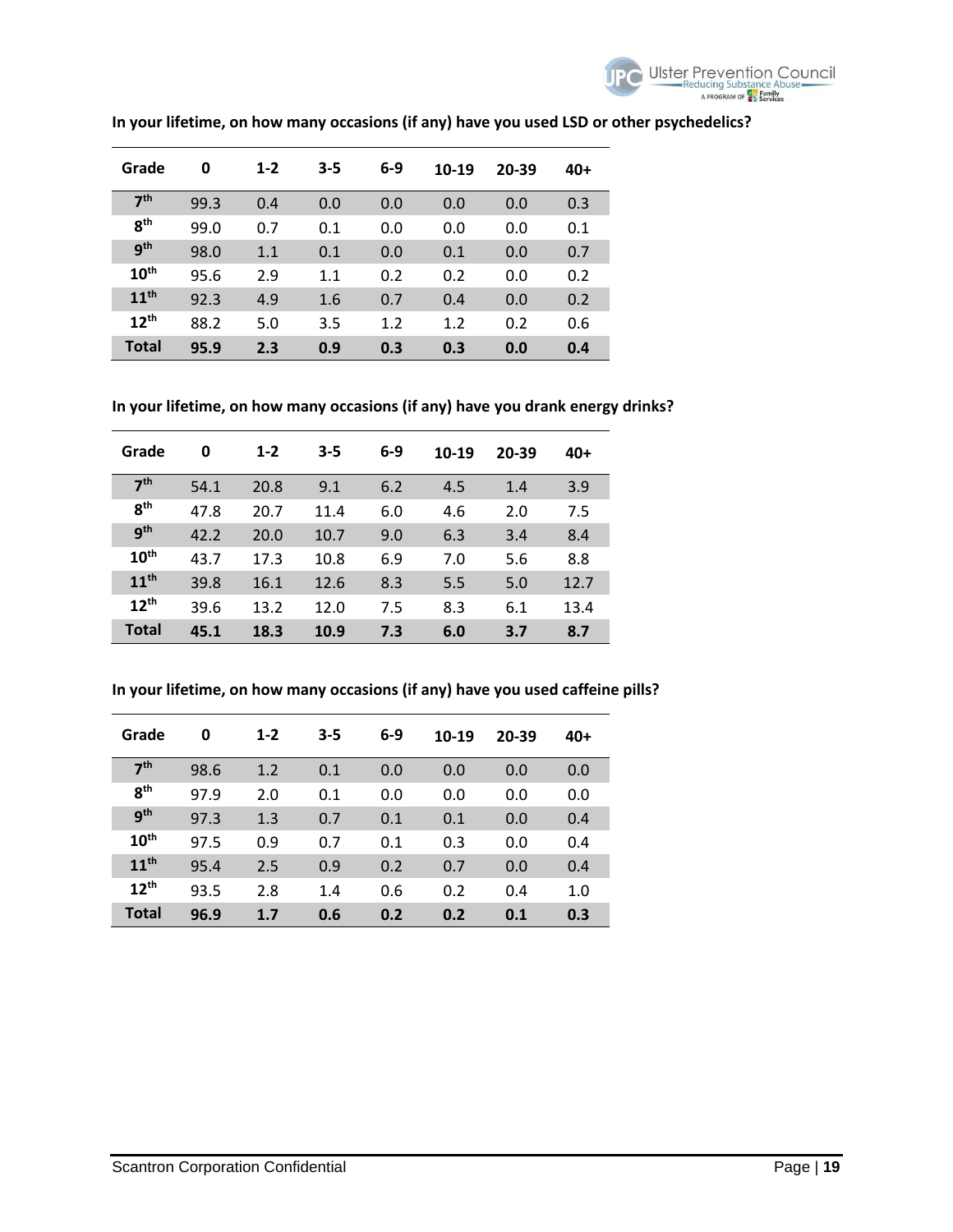

| Grade            | 0    | $1 - 2$ | $3 - 5$ | 6-9 | 10-19 | 20-39 | 40+ |
|------------------|------|---------|---------|-----|-------|-------|-----|
| 7 <sup>th</sup>  | 99.5 | 0.4     | 0.0     | 0.0 | 0.0   | 0.0   | 0.1 |
| <b>gth</b>       | 98.9 | 0.6     | 0.1     | 0.1 | 0.0   | 0.0   | 0.3 |
| <b>gth</b>       | 98.0 | 0.8     | 0.4     | 0.0 | 0.0   | 0.0   | 0.8 |
| 10 <sup>th</sup> | 99.0 | 0.4     | 0.0     | 0.3 | 0.0   | 0.0   | 0.3 |
| 11 <sup>th</sup> | 97.0 | 1.4     | 0.5     | 0.2 | 0.2   | 0.2   | 0.5 |
| 12 <sup>th</sup> | 94.3 | 2.0     | 1.4     | 0.4 | 0.4   | 0.2   | 1.2 |
| <b>Total</b>     | 97.9 | 0.9     | 0.4     | 0.2 | 0.1   | 0.1   | 0.5 |

## **In your lifetime, on how many occasions (if any) have you used cocaine or crack?**

**In your lifetime, on how many occasions (if any) have you used inhalants?** 

| Grade            | 0    | $1 - 2$ | $3 - 5$ | $6-9$ | 10-19 | 20-39 | 40+ |
|------------------|------|---------|---------|-------|-------|-------|-----|
| 7 <sup>th</sup>  | 95.6 | 2.6     | 0.7     | 0.5   | 0.3   | 0.0   | 0.3 |
| <b>gth</b>       | 94.4 | 3.4     | 1.1     | 0.3   | 0.6   | 0.1   | 0.1 |
| <b>gth</b>       | 95.3 | 2.4     | 0.7     | 0.5   | 0.4   | 0.1   | 0.5 |
| 10 <sup>th</sup> | 95.5 | 3.1     | 1.0     | 0.1   | 0.1   | 0.0   | 0.1 |
| 11 <sup>th</sup> | 95.8 | 2.5     | 1.1     | 0.0   | 0.0   | 0.0   | 0.7 |
| 12 <sup>th</sup> | 95.1 | 3.1     | 0.4     | 0.4   | 0.4   | 0.2   | 0.4 |
| <b>Total</b>     | 95.3 | 2.8     | 0.8     | 0.3   | 0.3   | 0.1   | 0.4 |

**In your lifetime, on how many occasions (if any) have you used Molly (MDMA, ecstasy)?** 

| Grade            | 0    | $1 - 2$ | $3 - 5$ | $6-9$ | 10-19 | 20-39 | 40+ |
|------------------|------|---------|---------|-------|-------|-------|-----|
| 7 <sup>th</sup>  | 98.9 | 0.3     | 0.0     | 0.0   | 0.0   | 0.0   | 0.1 |
| R <sup>th</sup>  | 99.2 | 0.6     | 0.1     | 0.0   | 0.1   | 0.0   | 0.0 |
| gth              | 97.8 | 1.1     | 0.1     | 0.4   | 0.0   | 0.0   | 0.5 |
| 10 <sup>th</sup> | 97.1 | 1.3     | 1.0     | 0.1   | 0.3   | 0.0   | 0.1 |
| 11 <sup>th</sup> | 95.8 | 2.8     | 0.7     | 0.2   | 0.0   | 0.0   | 0.5 |
| 12 <sup>th</sup> | 90.8 | 4.5     | 2.9     | 1.2   | 0.2   | 0.0   | 0.4 |
| <b>Total</b>     | 97.1 | 1.6     | 0.7     | 0.3   | 0.1   | 0.0   | 0.3 |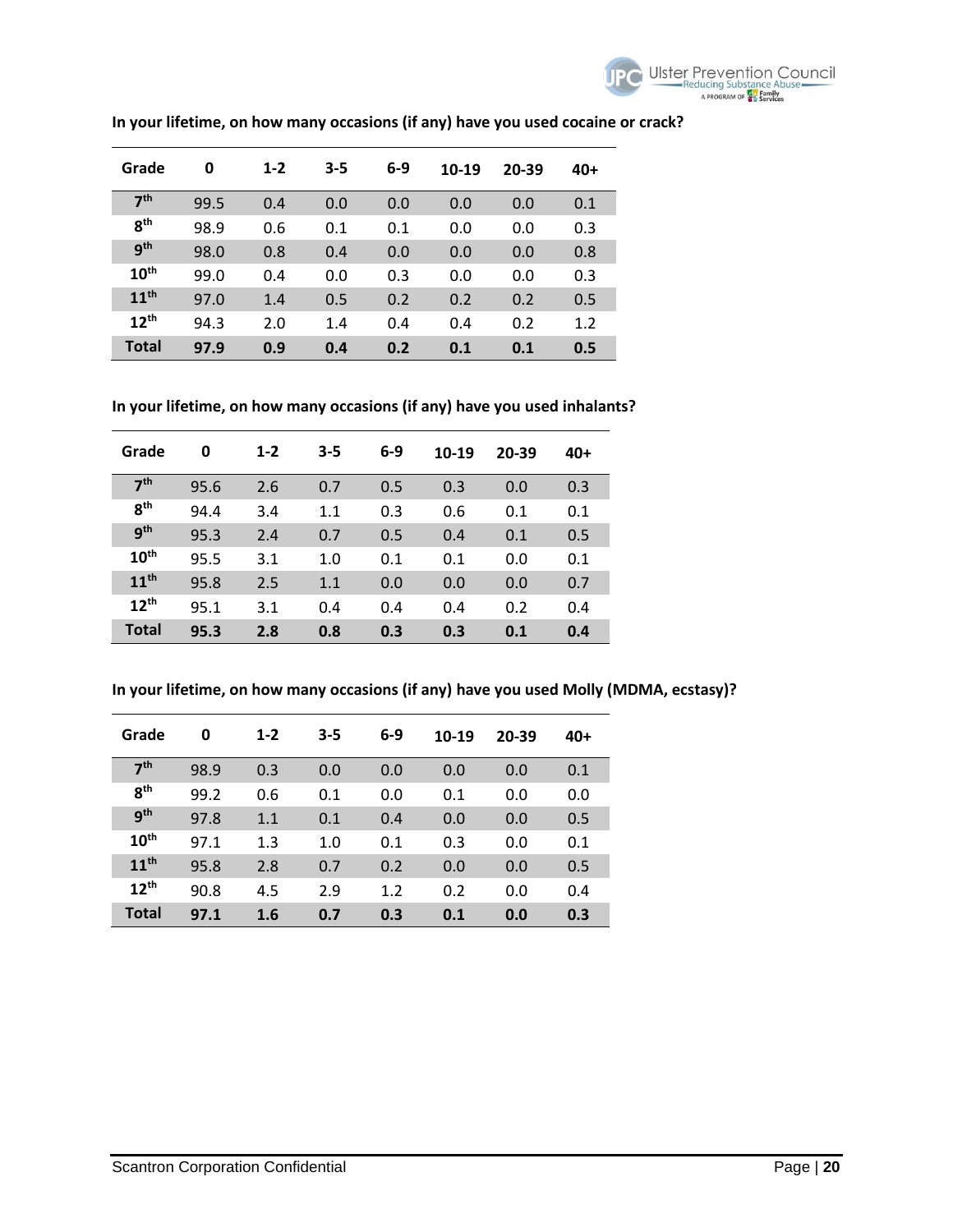

| Grade            | 0    | $1 - 2$ | $3 - 5$ | $6-9$ | 10-19 | 20-39 | 40+ |
|------------------|------|---------|---------|-------|-------|-------|-----|
| 7 <sup>th</sup>  | 99.3 | 0.3     | 0.4     | 0.0   | 0.0   | 0.0   | 0.0 |
| 8 <sup>th</sup>  | 98.2 | 1.0     | 0.6     | 0.1   | 0.1   | 0.0   | 0.0 |
| gth              | 96.6 | 1.9     | 0.5     | 0.0   | 0.1   | 0.1   | 0.7 |
| $10^{\text{th}}$ | 96.2 | 2.0     | 0.9     | 0.1   | 0.1   | 0.1   | 0.4 |
| 11 <sup>th</sup> | 95.2 | 2.7     | 0.2     | 0.5   | 0.9   | 0.4   | 0.2 |
| $12^{th}$        | 97.4 | 1.4     | 0.8     | 0.2   | 0.0   | 0.0   | 0.2 |
| <b>Total</b>     | 97.1 | 1.5     | 0.6     | 0.2   | 0.2   | 0.1   | 0.3 |

## **In your lifetime, on how many occasions (if any) have you used synthetic marijuana?**

**In your lifetime, on how many occasions (if any) have you used methamphetamines?** 

| Grade            | 0    | $1 - 2$ | $3 - 5$ | $6-9$ | 10-19 | 20-39 | 40+ |
|------------------|------|---------|---------|-------|-------|-------|-----|
| 7 <sup>th</sup>  | 99.9 | 0.0     | 0.0     | 0.1   | 0.0   | 0.0   | 0.0 |
| <b>gth</b>       | 99.4 | 0.3     | 0.0     | 0.1   | 0.0   | 0.1   | 0.0 |
| <b>gth</b>       | 99.2 | 0.1     | 0.1     | 0.1   | 0.0   | 0.0   | 0.4 |
| 10 <sup>th</sup> | 99.6 | 0.0     | 0.3     | 0.0   | 0.1   | 0.0   | 0.0 |
| 11 <sup>th</sup> | 98.8 | 0.4     | 0.5     | 0.0   | 0.0   | 0.2   | 0.2 |
| 12 <sup>th</sup> | 99.0 | 0.2     | 0.0     | 0.2   | 0.0   | 0.0   | 0.6 |
| <b>Total</b>     | 99.3 | 0.2     | 0.2     | 0.1   | 0.0   | 0.1   | 0.2 |

**In your lifetime, on how many occasions (if any) have you used smokeless tobacco?** 

| Grade            | 0    | $1 - 2$ | $3 - 5$ | $6-9$ | 10-19 | 20-39 | 40+ |
|------------------|------|---------|---------|-------|-------|-------|-----|
| 7 <sup>th</sup>  | 97.7 | 1.2     | 0.7     | 0.1   | 0.1   | 0.0   | 0.1 |
| 8 <sup>th</sup>  | 96.9 | 1.1     | 0.7     | 0.7   | 0.1   | 0.0   | 0.4 |
| <b>gth</b>       | 95.0 | 1.9     | 1.6     | 0.4   | 0.3   | 0.3   | 0.5 |
| 10 <sup>th</sup> | 92.6 | 3.2     | 1.2     | 1.0   | 0.0   | 0.4   | 1.6 |
| 11 <sup>th</sup> | 90.7 | 2.1     | 2.3     | 1.4   | 0.5   | 0.5   | 2.5 |
| 12 <sup>th</sup> | 88.4 | 2.9     | 2.7     | 1.8   | 0.8   | 0.8   | 2.7 |
| <b>Total</b>     | 93.9 | 2.1     | 1.4     | 0.8   | 0.3   | 0.3   | 1.2 |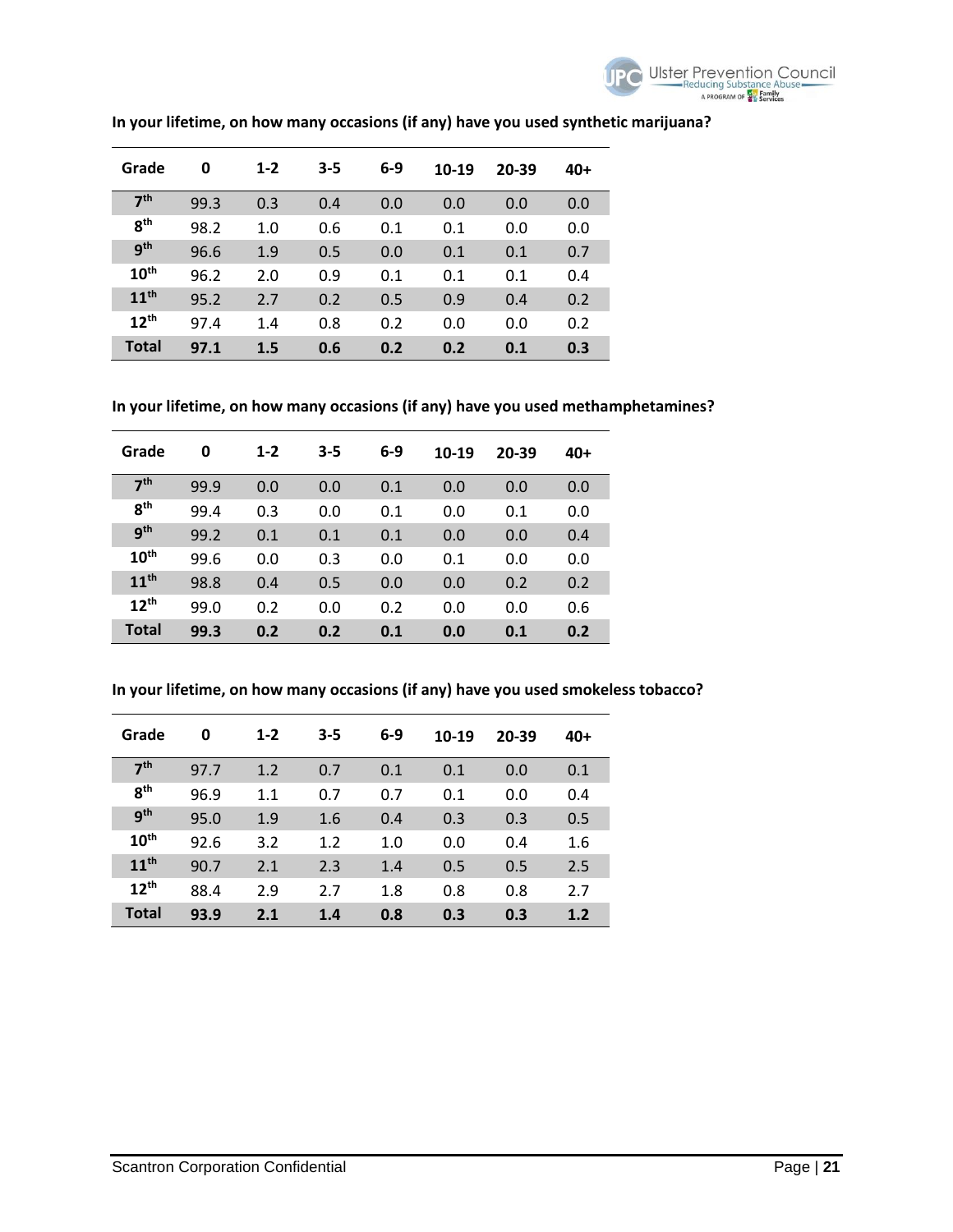

| Grade            | 0    | $1 - 2$ | $3 - 5$ | $6-9$ | 10-19 | 20-39 | 40+ |
|------------------|------|---------|---------|-------|-------|-------|-----|
| 7 <sup>th</sup>  | 93.8 | 3.4     | 0.8     | 0.7   | 0.7   | 0.1   | 0.4 |
| 8 <sup>th</sup>  | 94.6 | 2.8     | 1.0     | 0.6   | 0.6   | 0.3   | 0.1 |
| gth              | 95.3 | 2.6     | 0.1     | 0.4   | 0.5   | 0.1   | 0.9 |
| 10 <sup>th</sup> | 98.0 | 0.9     | 0.4     | 0.1   | 0.3   | 0.0   | 0.3 |
| 11 <sup>th</sup> | 97.5 | 1.4     | 0.0     | 0.2   | 0.2   | 0.2   | 0.5 |
| 12 <sup>th</sup> | 98.2 | 0.8     | 0.0     | 0.4   | 0.2   | 0.2   | 0.2 |
| <b>Total</b>     | 95.9 | 2.1     | 0.4     | 0.4   | 0.4   | 0.2   | 0.4 |

**In your lifetime, on how many occasions (if any) have you used bath salts?** 

**During the past 30 days, on how many occasions (if any) have you: had beer, wine or hard liquor to drink?** 

| Grade            | 0    | $1 - 2$     | $3 - 5$ | $6-9$ | 10-19 | 20-39 | 40+ |
|------------------|------|-------------|---------|-------|-------|-------|-----|
| 7 <sup>th</sup>  | 91.6 | 6.4         | 1.2     | 0.1   | 0.1   | 0.3   | 0.3 |
| 8 <sup>th</sup>  | 86.2 | 10.1        | 1.8     | 1.3   | 0.3   | 0.0   | 0.3 |
| q <sup>th</sup>  | 75.0 | 17.2        | 3.8     | 1.1   | 1.5   | 0.4   | 1.1 |
| $10^{\text{th}}$ | 65.8 | 19.6        | 7.3     | 3.2   | 2.5   | 0.3   | 1.3 |
| 11 <sup>th</sup> | 59.0 | 21.1        | 10.6    | 4.2   | 2.8   | 1.2   | 1.1 |
| $12^{th}$        | 48.0 | 26.2        | 14.1    | 6.5   | 2.6   | 0.8   | 1.8 |
| <b>Total</b>     | 72.8 | <b>16.0</b> | 5.8     | 2.4   | 1.5   | 0.5   | 0.9 |

**During the past 30 days, on how many occasions (if any) have you been drunk or very high from drinking hard alcoholic beverages?** 

| Grade            | 0    | $1 - 2$ | $3 - 5$ | $6-9$ | 10-19 | 20-39 | $40+$ |
|------------------|------|---------|---------|-------|-------|-------|-------|
| 7 <sup>th</sup>  | 97.8 | 1.5     | 0.4     | 0.0   | 0.0   | 0.0   | 0.3   |
| 8 <sup>th</sup>  | 95.8 | 2.5     | 0.7     | 0.1   | 0.3   | 0.4   | 0.1   |
| <b>gth</b>       | 86.8 | 7.5     | 2.0     | 1.1   | 0.4   | 0.4   | 1.7   |
| 10 <sup>th</sup> | 80.1 | 10.8    | 3.6     | 2.3   | 1.3   | 0.6   | 1.3   |
| 11 <sup>th</sup> | 76.4 | 12.9    | 4.2     | 2.1   | 1.9   | 1.1   | 1.4   |
| 12 <sup>th</sup> | 65.1 | 19.0    | 8.7     | 4.0   | 1.4   | 0.6   | 1.2   |
| <b>Total</b>     | 85.1 | 8.2     | 2.9     | 1.4   | 0.8   | 0.5   | 1.0   |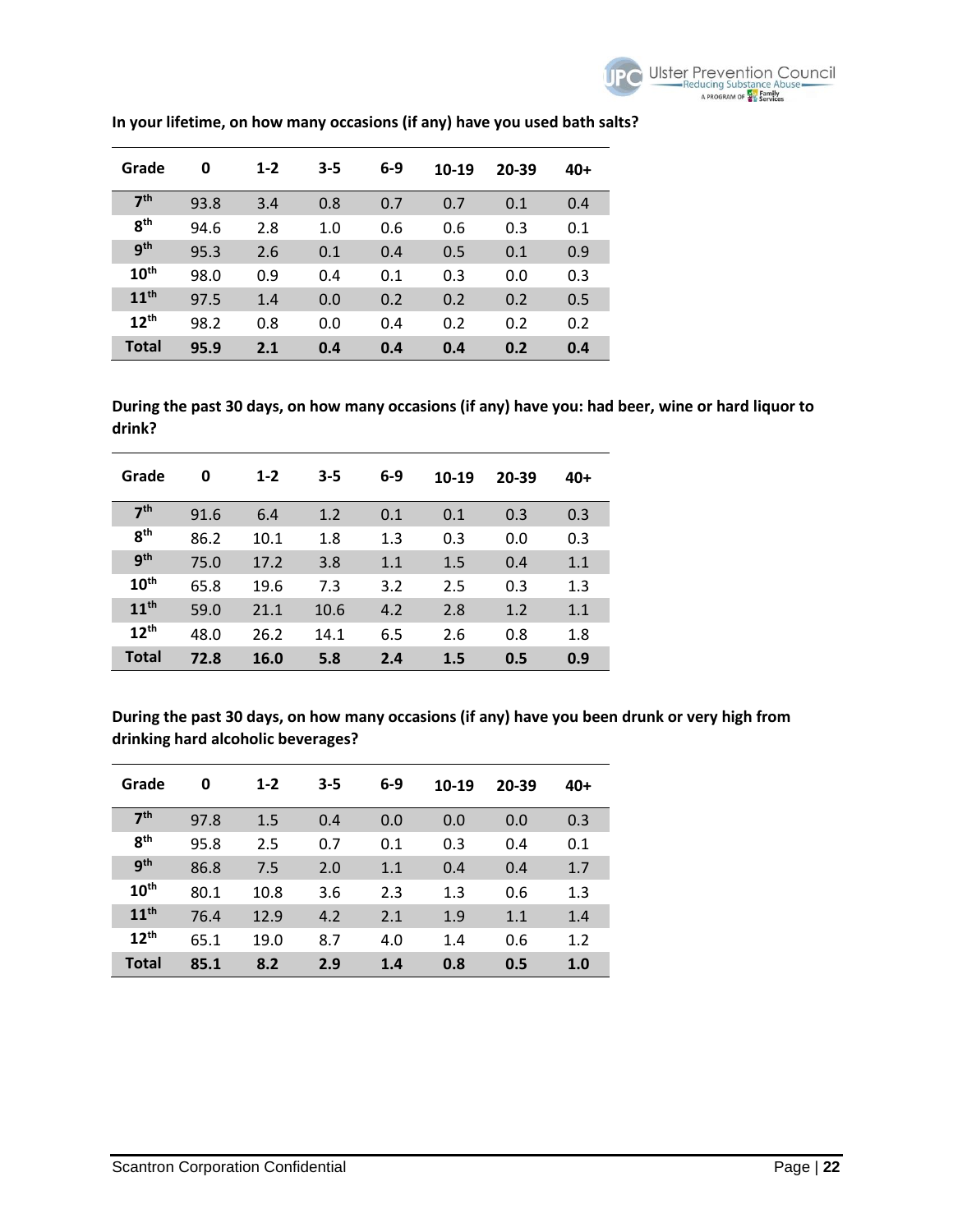

| Grade            | 0    | $1 - 2$ | $3 - 5$ | $6-9$ | 10-19 | 20-39 | 40+ |
|------------------|------|---------|---------|-------|-------|-------|-----|
| 7 <sup>th</sup>  | 96.9 | 1.8     | 0.5     | 0.4   | 0.1   | 0.0   | 0.3 |
| R <sup>th</sup>  | 91.5 | 5.1     | 1.1     | 0.7   | 0.7   | 0.3   | 0.6 |
| gth              | 84.5 | 6.9     | 2.0     | 1.5   | 1.2   | 1.4   | 2.4 |
| 10 <sup>th</sup> | 75.0 | 8.7     | 4.6     | 3.2   | 3.7   | 1.2   | 3.7 |
| 11 <sup>th</sup> | 67.6 | 11.9    | 4.8     | 4.1   | 4.8   | 2.7   | 4.2 |
| $12^{th}$        | 60.9 | 13.1    | 6.9     | 3.6   | 4.8   | 3.2   | 7.5 |
| <b>Total</b>     | 81.0 | 7.4     | 3.0     | 2.1   | 2.3   | 1.3   | 2.8 |

## **During the past 30 days, on how many occasions (if any) have you used marijuana?**

**During the past 30 days, on how many occasions (if any) have you used hash oil or dabs?** 

| Grade            | 0    | $1 - 2$ | $3 - 5$ | $6-9$ | 10-19 | 20-39 | 40+ |
|------------------|------|---------|---------|-------|-------|-------|-----|
| 7 <sup>th</sup>  | 99.2 | 0.4     | 0.0     | 0.0   | 0.0   | 0.0   | 0.4 |
| R <sup>th</sup>  | 98.6 | 0.8     | 0.3     | 0.1   | 0.1   | 0.0   | 0.0 |
| gth              | 96.5 | 1.1     | 0.5     | 0.4   | 0.1   | 0.3   | 1.1 |
| $10^{\text{th}}$ | 93.4 | 3.2     | 1.0     | 1.0   | 0.4   | 0.1   | 0.7 |
| 11 <sup>th</sup> | 93.8 | 1.9     | 1.4     | 0.5   | 0.9   | 0.5   | 0.9 |
| $12^{th}$        | 90.6 | 3.9     | 1.4     | 0.8   | 1.0   | 1.0   | 1.2 |
| <b>Total</b>     | 95.7 | 1.8     | 0.7     | 0.5   | 0.4   | 0.3   | 0.7 |

## **During the past 30 days, on how many occasions (if any) have you used heroin?**

| Grade            | 0    | $1 - 2$ | $3 - 5$ | $6-9$ | 10-19 | 20-39 | 40+ |
|------------------|------|---------|---------|-------|-------|-------|-----|
| 7 <sup>th</sup>  | 99.7 | 0.0     | 0.0     | 0.0   | 0.0   | 0.0   | 0.3 |
| R <sup>th</sup>  | 99.7 | 0.0     | 0.0     | 0.1   | 0.0   | 0.0   | 0.1 |
| <b>gth</b>       | 99.3 | 0.1     | 0.0     | 0.0   | 0.0   | 0.0   | 0.5 |
| 10 <sup>th</sup> | 99.7 | 0.1     | 0.1     | 0.0   | 0.0   | 0.0   | 0.0 |
| 11 <sup>th</sup> | 98.8 | 0.0     | 0.2     | 0.0   | 0.4   | 0.2   | 0.5 |
| 12 <sup>th</sup> | 99.4 | 0.0     | 0.0     | 0.0   | 0.4   | 0.0   | 0.2 |
| <b>Total</b>     | 99.5 | 0.1     | 0.1     | 0.0   | 0.1   | 0.0   | 0.3 |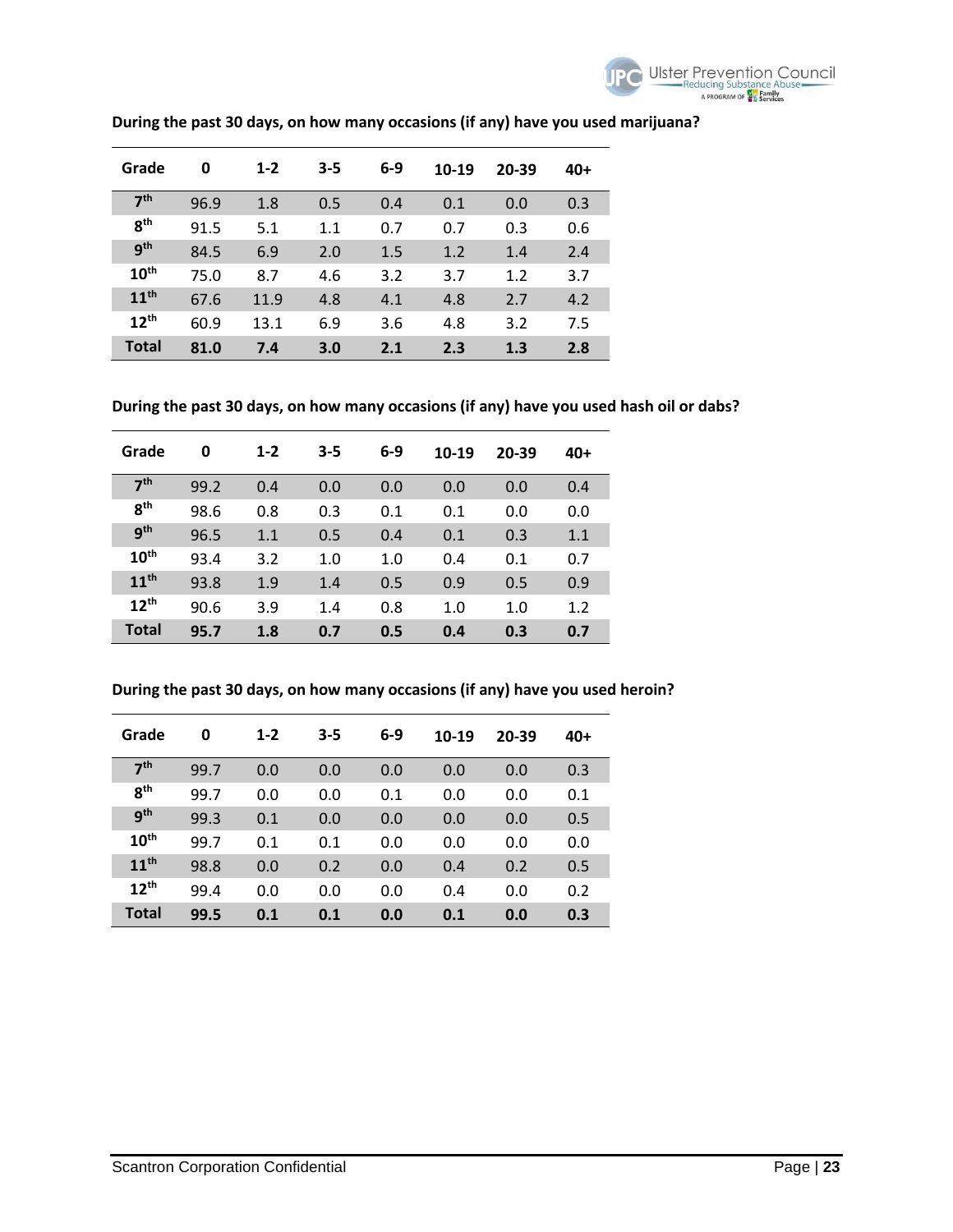

| Grade            | 0    | $1 - 2$ | $3 - 5$ | $6-9$ | 10-19 | 20-39 | 40+ |
|------------------|------|---------|---------|-------|-------|-------|-----|
| 7 <sup>th</sup>  | 98.6 | 0.7     | 0.1     | 0.1   | 0.1   | 0.0   | 0.3 |
| 8 <sup>th</sup>  | 98.5 | 0.7     | 0.3     | 0.1   | 0.1   | 0.3   | 0.0 |
| gth              | 98.2 | 0.8     | 0.4     | 0.0   | 0.0   | 0.1   | 0.4 |
| $10^{\text{th}}$ | 98.4 | 0.6     | 0.1     | 0.4   | 0.4   | 0.0   | 0.0 |
| 11 <sup>th</sup> | 97.4 | 1.6     | 0.5     | 0.2   | 0.2   | 0.0   | 0.2 |
| $12^{th}$        | 97.2 | 1.4     | 0.4     | 0.4   | 0.4   | 0.2   | 0.0 |
| Total            | 98.1 | 0.9     | 0.3     | 0.2   | 0.2   | 0.1   | 0.2 |

## **During the past 30 days, on how many occasions (if any) have you used prescription pain relievers?**

**During the past 30 days, on how many occasions (if any) have you used prescription stimulant pills?** 

| Grade            | 0    | $1 - 2$ | $3 - 5$ | $6-9$ | 10-19 | 20-39 | $40+$ |
|------------------|------|---------|---------|-------|-------|-------|-------|
| 7 <sup>th</sup>  | 99.6 | 0.1     | 0.0     | 0.0   | 0.0   | 0.0   | 0.3   |
| 8 <sup>th</sup>  | 99.4 | 0.4     | 0.0     | 0.1   | 0.0   | 0.0   | 0.0   |
| <b>gth</b>       | 99.5 | 0.0     | 0.1     | 0.0   | 0.1   | 0.0   | 0.3   |
| 10 <sup>th</sup> | 98.8 | 0.6     | 0.1     | 0.1   | 0.3   | 0.0   | 0.0   |
| 11 <sup>th</sup> | 97.7 | 0.5     | 0.7     | 0.7   | 0.2   | 0.0   | 0.2   |
| $12^{th}$        | 96.3 | 2.0     | 0.6     | 0.4   | 0.2   | 0.4   | 0.0   |
| <b>Total</b>     | 98.7 | 0.5     | 0.2     | 0.2   | 0.1   | 0.1   | 0.1   |

**During the past 30 days, on how many occasions (if any) have you used prescription tranquilizers?** 

| Grade            | 0    | $1 - 2$ | $3 - 5$ | $6-9$ | $10-19$ | 20-39 | 40+ |
|------------------|------|---------|---------|-------|---------|-------|-----|
| 7 <sup>th</sup>  | 99.5 | 0.1     | 0.0     | 0.0   | 0.0     | 0.1   | 0.3 |
| <b>gth</b>       | 99.7 | 0.0     | 0.0     | 0.1   | 0.0     | 0.1   | 0.0 |
| <b>gth</b>       | 99.1 | 0.4     | 0.1     | 0.1   | 0.0     | 0.0   | 0.3 |
| 10 <sup>th</sup> | 98.5 | 1.0     | 0.3     | 0.0   | 0.1     | 0.0   | 0.0 |
| 11 <sup>th</sup> | 97.4 | 1.2     | 0.5     | 0.4   | 0.4     | 0.0   | 0.2 |
| $12^{th}$        | 96.5 | 2.4     | 0.6     | 0.0   | 0.0     | 0.2   | 0.2 |
| <b>Total</b>     | 98.6 | 0.8     | 0.2     | 0.1   | 0.1     | 0.1   | 0.2 |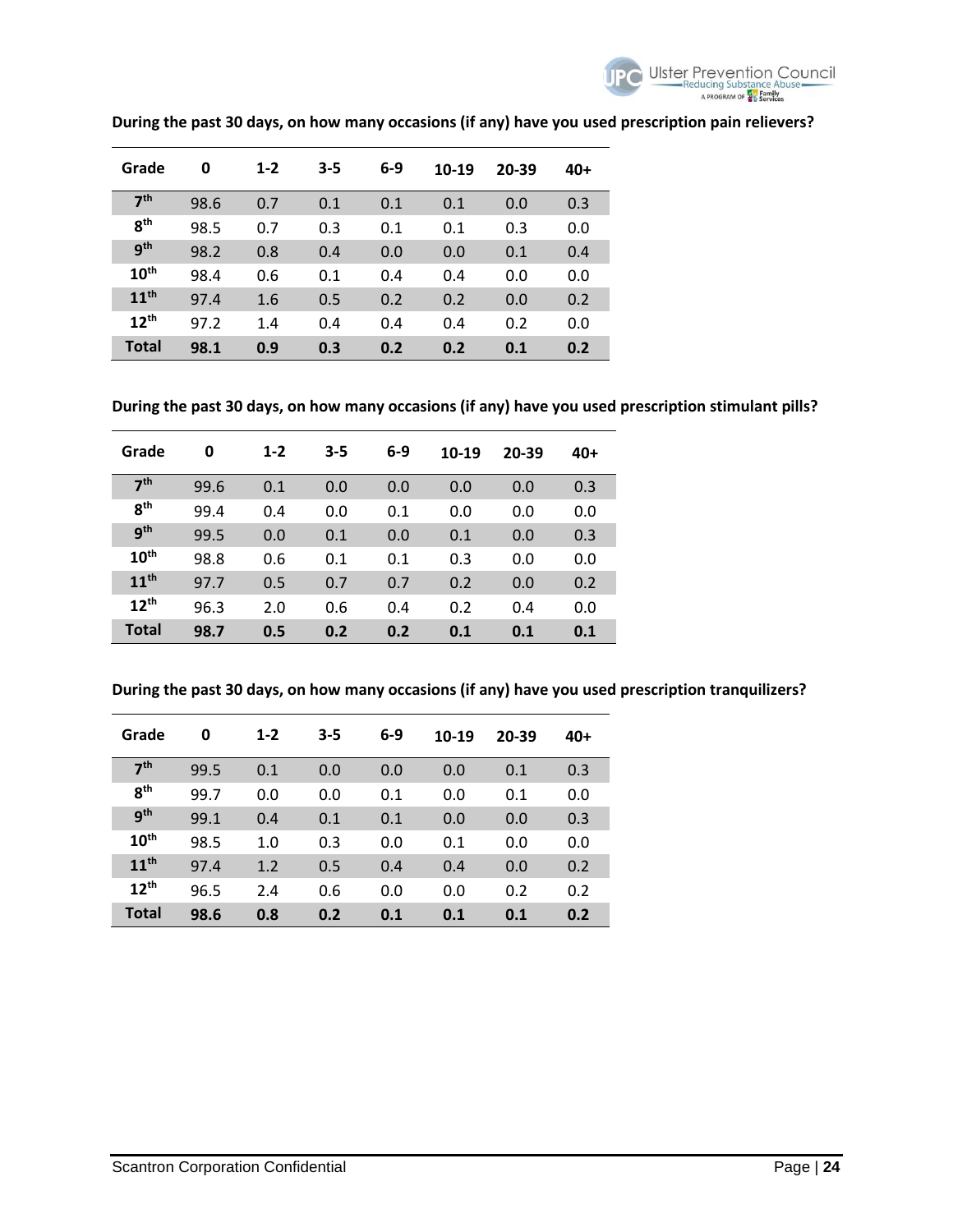

| Grade            | 0    | $1 - 2$ | $3 - 5$ | $6-9$ | 10-19 | 20-39 | 40+ |
|------------------|------|---------|---------|-------|-------|-------|-----|
| 7 <sup>th</sup>  | 99.6 | 0.1     | 0.0     | 0.0   | 0.0   | 0.1   | 0.1 |
| 8 <sup>th</sup>  | 99.4 | 0.3     | 0.0     | 0.3   | 0.0   | 0.0   | 0.0 |
| gth              | 99.5 | 0.1     | 0.1     | 0.0   | 0.0   | 0.0   | 0.3 |
| $10^{\text{th}}$ | 99.4 | 0.1     | 0.3     | 0.0   | 0.1   | 0.0   | 0.0 |
| 11 <sup>th</sup> | 98.8 | 0.5     | 0.4     | 0.2   | 0.0   | 0.0   | 0.2 |
| 12 <sup>th</sup> | 99.4 | 0.0     | 0.2     | 0.2   | 0.2   | 0.0   | 0.0 |
| <b>Total</b>     | 99.3 | 0.2     | 0.2     | 0.1   | 0.1   | 0.0   | 0.1 |

## **During the past 30 days, on how many occasions (if any) have you used other prescription drugs?**

**During the past 30 days, on how many occasions (if any) have you used LSD or other psychedelics?** 

| Grade            | 0    | $1 - 2$ | $3 - 5$ | $6-9$ | 10-19 | 20-39 | 40+ |
|------------------|------|---------|---------|-------|-------|-------|-----|
| 7 <sup>th</sup>  | 99.7 | 0.0     | 0.0     | 0.0   | 0.0   | 0.0   | 0.3 |
| <b>gth</b>       | 99.6 | 0.0     | 0.1     | 0.1   | 0.0   | 0.0   | 0.1 |
| <b>gth</b>       | 98.4 | 0.9     | 0.1     | 0.0   | 0.0   | 0.1   | 0.3 |
| $10^{\text{th}}$ | 98.4 | 1.0     | 0.6     | 0.0   | 0.0   | 0.0   | 0.0 |
| 11 <sup>th</sup> | 97.2 | 2.3     | 0.2     | 0.2   | 0.0   | 0.0   | 0.2 |
| $12^{\text{th}}$ | 97.7 | 1.6     | 0.0     | 0.4   | 0.0   | 0.0   | 0.2 |
| <b>Total</b>     | 98.6 | 0.9     | 0.2     | 0.1   | 0.0   | 0.0   | 0.2 |

**During the past 30 days, on how many occasions (if any) have you drank energy drinks?** 

| Grade            | 0    | $1 - 2$ | $3 - 5$ | $6-9$ | 10-19 | 20-39 | $40+$ |
|------------------|------|---------|---------|-------|-------|-------|-------|
| 7 <sup>th</sup>  | 74.6 | 15.4    | 4.5     | 2.6   | 1.4   | 0.5   | 1.0   |
| 8 <sup>th</sup>  | 72.9 | 15.2    | 5.3     | 3.0   | 1.7   | 0.6   | 1.4   |
| <b>gth</b>       | 72.8 | 14.1    | 5.0     | 3.8   | 1.9   | 0.5   | 1.9   |
| 10 <sup>th</sup> | 76.6 | 12.1    | 4.7     | 3.1   | 1.3   | 0.4   | 1.8   |
| 11 <sup>th</sup> | 76.6 | 8.7     | 5.8     | 3.5   | 1.9   | 1.2   | 2.1   |
| $12^{th}$        | 77.2 | 10.8    | 4.9     | 2.9   | 1.6   | 1.0   | 1.6   |
| <b>Total</b>     | 74.9 | 13.0    | 5.0     | 3.1   | 1.6   | 0.7   | 1.6   |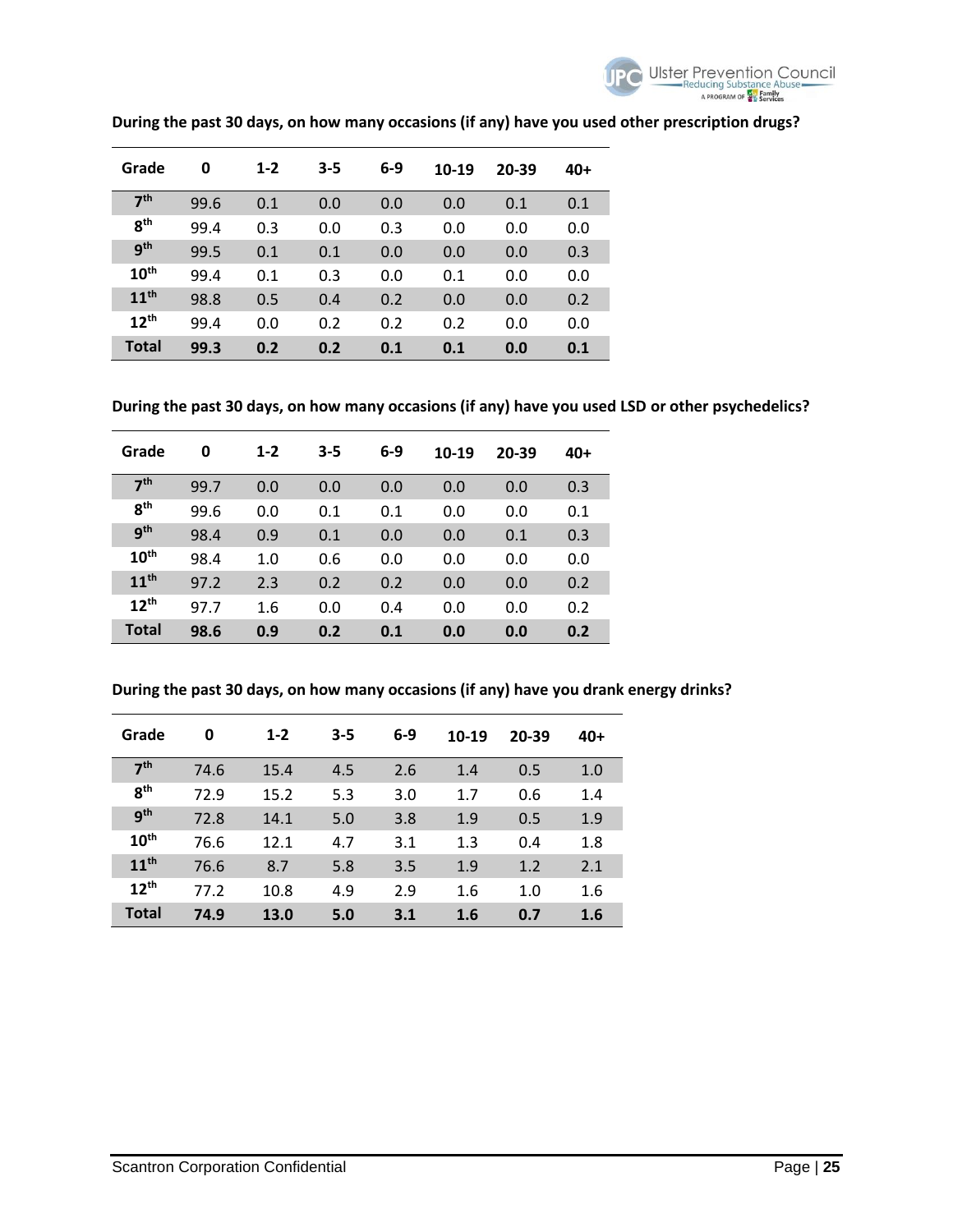

| Grade            | 0    | $1 - 2$ | $3 - 5$ | $6-9$ | 10-19 | 20-39 | $40+$ |
|------------------|------|---------|---------|-------|-------|-------|-------|
| 7 <sup>th</sup>  | 99.9 | 0.0     | 0.0     | 0.0   | 0.0   | 0.0   | 0.1   |
| 8 <sup>th</sup>  | 99.3 | 0.3     | 0.1     | 0.1   | 0.0   | 0.0   | 0.1   |
| gth              | 98.2 | 0.9     | 0.1     | 0.3   | 0.1   | 0.0   | 0.3   |
| 10 <sup>th</sup> | 99.1 | 0.3     | 0.0     | 0.0   | 0.0   | 0.6   | 0.0   |
| 11 <sup>th</sup> | 98.4 | 0.5     | 0.5     | 0.0   | 0.0   | 0.2   | 0.4   |
| 12 <sup>th</sup> | 98.2 | 1.0     | 0.4     | 0.0   | 0.0   | 0.4   | 0.0   |
| Total            | 98.9 | 0.5     | 0.2     | 0.1   | 0.0   | 0.2   | 0.2   |

## **During the past 30 days, on how many occasions (if any) have you used caffeine pills?**

**During the past 30 days, on how many occasions (if any) have you used inhalants?** 

| Grade            | 0    | $1 - 2$ | $3 - 5$ | $6-9$ | 10-19 | 20-39 | 40+ |
|------------------|------|---------|---------|-------|-------|-------|-----|
| 7 <sup>th</sup>  | 97.7 | 1.4     | 0.3     | 0.1   | 0.1   | 0.3   | 0.1 |
| 8 <sup>th</sup>  | 97.5 | 1.7     | 0.1     | 0.3   | 0.3   | 0.0   | 0.1 |
| <b>gth</b>       | 98.0 | 1.2     | 0.3     | 0.1   | 0.1   | 0.0   | 0.3 |
| 10 <sup>th</sup> | 98.2 | 1.2     | 0.3     | 0.1   | 0.0   | 0.0   | 0.1 |
| 11 <sup>th</sup> | 98.8 | 0.7     | 0.0     | 0.0   | 0.0   | 0.0   | 0.5 |
| 12 <sup>th</sup> | 99.0 | 0.6     | 0.2     | 0.0   | 0.0   | 0.0   | 0.2 |
| <b>Total</b>     | 98.1 | 1.2     | 0.2     | 0.1   | 0.1   | 0.1   | 0.2 |

**During the past 30 days, on how many occasions (if any) have you used synthetic marijuana?** 

| Grade            | 0    | $1 - 2$ | $3 - 5$ | $6-9$ | 10-19 | 20-39 | 40+ |
|------------------|------|---------|---------|-------|-------|-------|-----|
| 7 <sup>th</sup>  | 99.9 | 0.1     | 0.0     | 0.0   | 0.0   | 0.0   | 0.0 |
| 8 <sup>th</sup>  | 99.3 | 0.3     | 0.0     | 0.3   | 0.1   | 0.0   | 0.0 |
| gth              | 98.4 | 0.9     | 0.1     | 0.0   | 0.1   | 0.0   | 0.4 |
| 10 <sup>th</sup> | 98.0 | 0.9     | 0.3     | 0.3   | 0.0   | 0.0   | 0.6 |
| 11 <sup>th</sup> | 98.1 | 0.4     | 0.7     | 0.2   | 0.2   | 0.0   | 0.5 |
| 12 <sup>th</sup> | 99.4 | 0.4     | 0.2     | 0.0   | 0.0   | 0.0   | 0.0 |
| <b>Total</b>     | 98.8 | 0.5     | 0.2     | 0.1   | 0.1   | 0.0   | 0.3 |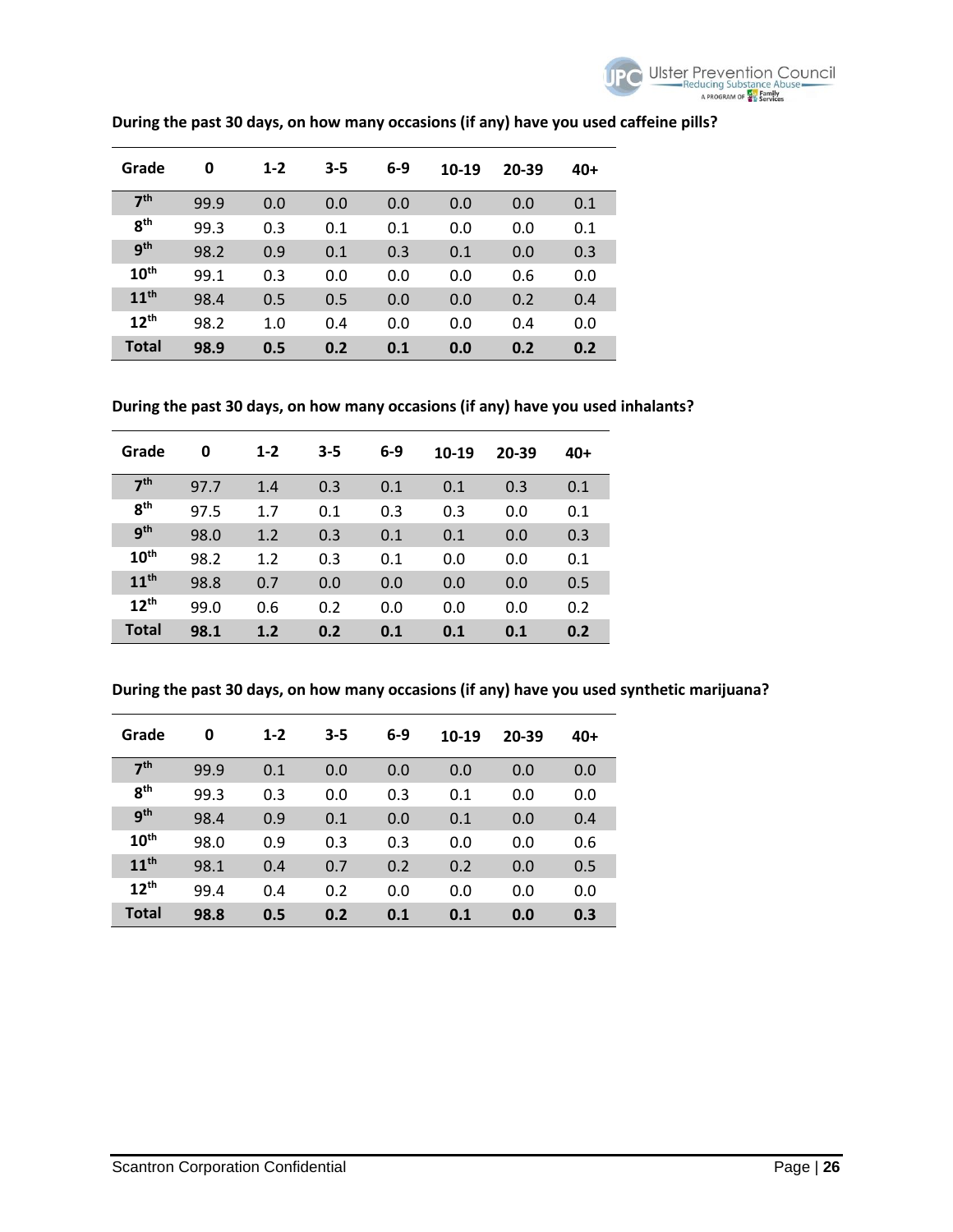

| Grade            | 0    | $1 - 2$ | $3 - 5$ | $6-9$ | 10-19 | 20-39 | 40+ |
|------------------|------|---------|---------|-------|-------|-------|-----|
| 7 <sup>th</sup>  | 98.9 | 0.5     | 0.5     | 0.0   | 0.0   | 0.0   | 0.0 |
| <b>gth</b>       | 98.4 | 0.9     | 0.4     | 0.0   | 0.1   | 0.0   | 0.1 |
| gth              | 97.7 | 1.1     | 0.3     | 0.1   | 0.3   | 0.1   | 0.4 |
| 10 <sup>th</sup> | 96.4 | 1.0     | 0.6     | 0.3   | 0.6   | 0.4   | 0.7 |
| 11 <sup>th</sup> | 94.9 | 2.3     | 0.9     | 0.4   | 0.2   | 0.4   | 1.1 |
| 12 <sup>th</sup> | 95.1 | 1.4     | 1.0     | 0.6   | 0.6   | 0.2   | 1.0 |
| <b>Total</b>     | 97.1 | 1.2     | 0.6     | 0.2   | 0.3   | 0.2   | 0.5 |

## **During the past 30 days, on how many occasions (if any) have you used smokeless tobacco?**

**During the past 30 days, on how many occasions (if any) have you used bath salts?** 

| Grade            | 0    | $1 - 2$ | $3 - 5$ | $6-9$ | 10-19 | 20-39 | 40+ |
|------------------|------|---------|---------|-------|-------|-------|-----|
| 7 <sup>th</sup>  | 97.0 | 1.5     | 1.0     | 0.0   | 0.4   | 0.0   | 0.1 |
| R <sup>th</sup>  | 97.9 | 1.4     | 0.6     | 0.0   | 0.0   | 0.0   | 0.1 |
| <b>gth</b>       | 97.7 | 1.1     | 0.4     | 0.1   | 0.0   | 0.0   | 0.7 |
| $10^{\text{th}}$ | 99.3 | 0.4     | 0.0     | 0.0   | 0.1   | 0.0   | 0.1 |
| 11 <sup>th</sup> | 98.4 | 0.5     | 0.2     | 0.2   | 0.2   | 0.0   | 0.5 |
| $12^{th}$        | 99.8 | 0.0     | 0.2     | 0.0   | 0.0   | 0.0   | 0.0 |
| <b>Total</b>     | 98.2 | 0.9     | 0.4     | 0.1   | 0.1   | 0.0   | 0.3 |

#### **How old were you when you first: smoked marijuana?**

| Grade            | <b>Never</b> | $10$ or<br>younger | 11  | 12  | 13  | 14   | 15   | 16   | 17 or<br>older |
|------------------|--------------|--------------------|-----|-----|-----|------|------|------|----------------|
| 7 <sup>th</sup>  | 94.8         | 0.7                | 1.1 | 2.1 | 1.0 | 0.0  | 0.1  | 0.0  | 0.3            |
| 8 <sup>th</sup>  | 87.4         | 0.3                | 1.4 | 2.8 | 6.7 | 1.3  | 0.0  | 0.0  | 0.1            |
| 9 <sup>th</sup>  | 76.4         | 0.9                | 1.8 | 3.1 | 8.1 | 8.5  | 1.1  | 0.0  | 0.0            |
| 10 <sup>th</sup> | 61.1         | 0.4                | 1.9 | 4.0 | 7.2 | 9.0  | 14.4 | 1.6  | 0.4            |
| 11 <sup>th</sup> | 51.1         | 1.1                | 0.5 | 3.4 | 6.2 | 10.7 | 12.8 | 12.6 | 1.6            |
| $12^{th}$        | 41.1         | 1.2                | 2.4 | 2.4 | 8.3 | 11.8 | 12.2 | 13.0 | 7.5            |
| <b>Total</b>     | 71.0         | 0.8                | 1.5 | 3.0 | 6.1 | 6.4  | 6.1  | 3.7  | 1.3            |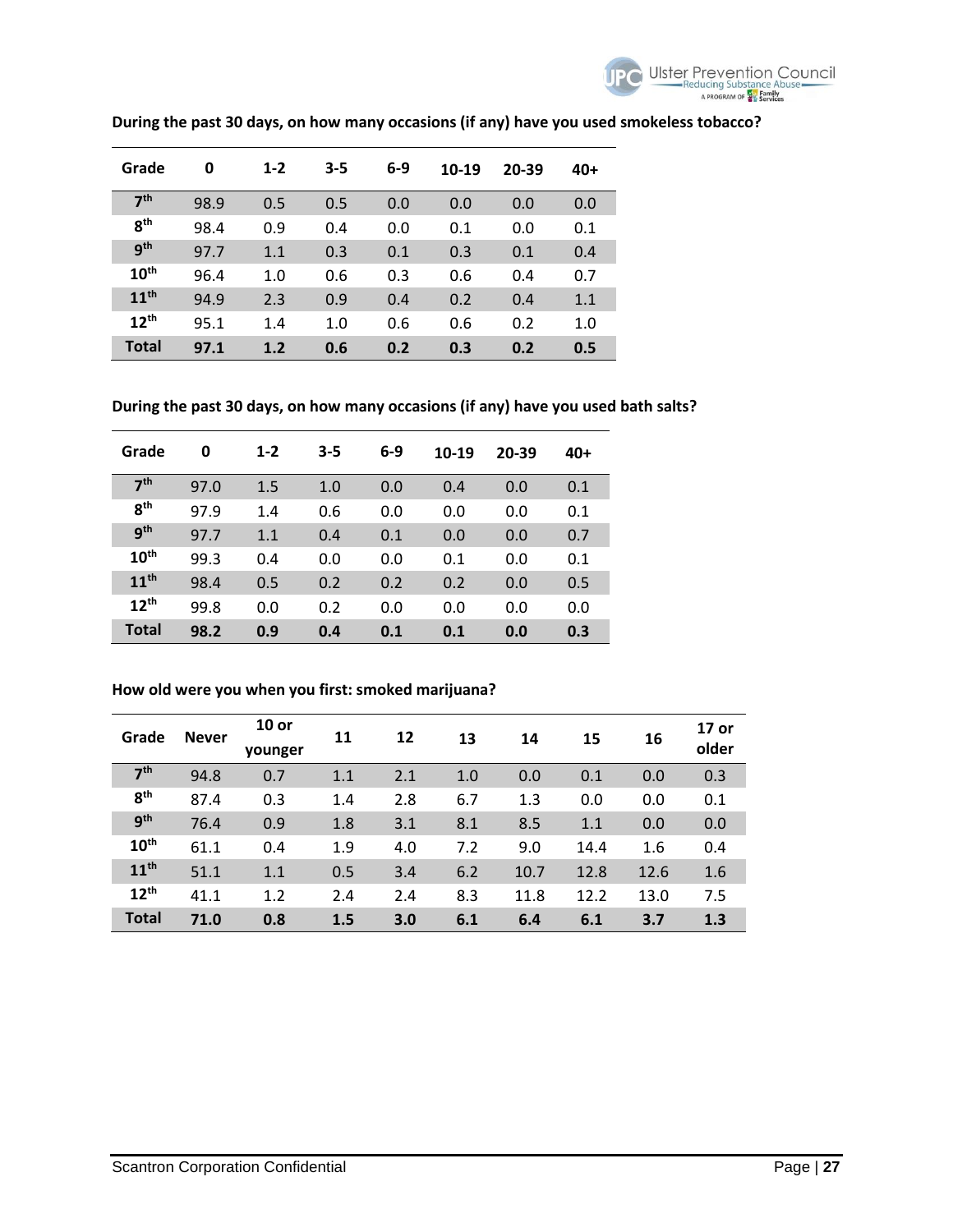| Grade            | <b>Never</b> | $10$ or<br>younger | 11  | 12  | 13  | 14  | 15  | 16  | 17 or<br>older |
|------------------|--------------|--------------------|-----|-----|-----|-----|-----|-----|----------------|
| 7 <sup>th</sup>  | 93.1         | 3.0                | 1.2 | 2.1 | 0.4 | 0.0 | 0.0 | 0.0 | 0.1            |
| 8 <sup>th</sup>  | 90.7         | 2.0                | 1.8 | 3.2 | 1.7 | 0.3 | 0.1 | 0.0 | 0.0            |
| 9 <sup>th</sup>  | 85.6         | 3.2                | 1.8 | 2.2 | 2.7 | 3.6 | 0.5 | 0.0 | 0.0            |
| 10 <sup>th</sup> | 81.3         | 1.2                | 2.0 | 3.2 | 2.9 | 3.8 | 3.7 | 1.5 | 0.1            |
| 11 <sup>th</sup> | 77.8         | 1.1                | 1.2 | 2.0 | 2.3 | 4.3 | 5.3 | 5.2 | 0.7            |
| $12^{th}$        | 67.7         | 1.6                | 1.2 | 2.0 | 3.0 | 4.3 | 7.9 | 5.9 | 6.3            |
| <b>Total</b>     | 83.8         | 2.1                | 1.6 | 2.5 | 2.1 | 2.5 | 2.5 | 1.7 | 0.9            |

#### **How old were you when you first: smoked a cigarette?**

#### **How old were you when you first: had more than a sip of alcohol?**

| Grade            | <b>Never</b> | $10$ or<br>younger | 11   | 12   | 13    | 14    | 15    | 16    | 17 or<br>older |
|------------------|--------------|--------------------|------|------|-------|-------|-------|-------|----------------|
| 7 <sup>th</sup>  | 43.17        | 6.31               | 3.82 | 5.87 | 9.40  | 13.51 | 14.39 | 3.08  | 0.15           |
| 8 <sup>th</sup>  | 30.14        | 4.96               | 3.19 | 3.72 | 8.16  | 15.78 | 19.15 | 12.77 | 1.77           |
| 9 <sup>th</sup>  | 22.65        | 5.51               | 4.08 | 5.92 | 8.37  | 12.65 | 13.06 | 18.78 | 8.57           |
| 10 <sup>th</sup> | 75.24        | 7.61               | 8.02 | 6.50 | 1.94  | 0.00  | 0.00  | 0.00  | 0.28           |
| 11 <sup>th</sup> | 64.60        | 9.31               | 5.78 | 6.35 | 11.42 | 1.97  | 0.00  | 0.00  | 0.14           |
| 12 <sup>th</sup> | 51.15        | 9.07               | 3.65 | 6.90 | 12.45 | 13.94 | 2.30  | 0.54  | 0.00           |
| <b>Total</b>     | 50.06        | 7.39               | 4.84 | 5.96 | 8.66  | 9.20  | 7.34  | 4.82  | 1.43           |

#### **How old were you when you first: began drinking regularly?**

| Grade            | <b>Never</b> | $10$ or<br>younger | 11   | 12   | 13   | 14   | 15   | 16    | 17 or<br>older |
|------------------|--------------|--------------------|------|------|------|------|------|-------|----------------|
| 7 <sup>th</sup>  | 97.24        | 0.69               | 0.55 | 0.83 | 0.41 | 0.00 | 0.00 | 0.14  | 0.14           |
| 8 <sup>th</sup>  | 94.78        | 0.28               | 0.42 | 1.27 | 2.54 | 0.56 | 0.00 | 0.00  | 0.14           |
| <b>gth</b>       | 86.20        | 0.81               | 0.14 | 0.68 | 4.19 | 6.22 | 1.49 | 0.27  | 0.00           |
| $10^{\text{th}}$ | 79.09        | 0.29               | 0.29 | 1.32 | 1.46 | 5.56 | 9.21 | 2.63  | 0.15           |
| 11 <sup>th</sup> | 70.46        | 1.07               | 0.53 | 0.89 | 1.07 | 3.02 | 6.58 | 14.77 | 1.60           |
| $12^{th}$        | 59.27        | 0.41               | 0.81 | 1.02 | 0.81 | 3.67 | 6.31 | 14.05 | 13.44          |
| <b>Total</b>     | 82.85        | 0.61               | 0.43 | 1.02 | 1.86 | 3.18 | 3.64 | 4.40  | 1.98           |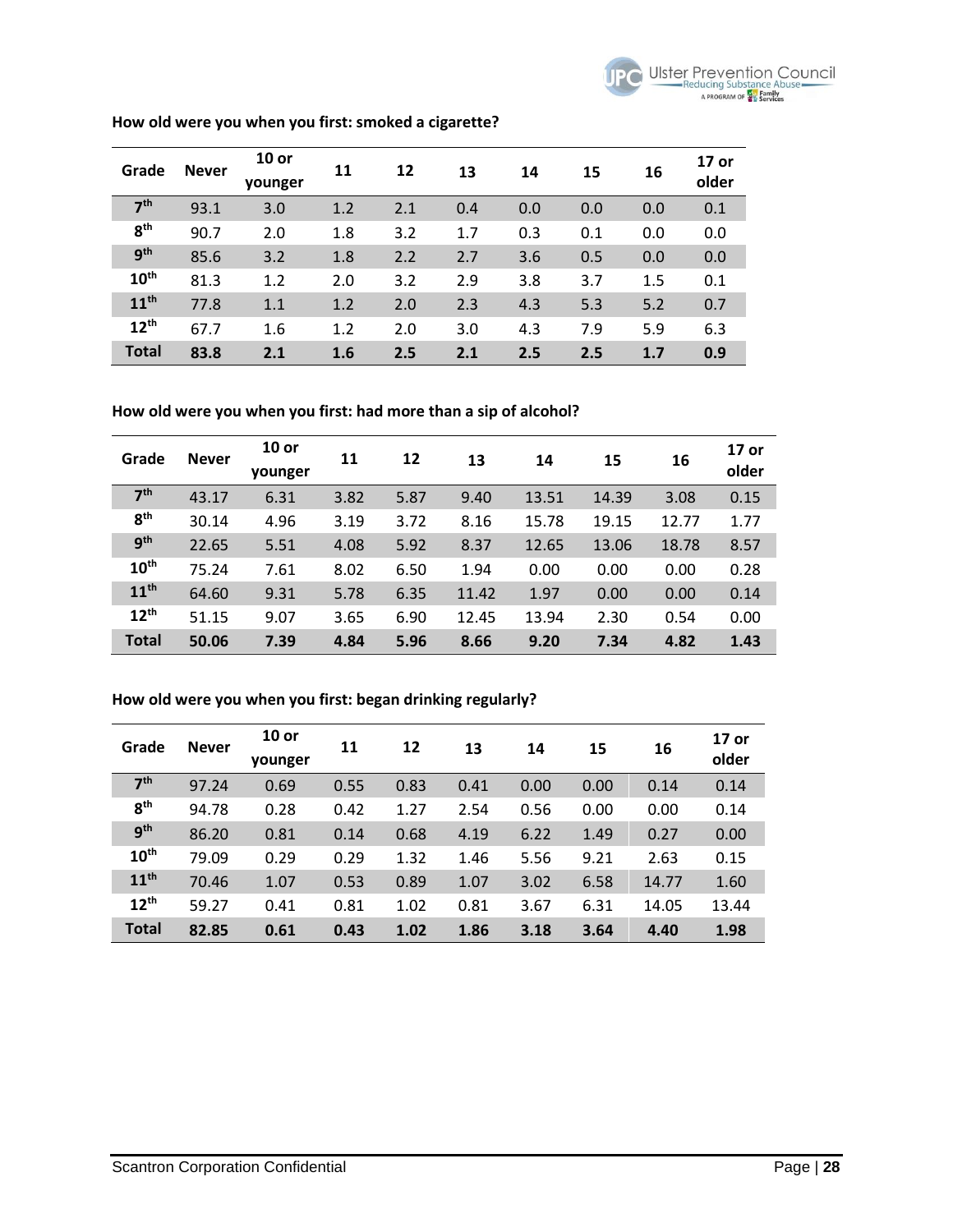

| Grade            | <b>Never</b> | $10$ or<br>younger | 11   | 12   | 13   | 14   | 15   | 16   | 17 or<br>older |
|------------------|--------------|--------------------|------|------|------|------|------|------|----------------|
| 7 <sup>th</sup>  | 97.25        | 1.10               | 0.83 | 0.55 | 0.14 | 0.00 | 0.00 | 0.00 | 0.14           |
| 8 <sup>th</sup>  | 96.02        | 1.42               | 0.28 | 0.85 | 1.00 | 0.28 | 0.00 | 0.00 | 0.00           |
| <b>gth</b>       | 94.97        | 0.82               | 0.41 | 0.41 | 1.09 | 2.04 | 0.27 | 0.00 | 0.00           |
| 10 <sup>th</sup> | 94.56        | 0.00               | 0.00 | 0.44 | 0.74 | 1.62 | 1.91 | 0.44 | 0.15           |
| 11 <sup>th</sup> | 94.51        | 0.71               | 0.18 | 0.18 | 0.18 | 1.24 | 1.42 | 1.42 | 0.18           |
| $12^{th}$        | 90.02        | 0.41               | 0.00 | 0.61 | 0.20 | 0.81 | 2.65 | 2.65 | 2.65           |
| <b>Total</b>     | 94.77        | 0.79               | 0.31 | 0.54 | 0.59 | 0.99 | 0.92 | 0.64 | 0.41           |

## **How old were you when you first: used prescription pain relievers?**

#### **How frequently have you smoked cigarettes during the past 30 days?**

| Grade            | Not at all | Less than<br>one per<br>day | 1-5 per day | About one<br>half pack<br>per day | About one<br>pack per<br>day | About one<br>and one-<br>half packs<br>per day | Two packs<br>or more<br>per day |
|------------------|------------|-----------------------------|-------------|-----------------------------------|------------------------------|------------------------------------------------|---------------------------------|
| 7 <sup>th</sup>  | 98.9       | 1.0                         | 0.0         | 0.0                               | 0.0                          | 0.0                                            | 0.1                             |
| 8 <sup>th</sup>  | 98.9       | 0.9                         | 0.1         | 0.1                               | 0.0                          | 0.0                                            | 0.0                             |
| <b>gth</b>       | 97.0       | 1.2                         | 1.0         | 0.3                               | 0.0                          | 0.0                                            | 0.5                             |
| 10 <sup>th</sup> | 94.3       | 2.9                         | 2.4         | 0.1                               | 0.0                          | 0.0                                            | 0.3                             |
| 11 <sup>th</sup> | 92.7       | 3.9                         | 2.1         | 0.5                               | 0.2                          | 0.2                                            | 0.4                             |
| $12^{th}$        | 89.4       | 5.9                         | 3.1         | 0.8                               | 0.2                          | 0.0                                            | 0.4                             |
| <b>Total</b>     | 95.6       | 2.4                         | 1.3         | 0.3                               | 0.1                          | 0.0                                            | 0.3                             |

## **During the past 30 days, on how many days did you have 5 or more drinks on the same occasion?**

| Grade            | <b>None</b> | Once | <b>Twice</b> | 3-5 times | 6-9 times | 10 or more<br>times |
|------------------|-------------|------|--------------|-----------|-----------|---------------------|
| 7 <sup>th</sup>  | 95.1        | 3.0  | 1.1          | 0.4       | 0.1       | 0.3                 |
| 8 <sup>th</sup>  | 94.7        | 3.2  | 0.7          | 0.6       | 0.7       | 0.1                 |
| g <sub>th</sub>  | 89.0        | 4.6  | 3.2          | 1.7       | 0.3       | 1.1                 |
| 10 <sup>th</sup> | 81.4        | 8.6  | 4.5          | 3.3       | 1.3       | 0.7                 |
| 11 <sup>th</sup> | 78.6        | 9.4  | 6.5          | 3.7       | 0.7       | 1.1                 |
| $12^{th}$        | 68.8        | 14.0 | 7.1          | 6.3       | 1.8       | 1.8                 |
| <b>Total</b>     | 85.8        | 6.6  | 3.5          | 2.4       | 0.8       | 0.8                 |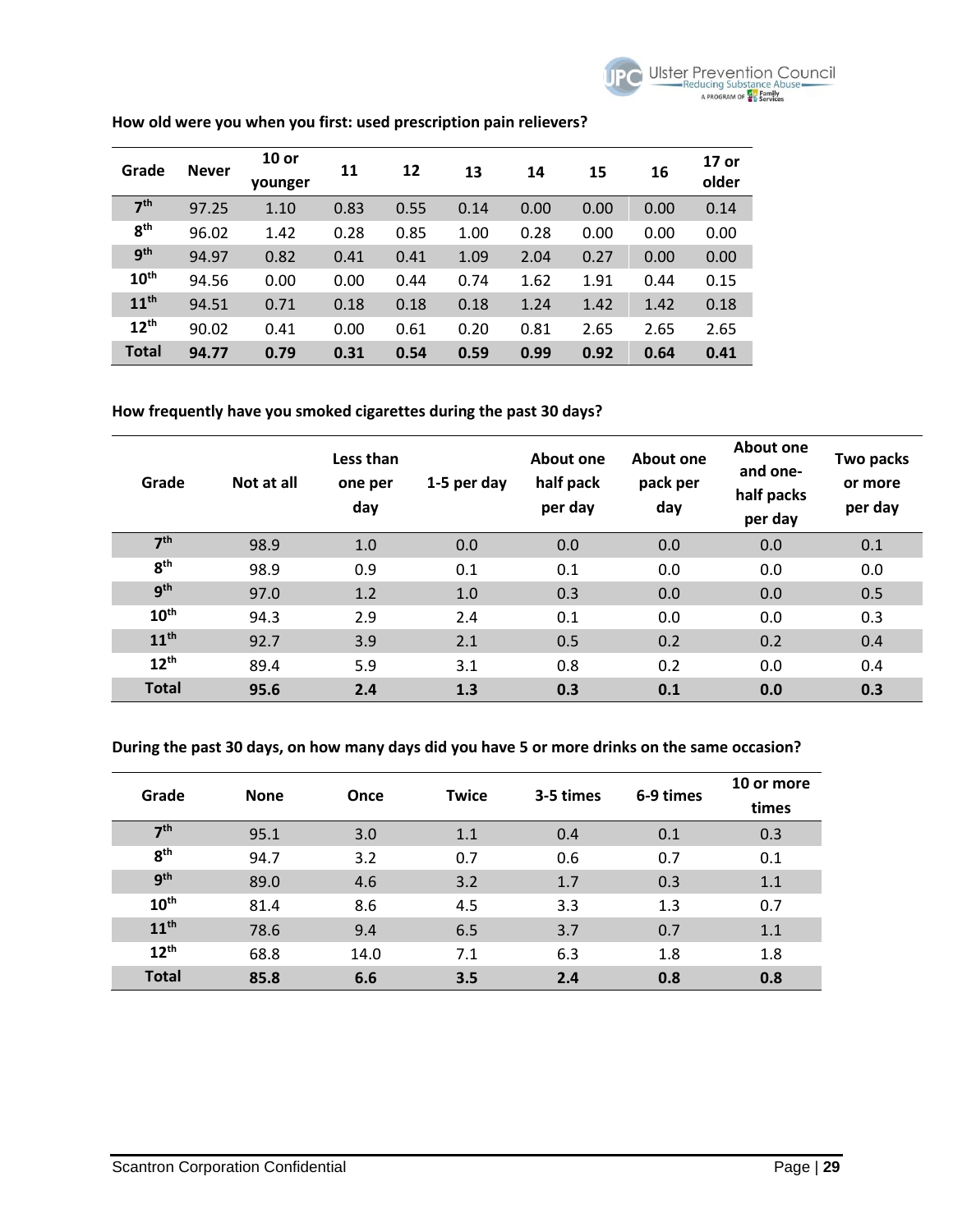

| Grade            | I don't<br>drive | 0 times | 1 time | 2 or 3 times | 4 or 5 times | 6 or more<br>times |
|------------------|------------------|---------|--------|--------------|--------------|--------------------|
| 7 <sup>th</sup>  | 93.1             | 6.6     | 0.0    | 0.1          | 0.1          | 0.0                |
| 8 <sup>th</sup>  | 93.0             | 6.3     | 0.1    | 0.1          | 0.1          | 0.3                |
| <b>gth</b>       | 90.7             | 8.9     | 0.0    | 0.0          | 0.0          | 0.4                |
| 10 <sup>th</sup> | 74.7             | 24.1    | 0.4    | 0.3          | 0.3          | 0.1                |
| 11 <sup>th</sup> | 38.2             | 60.2    | 0.7    | 0.4          | 0.0          | 0.5                |
| $12^{th}$        | 33.5             | 63.3    | 1.9    | 0.8          | 0.0          | 0.4                |
| <b>Total</b>     | 74.1             | 24.8    | 0.4    | 0.3          | 0.1          | 0.3                |

## **During the past 30 days how many times did you drive a vehicle when you had been drinking alcohol?**

#### **During the past 30 days how many times did you drive a vehicle after using marijuana?**

| Grade            | I don't<br>drive | 0 times | 1 time | 2 or 3 times | 4 or 5 times | 6 or more<br>times |
|------------------|------------------|---------|--------|--------------|--------------|--------------------|
| 7 <sup>th</sup>  | 92.4             | 7.2     | 0.3    | 0.0          | 0.0          | 0.1                |
| 8 <sup>th</sup>  | 91.9             | 7.8     | 0.0    | 0.1          | 0.0          | 0.1                |
| q <sup>th</sup>  | 89.9             | 9.0     | 0.1    | 0.0          | 0.0          | 1.0                |
| 10 <sup>th</sup> | 73.9             | 23.6    | 1.6    | 0.4          | 0.1          | 0.3                |
| 11 <sup>th</sup> | 35.5             | 56.6    | 2.5    | 3.1          | 0.5          | 1.8                |
| 12 <sup>th</sup> | 30.8             | 56.3    | 2.7    | 2.5          | 0.6          | 7.1                |
| <b>Total</b>     | 72.6             | 23.8    | 1.1    | 0.9          | 0.2          | 1.4                |

#### **During the past 30 days how many times did you drive a vehicle when you were texting?**

| Grade            | I don't<br>drive | 0 times | 1 time | 2 or 3 times | 4 or 5 times | 6 or more<br>times |
|------------------|------------------|---------|--------|--------------|--------------|--------------------|
| 7 <sup>th</sup>  | 92.0             | 6.7     | 0.4    | 0.3          | 0.0          | 0.6                |
| 8 <sup>th</sup>  | 91.6             | 6.4     | 1.3    | 0.4          | 0.0          | 0.3                |
| <b>gth</b>       | 90.0             | 8.2     | 0.7    | 0.1          | 0.0          | 1.0                |
| 10 <sup>th</sup> | 74.1             | 23.3    | 1.2    | 0.7          | 0.3          | 0.4                |
| 11 <sup>th</sup> | 34.7             | 49.7    | 5.0    | 4.7          | 1.4          | 4.5                |
| 12 <sup>th</sup> | 26.8             | 40.5    | 5.8    | 10.4         | 4.2          | 12.3               |
| <b>Total</b>     | 71.9             | 20.3    | 2.1    | 2.3          | 0.8          | 2.6                |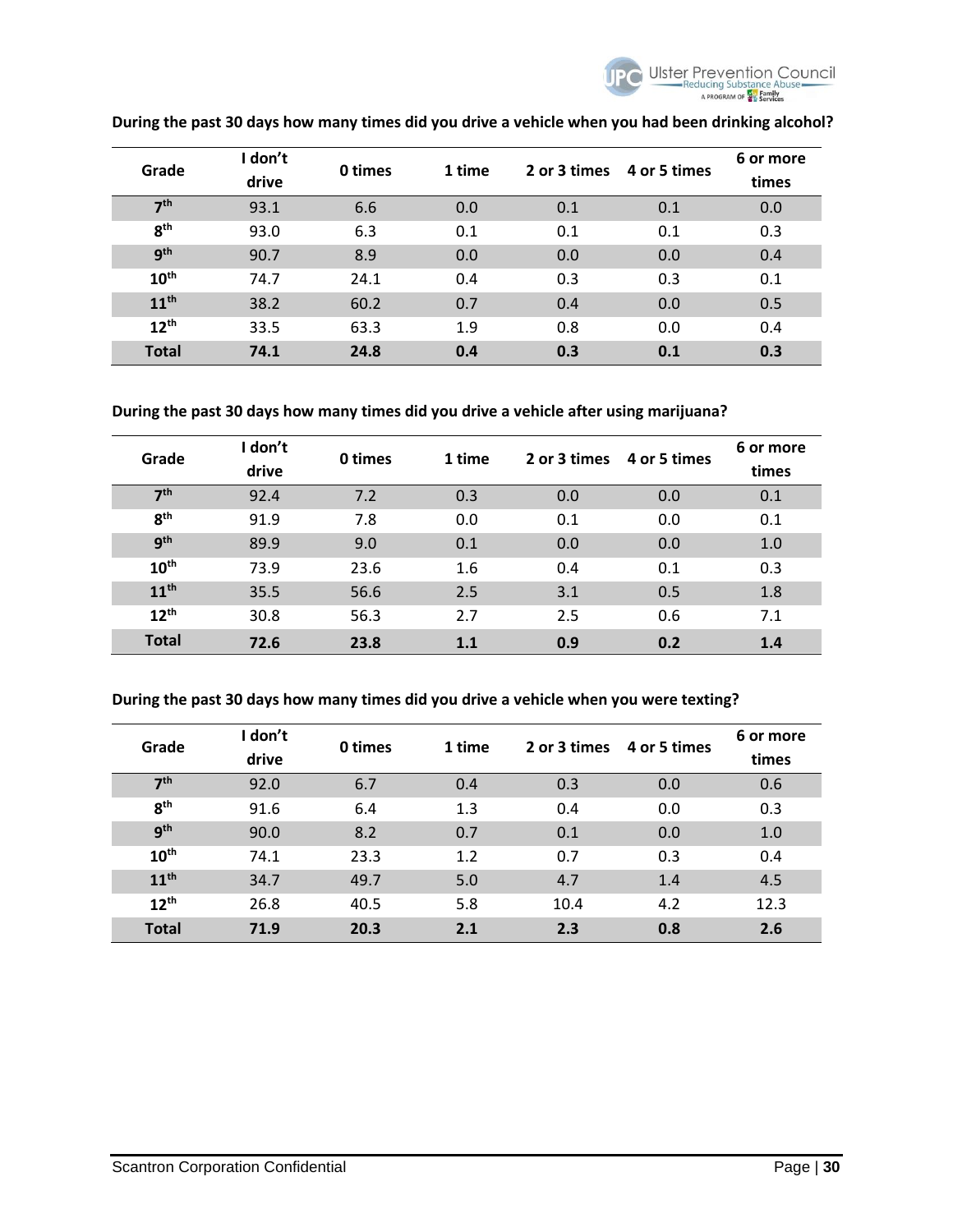

| Grade            | 0 times | 1 time | 2 or 3 times 4 or 5 times |     | 6 or more<br>times |
|------------------|---------|--------|---------------------------|-----|--------------------|
| 7 <sup>th</sup>  | 92.8    | 4.8    | 1.5                       | 0.4 | 0.4                |
| 8 <sup>th</sup>  | 91.6    | 4.8    | 2.4                       | 0.6 | 0.6                |
| 9 <sup>th</sup>  | 89.4    | 4.9    | 3.3                       | 0.4 | 1.9                |
| 10 <sup>th</sup> | 89.6    | 4.8    | 4.4                       | 0.3 | 0.9                |
| 11 <sup>th</sup> | 91.0    | 4.3    | 2.9                       | 0.7 | 1.1                |
| 12 <sup>th</sup> | 89.0    | 6.2    | 3.3                       | 0.4 | 1.0                |
| <b>Total</b>     | 90.7    | 4.9    | 2.9                       | 0.5 | 1.0                |

**During the past 30 days how many times were you a passenger when the driver had been drinking alcohol?** 

**During the past 30 days how many times were you a passenger when the driver had been using marijuana?** 

| Grade            | 0 times | 1 time |     | 2 or 3 times 4 or 5 times | 6 or more |
|------------------|---------|--------|-----|---------------------------|-----------|
|                  |         |        |     |                           | times     |
| 7 <sup>th</sup>  | 97.3    | 1.5    | 0.4 | 0.0                       | 0.7       |
| 8 <sup>th</sup>  | 93.6    | 2.6    | 1.6 | 0.9                       | 1.3       |
| g <sub>th</sub>  | 88.4    | 4.0    | 3.6 | 0.7                       | 3.3       |
| 10 <sup>th</sup> | 85.8    | 4.8    | 5.0 | 1.3                       | 3.1       |
| 11 <sup>th</sup> | 80.4    | 7.4    | 7.5 | 2.3                       | 2.3       |
| $12^{th}$        | 74.2    | 8.0    | 6.6 | 3.9                       | 7.2       |
| <b>Total</b>     | 87.6    | 4.4    | 3.8 | 1.3                       | 2.8       |

**During the past 30 days how many times were you a passenger when the driver was texting?** 

| Grade            | 0 times | 1 time | 2 or 3 times | 4 or 5 times | 6 or more |
|------------------|---------|--------|--------------|--------------|-----------|
|                  |         |        |              |              | times     |
| 7 <sup>th</sup>  | 58.7    | 10.9   | 18.5         | 2.2          | 9.8       |
| 8 <sup>th</sup>  | 49.5    | 15.9   | 12.1         | 7.5          | 15.0      |
| 9 <sup>th</sup>  | 48.0    | 6.9    | 22.5         | 6.9          | 15.7      |
| 10 <sup>th</sup> | 63.3    | 7.8    | 10.0         | 6.7          | 12.2      |
| 11 <sup>th</sup> | 48.4    | 11.0   | 18.7         | 7.7          | 14.3      |
| 12 <sup>th</sup> | 50.0    | 22.9   | 14.3         | 2.9          | 10.0      |
| <b>Total</b>     | 52.9    | 12.1   | 16.1         | 5.8          | 13.0      |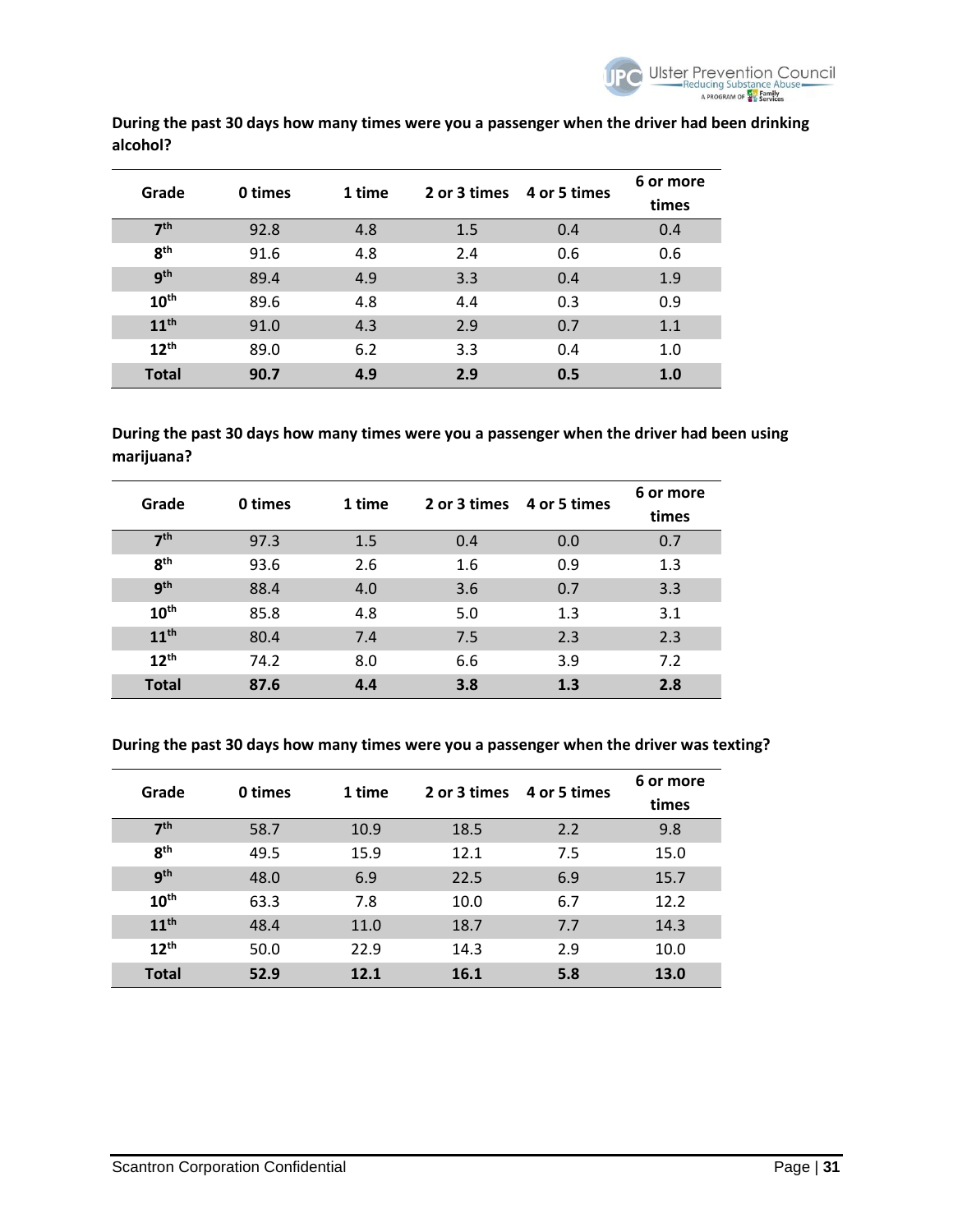| Grade            | I don't | I was not | <b>No</b>    | <b>Minor</b> | <b>Major</b> |
|------------------|---------|-----------|--------------|--------------|--------------|
|                  | drink   | caught    | consequences | consequences | consequences |
| 7 <sup>th</sup>  | 85.8    | 4.1       | 2.2          | 2.2          | 5.2          |
| 8 <sup>th</sup>  | 79.3    | 6.2       | 3.1          | 3.5          | 6.7          |
| <b>gth</b>       | 65.2    | 16.1      | 6.1          | 4.9          | 6.4          |
| 10 <sup>th</sup> | 56.1    | 20.0      | 7.5          | 8.2          | 6.9          |
| 11 <sup>th</sup> | 44.4    | 19.7      | 13.5         | 11.5         | 9.8          |
| $12^{th}$        | 34.6    | 22.3      | 24.3         | 11.9         | 5.9          |
| <b>Total</b>     | 63.1    | 14.1      | 8.4          | 6.6          | 6.7          |

## **If your parents found out you were drinking, how would they respond?**

#### **How much do you think people risk harming themselves if they smoke one or more packs a day?**

| Grade            | No risk | Slight risk | <b>Moderate</b><br>risk | <b>Great risk</b> |
|------------------|---------|-------------|-------------------------|-------------------|
| 7 <sup>th</sup>  | 7.9     | 9.7         | 26.2                    | 55.9              |
| 8 <sup>th</sup>  | 6.8     | 11.1        | 19.3                    | 62.6              |
| 9 <sup>th</sup>  | 4.9     | 7.2         | 18.5                    | 68.5              |
| 10 <sup>th</sup> | 6.3     | 7.8         | 19.7                    | 65.9              |
| 11 <sup>th</sup> | 6.2     | 7.1         | 17.2                    | 69.0              |
| $12^{th}$        | 6.0     | 5.1         | 13.6                    | 73.9              |
| <b>Total</b>     | 6.4     | 8.2         | 19.5                    | 65.4              |

**How much do you think people risk harming themselves if they use marijuana once or twice a week?**

| Grade            | No risk | Slight risk | <b>Moderate</b><br>risk | <b>Great risk</b> |
|------------------|---------|-------------|-------------------------|-------------------|
| 7 <sup>th</sup>  | 10.2    | 19.6        | 32.8                    | 36.8              |
| 8 <sup>th</sup>  | 14.6    | 27.7        | 30.1                    | 27.0              |
| <b>gth</b>       | 19.9    | 33.9        | 24.8                    | 21.3              |
| 10 <sup>th</sup> | 27.3    | 34.8        | 20.9                    | 16.7              |
| 11 <sup>th</sup> | 29.0    | 35.0        | 20.4                    | 15.6              |
| 12 <sup>th</sup> | 31.0    | 36.4        | 21.3                    | 11.0              |
| <b>Total</b>     | 21.2    | 30.6        | 25.5                    | 22.4              |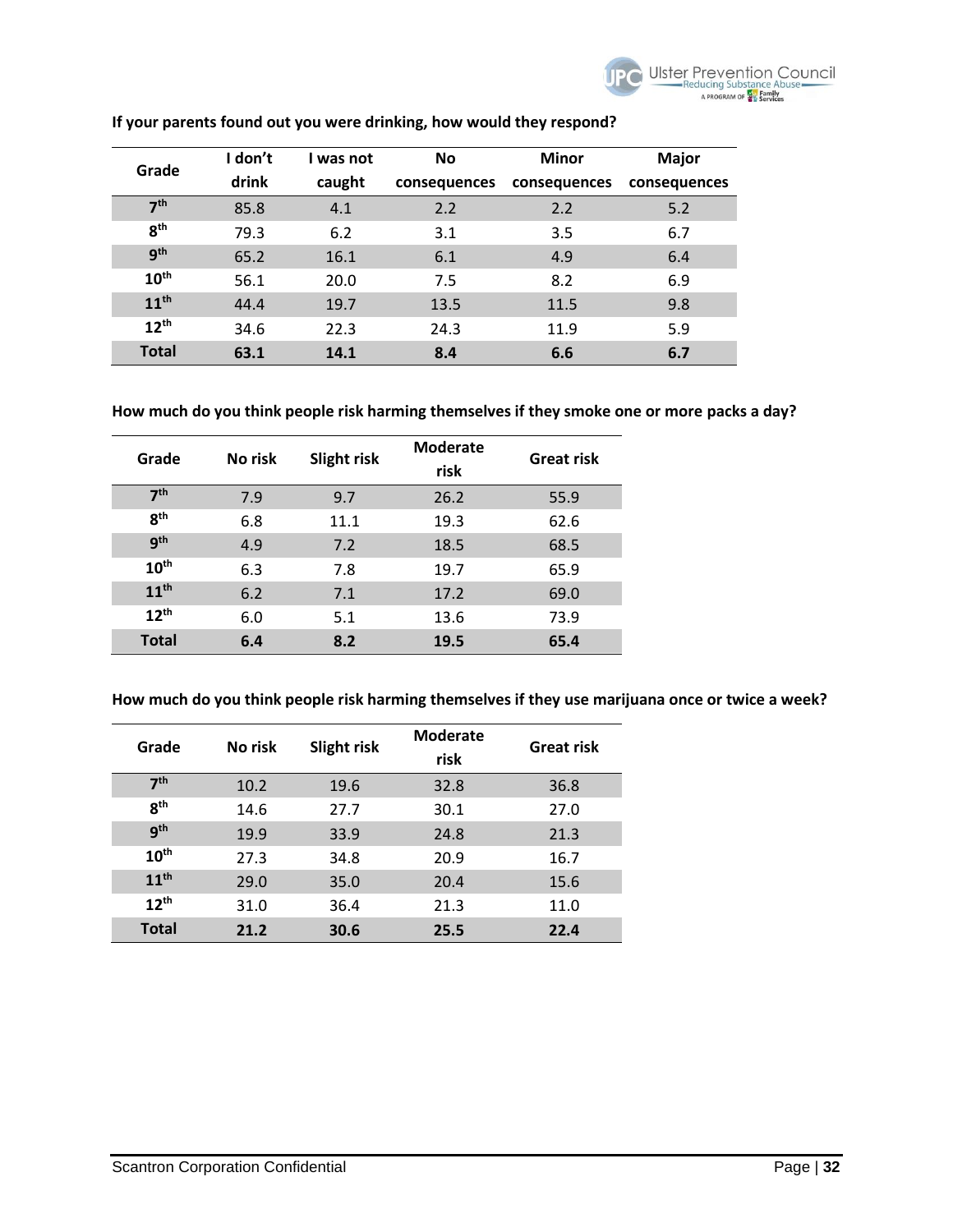

**How much do you think people risk harming themselves if they have five or more drinks once or twice a week?**

| Grade            | No risk | Slight risk | <b>Moderate</b><br>risk | <b>Great risk</b> |
|------------------|---------|-------------|-------------------------|-------------------|
| 7 <sup>th</sup>  | 6.9     | 16.1        | 38.8                    | 37.5              |
| 8 <sup>th</sup>  | 6.1     | 18.8        | 34.6                    | 40.3              |
| q <sup>th</sup>  | 4.8     | 19.2        | 39.4                    | 36.4              |
| 10 <sup>th</sup> | 6.5     | 17.7        | 38.6                    | 36.4              |
| 11 <sup>th</sup> | 5.2     | 18.6        | 39.9                    | 36.0              |
| $12^{th}$        | 5.1     | 17.5        | 43.2                    | 33.5              |
| <b>Total</b>     | 5.9     | 18.0        | 38.8                    | 36.9              |

**How much do you think people risk harming themselves if they use prescription pain relievers not prescribed to them?**

| Grade            | No risk | Slight risk | <b>Moderate</b><br>risk | <b>Great risk</b> |
|------------------|---------|-------------|-------------------------|-------------------|
| 7 <sup>th</sup>  | 6.8     | 10.7        | 27.5                    | 54.7              |
| 8 <sup>th</sup>  | 5.7     | 11.5        | 23.9                    | 58.7              |
| g <sub>th</sub>  | 3.8     | 10.3        | 21.5                    | 63.8              |
| 10 <sup>th</sup> | 4.7     | 7.2         | 19.6                    | 68.0              |
| 11 <sup>th</sup> | 3.2     | 3.7         | 19.6                    | 73.1              |
| $12^{th}$        | 4.3     | 5.8         | 22.0                    | 67.7              |
| <b>Total</b>     | 4.9     | 8.6         | 22.5                    | 63.7              |

**How much do you think people risk harming themselves if they use prescription drugs not prescribed to them?**

| Grade            | No risk | Slight risk | <b>Moderate</b><br>risk | <b>Great risk</b> |
|------------------|---------|-------------|-------------------------|-------------------|
| 7 <sup>th</sup>  | 6.5     | 6.8         | 22.3                    | 64.5              |
| 8 <sup>th</sup>  | 5.1     | 7.3         | 22.4                    | 65.1              |
| 9 <sup>th</sup>  | 3.8     | 7.6         | 18.1                    | 70.4              |
| $10^{\text{th}}$ | 4.8     | 5.0         | 19.2                    | 70.9              |
| 11 <sup>th</sup> | 2.7     | 3.4         | 17.4                    | 76.6              |
| 12 <sup>th</sup> | 4.1     | 5.1         | 19.2                    | 71.2              |
| <b>Total</b>     | 4.7     | 6.0         | 19.9                    | 69.4              |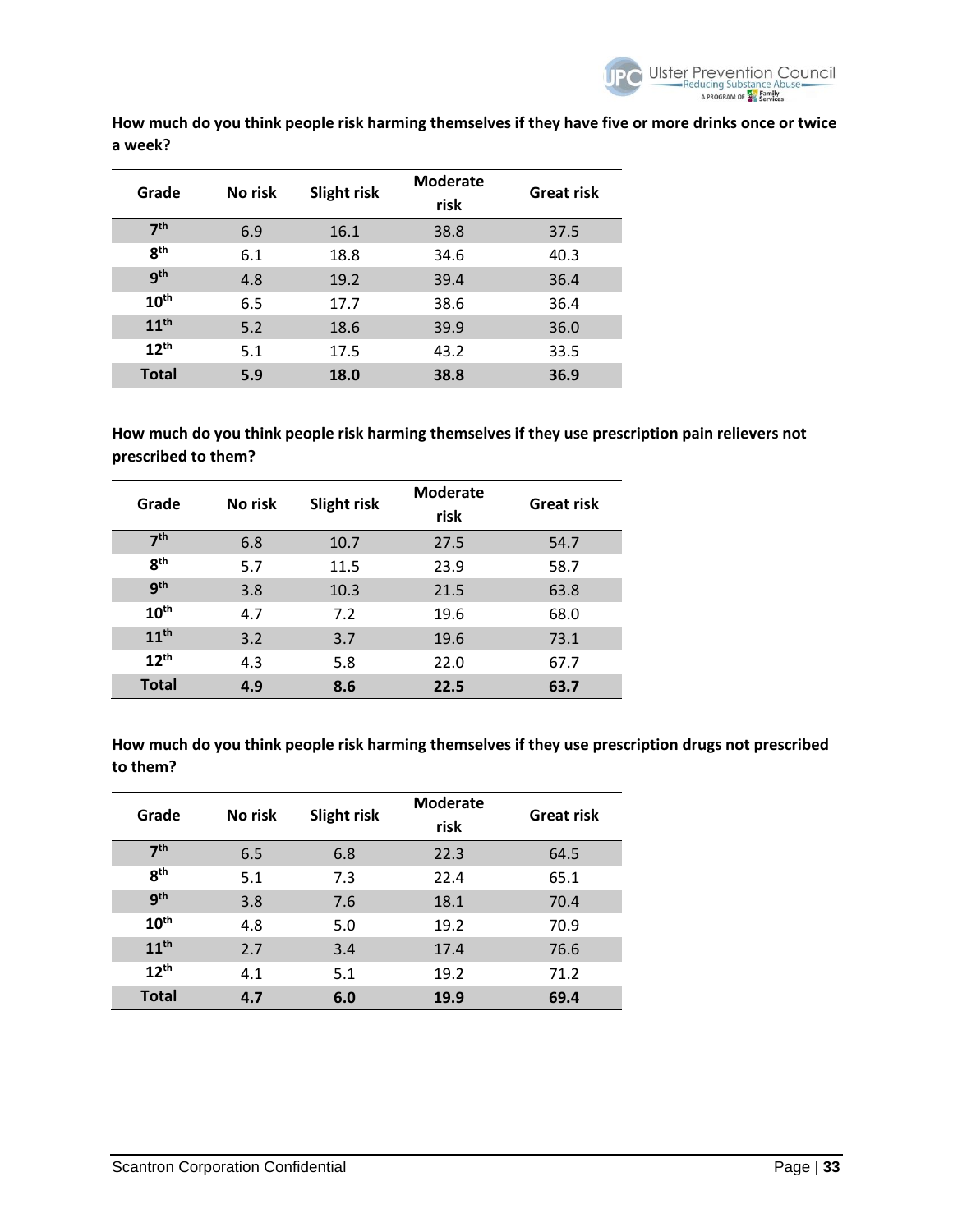

| Grade            | Yes   | <b>No</b> |
|------------------|-------|-----------|
| 7 <sup>th</sup>  | 42.70 | 57.16     |
| 8 <sup>th</sup>  | 45.26 | 54.60     |
| gth              | 35.99 | 63.87     |
| 10 <sup>th</sup> | 37.74 | 61.97     |
| 11 <sup>th</sup> | 34.57 | 65.25     |
| $12^{th}$        | 29.30 | 70.29     |
| <b>Total</b>     | 38.08 | 61.71     |

## **In the past 12 months, have you talked with your parents about the dangers of tobacco use?**

## **In the past 12 months, have you talked with your parents about the dangers of alcohol use?**

| Grade            | Yes   | <b>No</b> |
|------------------|-------|-----------|
| 7 <sup>th</sup>  | 46.9  | 52.9      |
| 8 <sup>th</sup>  | 49.4  | 50.6      |
| <b>gth</b>       | 44.6  | 55.1      |
| 10 <sup>th</sup> | 49.2  | 50.5      |
| $11^{\text{th}}$ | 48.8  | 51.2      |
| $12^{th}$        | 43.6  | 56.2      |
| <b>Total</b>     | 47.07 | 52.78     |

#### **In the past 12 months, have you talked with your parents about the dangers of drug use?**

| Grade            | Yes  | <b>No</b> |
|------------------|------|-----------|
| 7 <sup>th</sup>  | 51.0 | 49.0      |
| 8 <sup>th</sup>  | 57.0 | 43.0      |
| <b>gth</b>       | 52.6 | 47.1      |
| $10^{\text{th}}$ | 52.1 | 47.8      |
| 11 <sup>th</sup> | 53.5 | 46.3      |
| $12^{th}$        | 45.8 | 54.0      |
| <b>Total</b>     | 52.2 | 47.7      |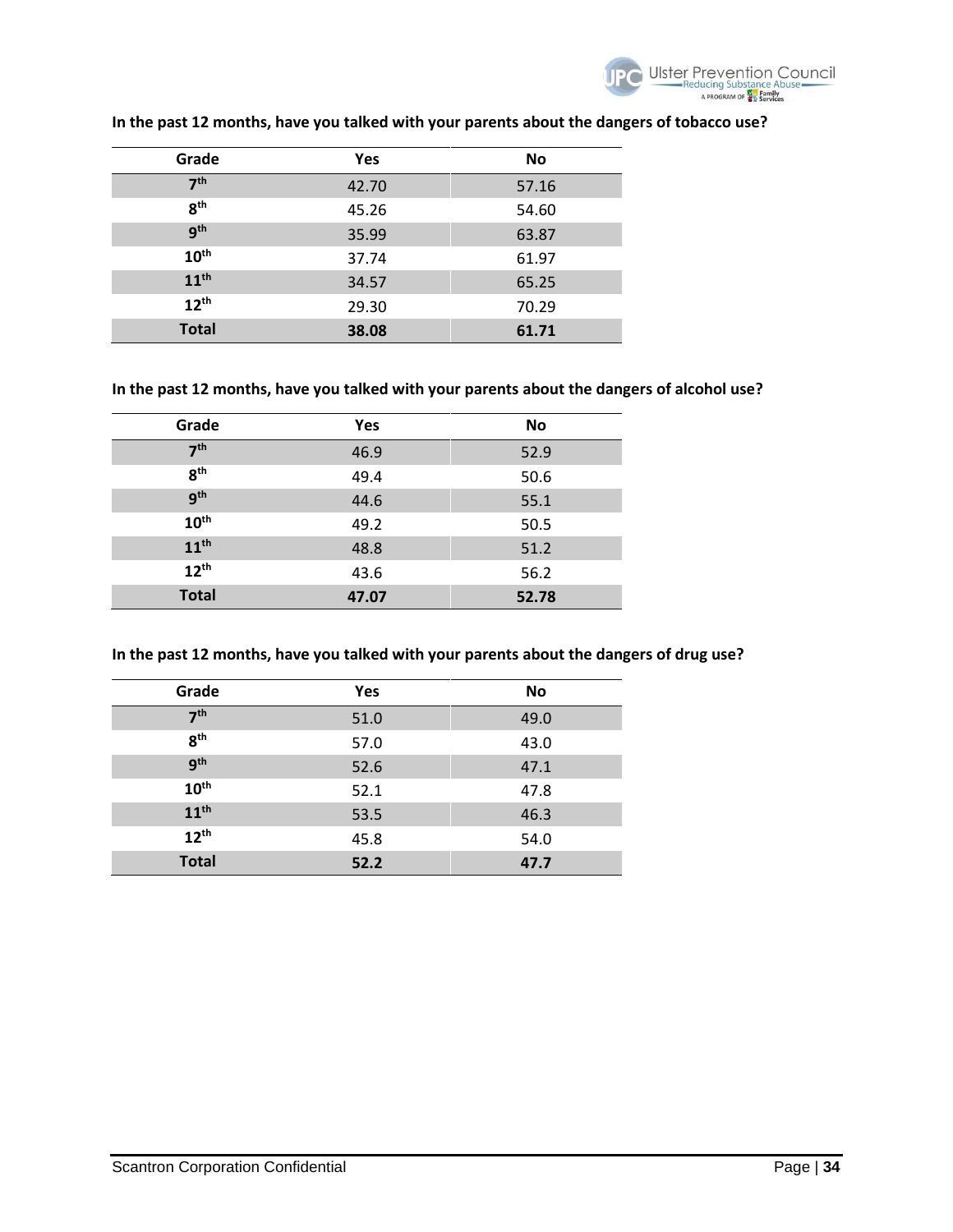

**How wrong do your parents feel it would be for YOU to have one or two alcoholic beverages nearly every day?**

| Grade            | <b>Very</b> |       |                | Not at all |
|------------------|-------------|-------|----------------|------------|
|                  | wrong       | Wrong | A little wrong | wrong      |
| 7 <sup>th</sup>  | 86.8        | 10.1  | 2.0            | 1.1        |
| 8 <sup>th</sup>  | 84.4        | 11.9  | 2.6            | 1.1        |
| 9 <sup>th</sup>  | 80.3        | 15.4  | 3.1            | 1.0        |
| 10 <sup>th</sup> | 77.0        | 16.1  | 5.3            | 1.6        |
| 11 <sup>th</sup> | 75.0        | 18.4  | 4.6            | 1.4        |
| 12 <sup>th</sup> | 68.5        | 21.8  | 7.4            | 1.9        |
| <b>Total</b>     | 79.4        | 15.1  | 3.9            | 1.4        |

**How wrong do your parents feel it would be for YOU to smoke tobacco?**

| Grade            | <b>Very</b><br>wrong | Wrong | A little wrong | Not at all<br>wrong |
|------------------|----------------------|-------|----------------|---------------------|
| 7 <sup>th</sup>  | 90.5                 | 6.8   | 1.4            | 1.4                 |
| 8 <sup>th</sup>  | 90.5                 | 7.8   | 0.6            | 1.0                 |
| 9 <sup>th</sup>  | 88.4                 | 9.1   | 0.8            | 1.6                 |
| $10^{\text{th}}$ | 85.8                 | 9.7   | 2.5            | 1.5                 |
| 11 <sup>th</sup> | 83.7                 | 12.0  | 2.7            | 1.4                 |
| 12 <sup>th</sup> | 74.4                 | 19.2  | 4.7            | 1.4                 |
| <b>Total</b>     | 86.3                 | 10.2  | 1.9            | 1.4                 |

## **How wrong do your parents feel it would be for YOU to smoke marijuana?**

| Grade            | <b>Very</b> | Wrong |                | Not at all |
|------------------|-------------|-------|----------------|------------|
|                  | wrong       |       | A little wrong | wrong      |
| 7 <sup>th</sup>  | 87.9        | 7.7   | 3.0            | 1.1        |
| 8 <sup>th</sup>  | 78.2        | 13.1  | 5.1            | 3.4        |
| <b>gth</b>       | 70.2        | 15.6  | 9.4            | 4.4        |
| 10 <sup>th</sup> | 62.5        | 18.4  | 13.0           | 5.8        |
| 11 <sup>th</sup> | 56.2        | 18.4  | 18.8           | 6.4        |
| $12^{th}$        | 52.5        | 21.7  | 17.6           | 7.9        |
| <b>Total</b>     | 69.4        | 15.3  | 10.4           | 4.6        |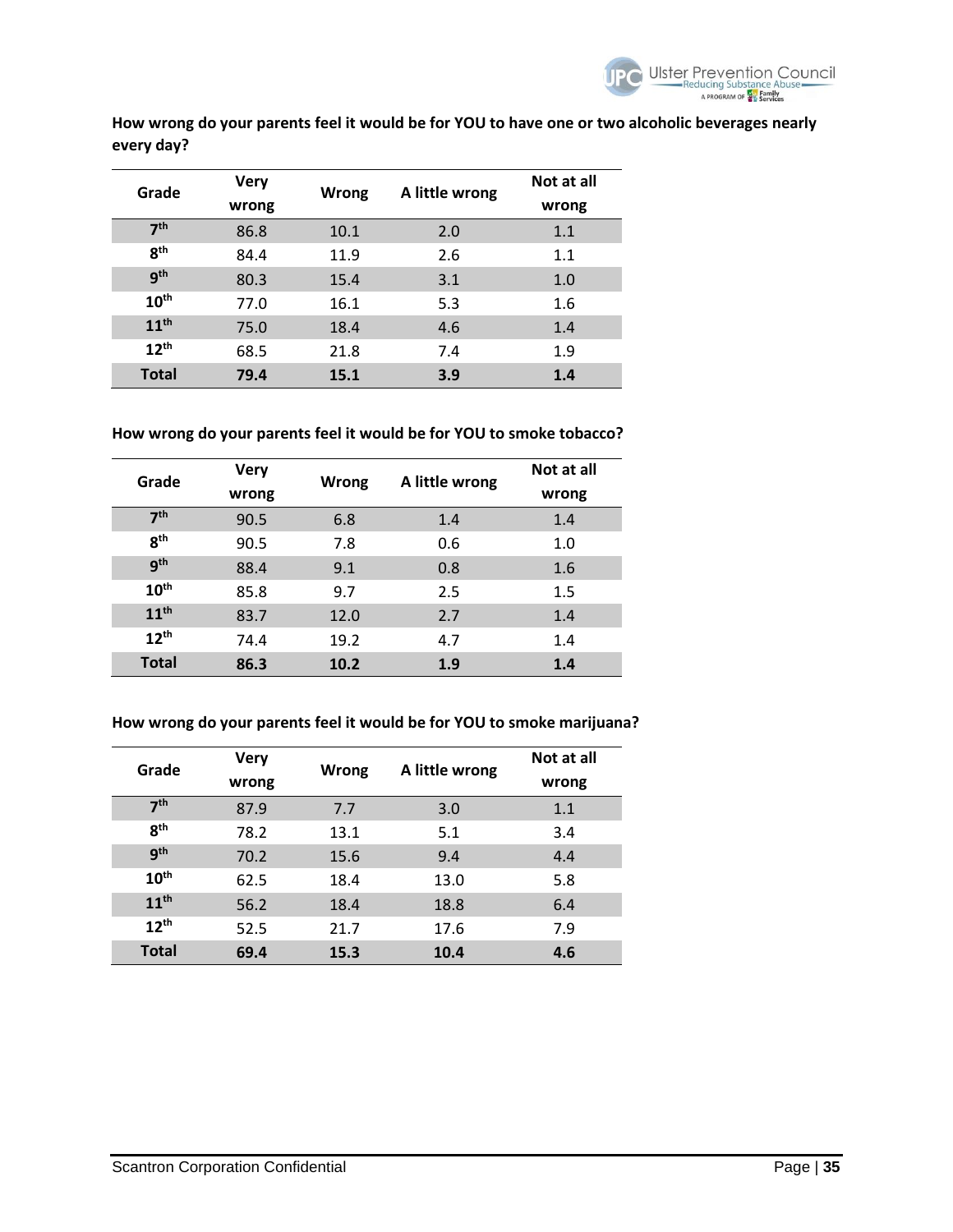**How wrong do your parents feel it would be for YOU to use prescription pain relievers not prescribed to you?**

| Grade            | Very  |       |                | Not at all |
|------------------|-------|-------|----------------|------------|
|                  | wrong | Wrong | A little wrong | wrong      |
| 7 <sup>th</sup>  | 89.5  | 7.6   | 0.8            | 2.0        |
| 8 <sup>th</sup>  | 89.8  | 6.5   | 1.6            | 2.1        |
| 9 <sup>th</sup>  | 89.7  | 6.5   | 2.2            | 1.6        |
| 10 <sup>th</sup> | 91.6  | 5.4   | 1.2            | 1.3        |
| 11 <sup>th</sup> | 91.8  | 6.2   | 0.9            | 1.1        |
| $12^{th}$        | 85.7  | 9.8   | 1.8            | 2.5        |
| <b>Total</b>     | 89.8  | 6.9   | 1.4            | 1.8        |

**How wrong do your parents feel it would be for YOU to use prescription drugs not prescribed to you?**

| Grade            | <b>Very</b><br>wrong | Wrong | A little wrong | Not at all<br>wrong |
|------------------|----------------------|-------|----------------|---------------------|
| 7 <sup>th</sup>  | 92.8                 | 5.1   | 0.8            | 1.4                 |
| $R^{th}$         | 92.8                 | 4.4   | 0.9            | 1.9                 |
| 9 <sup>th</sup>  | 92.1                 | 5.8   | 1.0            | 1.1                 |
| 10 <sup>th</sup> | 92.7                 | 5.4   | 0.4            | 1.3                 |
| 11 <sup>th</sup> | 92.9                 | 5.3   | 0.9            | 0.7                 |
| 12 <sup>th</sup> | 88.7                 | 8.5   | 1.4            | 1.2                 |
| <b>Total</b>     | 92.1                 | 5.6   | 0.9            | 1.3                 |

#### **How wrong do your parents feel it would be for YOU to steal something?**

| Grade            | <b>Very</b> |       |                | Not at all |
|------------------|-------------|-------|----------------|------------|
|                  | wrong       | Wrong | A little wrong | wrong      |
| 7 <sup>th</sup>  | 77.2        | 18.6  | 3.0            | 1.2        |
| 8 <sup>th</sup>  | 75.6        | 21.0  | 2.4            | 1.0        |
| <b>gth</b>       | 74.3        | 18.2  | 5.8            | 1.6        |
| 10 <sup>th</sup> | 78.1        | 17.5  | 3.2            | 1.2        |
| 11 <sup>th</sup> | 79.0        | 16.2  | 3.4            | 1.4        |
| $12^{th}$        | 77.3        | 18.4  | 3.1            | 1.0        |
| <b>Total</b>     | 76.7        | 18.4  | 3.5            | 1.3        |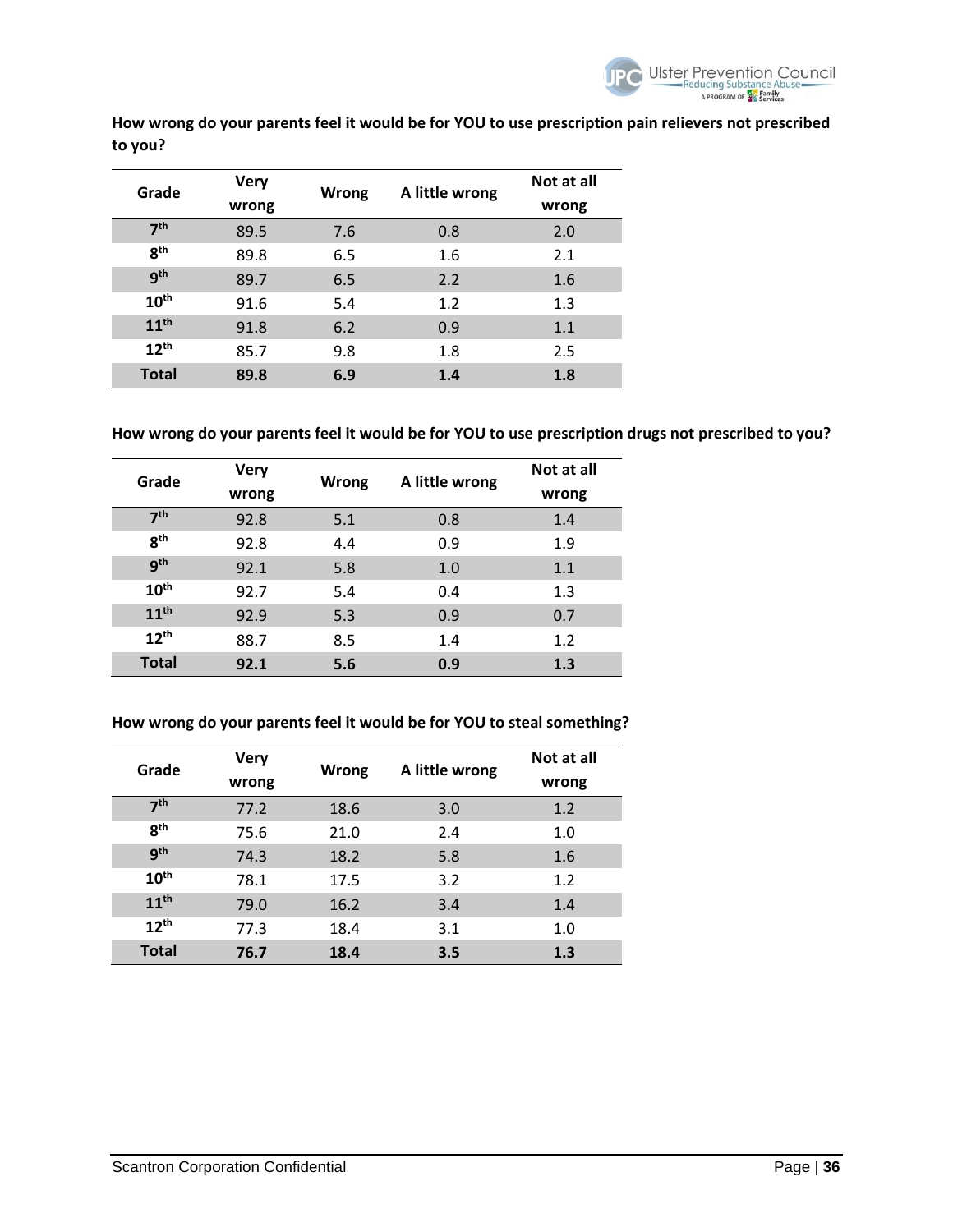

| Grade            | <b>Very</b> | Wrong |                | Not at all |
|------------------|-------------|-------|----------------|------------|
|                  | wrong       |       | A little wrong | wrong      |
| 7 <sup>th</sup>  | 53.5        | 32.3  | 11.4           | 2.6        |
| $R^{th}$         | 48.7        | 31.3  | 16.7           | 3.3        |
| <b>gth</b>       | 47.8        | 30.9  | 17.5           | 3.5        |
| 10 <sup>th</sup> | 46.8        | 31.3  | 17.1           | 4.6        |
| 11 <sup>th</sup> | 50.4        | 32.6  | 13.7           | 3.2        |
| $12^{th}$        | 49.0        | 30.4  | 16.3           | 4.1        |
| <b>Total</b>     | 49.3        | 31.4  | 15.5           | 3.6        |

## **How wrong do your parents feel it would be for YOU to pick a fight with someone?**

#### **How wrong do your parents feel it would be for YOU to gamble?**

| Grade            | <b>Very</b> | Wrong | A little wrong | Not at all |
|------------------|-------------|-------|----------------|------------|
|                  | wrong       |       |                | wrong      |
| 7 <sup>th</sup>  | 64.8        | 21.0  | 10.0           | 4.1        |
| 8 <sup>th</sup>  | 61.1        | 20.7  | 11.6           | 6.1        |
| 9 <sup>th</sup>  | 56.2        | 21.8  | 15.4           | 6.5        |
| 10 <sup>th</sup> | 54.4        | 20.3  | 16.0           | 9.3        |
| 11 <sup>th</sup> | 51.4        | 23.2  | 16.5           | 8.7        |
| 12 <sup>th</sup> | 42.2        | 23.0  | 22.6           | 11.9       |
| <b>Total</b>     | 55.9        | 21.5  | 14.9           | 7.5        |

#### **My family has clear rules about alcohol use.**

| Grade            | NO! | no   | yes  | YES! |
|------------------|-----|------|------|------|
| 7 <sup>th</sup>  | 3.5 | 12.2 | 32.0 | 51.7 |
| 8 <sup>th</sup>  | 3.2 | 13.0 | 31.8 | 52.0 |
| <b>gth</b>       | 4.4 | 18.3 | 33.2 | 43.7 |
| 10 <sup>th</sup> | 3.4 | 23.2 | 36.6 | 36.4 |
| 11 <sup>th</sup> | 3.7 | 22.6 | 39.6 | 33.7 |
| 12 <sup>th</sup> | 5.9 | 29.2 | 39.5 | 25.2 |
| <b>Total</b>     | 4.0 | 19.1 | 35.0 | 41.7 |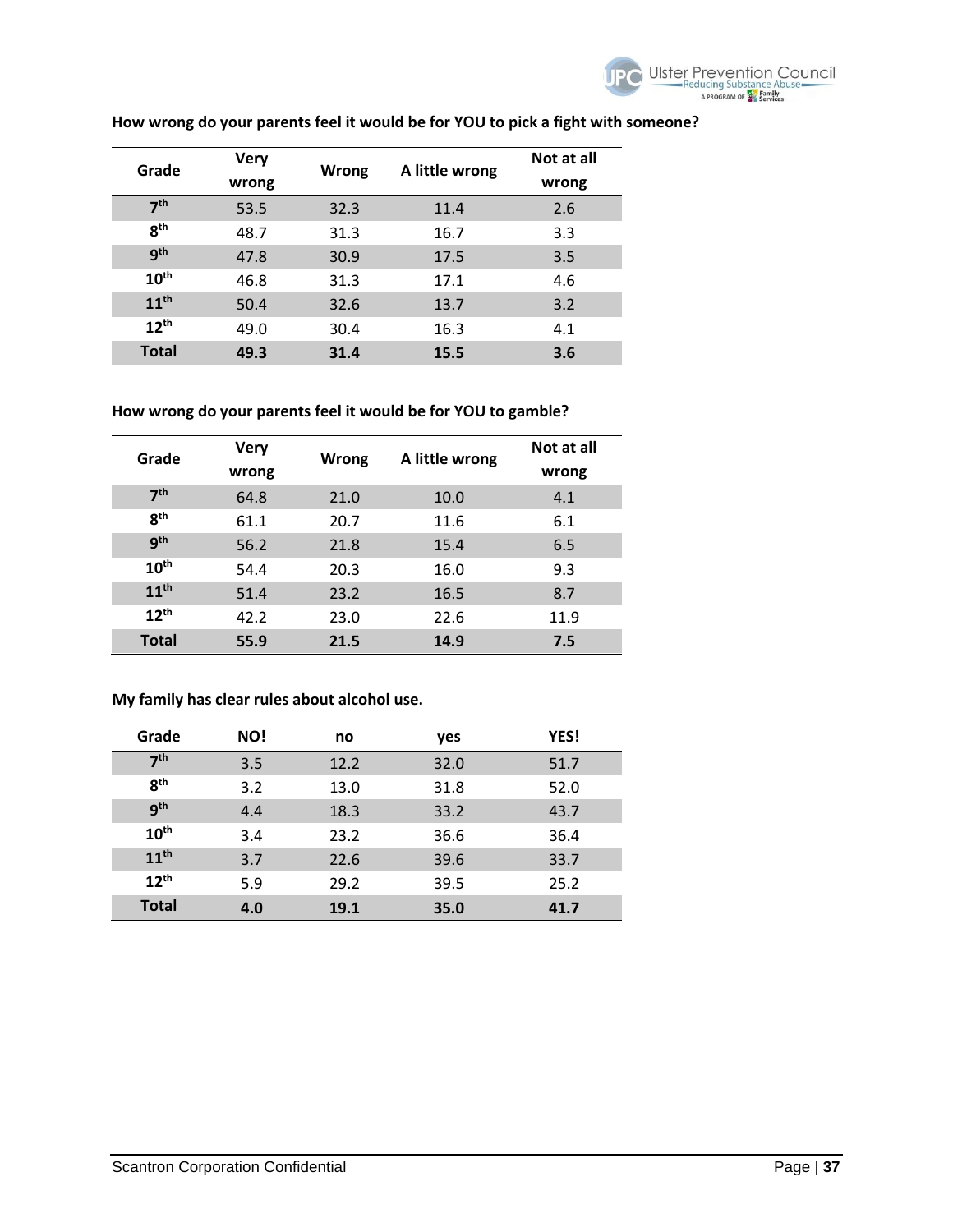

| Grade            | NO! | no   | yes  | YES! |
|------------------|-----|------|------|------|
| 7 <sup>th</sup>  | 4.2 | 7.3  | 19.6 | 68.7 |
| 8 <sup>th</sup>  | 3.9 | 7.9  | 23.4 | 64.8 |
| 9 <sup>th</sup>  | 4.0 | 10.1 | 23.0 | 63.0 |
| 10 <sup>th</sup> | 3.7 | 13.0 | 27.0 | 56.1 |
| 11 <sup>th</sup> | 3.9 | 13.9 | 28.6 | 53.4 |
| 12 <sup>th</sup> | 4.1 | 15.2 | 30.4 | 50.1 |
| <b>Total</b>     | 4.0 | 10.8 | 24.9 | 60.2 |

**My family has clear rules about other drug use.**

## **If you drank would you be caught by your parents?**

| Grade            | NO!  | no   | yes  | <b>YES!</b> |
|------------------|------|------|------|-------------|
| 7 <sup>th</sup>  | 6.9  | 13.5 | 26.2 | 52.8        |
| 8 <sup>th</sup>  | 8.4  | 20.1 | 27.6 | 43.8        |
| <b>gth</b>       | 12.1 | 28.2 | 26.3 | 32.7        |
| 10 <sup>th</sup> | 12.0 | 37.5 | 22.7 | 26.8        |
| 11 <sup>th</sup> | 15.2 | 43.5 | 20.0 | 21.1        |
| $12^{th}$        | 21.0 | 46.4 | 17.7 | 14.3        |
| <b>Total</b>     | 12.1 | 30.2 | 23.8 | 33.4        |

## **Has anyone in your family ever had severe alcohol or drug problems?**

| Grade            | Yes  | No   |
|------------------|------|------|
| 7 <sup>th</sup>  | 35.1 | 64.9 |
| <b>gth</b>       | 39.0 | 60.7 |
| <b>gth</b>       | 45.1 | 54.8 |
| 10 <sup>th</sup> | 44.8 | 55.1 |
| 11 <sup>th</sup> | 50.4 | 49.6 |
| 12 <sup>th</sup> | 53.1 | 46.9 |
| <b>Total</b>     | 43.8 | 56.1 |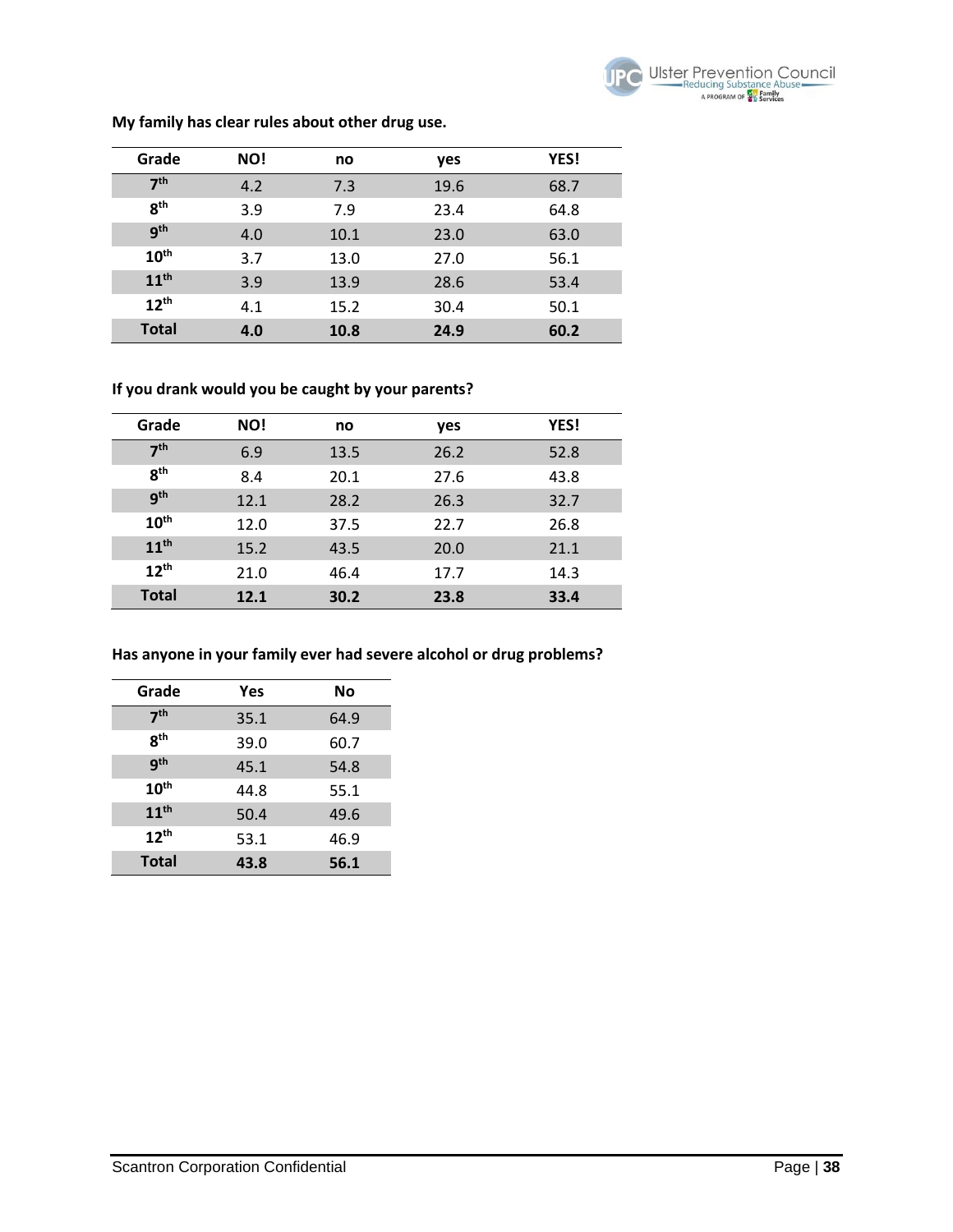

| Grade            | <b>Very hard</b> | Sort of<br>hard | Sort of easy | Very easy |
|------------------|------------------|-----------------|--------------|-----------|
| 7 <sup>th</sup>  | 53.1             | 23.4            | 14.3         | 8.8       |
| 8 <sup>th</sup>  | 47.0             | 24.4            | 15.4         | 13.1      |
| <b>gth</b>       | 35.7             | 26.3            | 22.4         | 15.4      |
| 10 <sup>th</sup> | 28.7             | 24.1            | 25.1         | 21.7      |
| 11 <sup>th</sup> | 22.4             | 20.8            | 27.2         | 29.3      |
| $12^{th}$        | 10.5             | 14.2            | 22.6         | 52.1      |
| <b>Total</b>     | 34.7             | 22.6            | 20.8         | 21.6      |

## **If you wanted some cigarettes, how easy would it be to get some?**

#### **If you wanted alcohol, how easy would it be to get some?**

| Grade            | <b>Very hard</b> | Sort of<br>hard | Sort of easy | Very easy |
|------------------|------------------|-----------------|--------------|-----------|
| 7 <sup>th</sup>  | 42.9             | 23.9            | 18.4         | 14.7      |
| 8 <sup>th</sup>  | 33.6             | 20.3            | 25.2         | 20.3      |
| 9 <sup>th</sup>  | 22.0             | 20.2            | 28.7         | 29.1      |
| $10^{\text{th}}$ | 17.1             | 19.2            | 31.8         | 31.4      |
| 11 <sup>th</sup> | 12.5             | 15.6            | 33.5         | 38.3      |
| 12 <sup>th</sup> | 8.0              | 16.5            | 33.1         | 42.0      |
| <b>Total</b>     | 24.0             | 19.5            | 28.0         | 28.3      |

#### **If you wanted drugs, how easy would it be to get some?**

| Grade            | <b>Very hard</b> | Sort of<br>hard | Sort of easy | Very easy |
|------------------|------------------|-----------------|--------------|-----------|
| 7 <sup>th</sup>  | 85.1             | 7.6             | 3.9          | 3.0       |
| <b>gth</b>       | 78.8             | 12.7            | 4.8          | 3.6       |
| gth              | 71.0             | 15.6            | 7.1          | 6.0       |
| 10 <sup>th</sup> | 64.1             | 22.0            | 7.3          | 6.4       |
| 11 <sup>th</sup> | 53.3             | 25.2            | 11.6         | 9.7       |
| $12^{th}$        | 43.7             | 27.3            | 18.0         | 10.8      |
| <b>Total</b>     | 67.9             | 17.7            | 8.2          | 6.2       |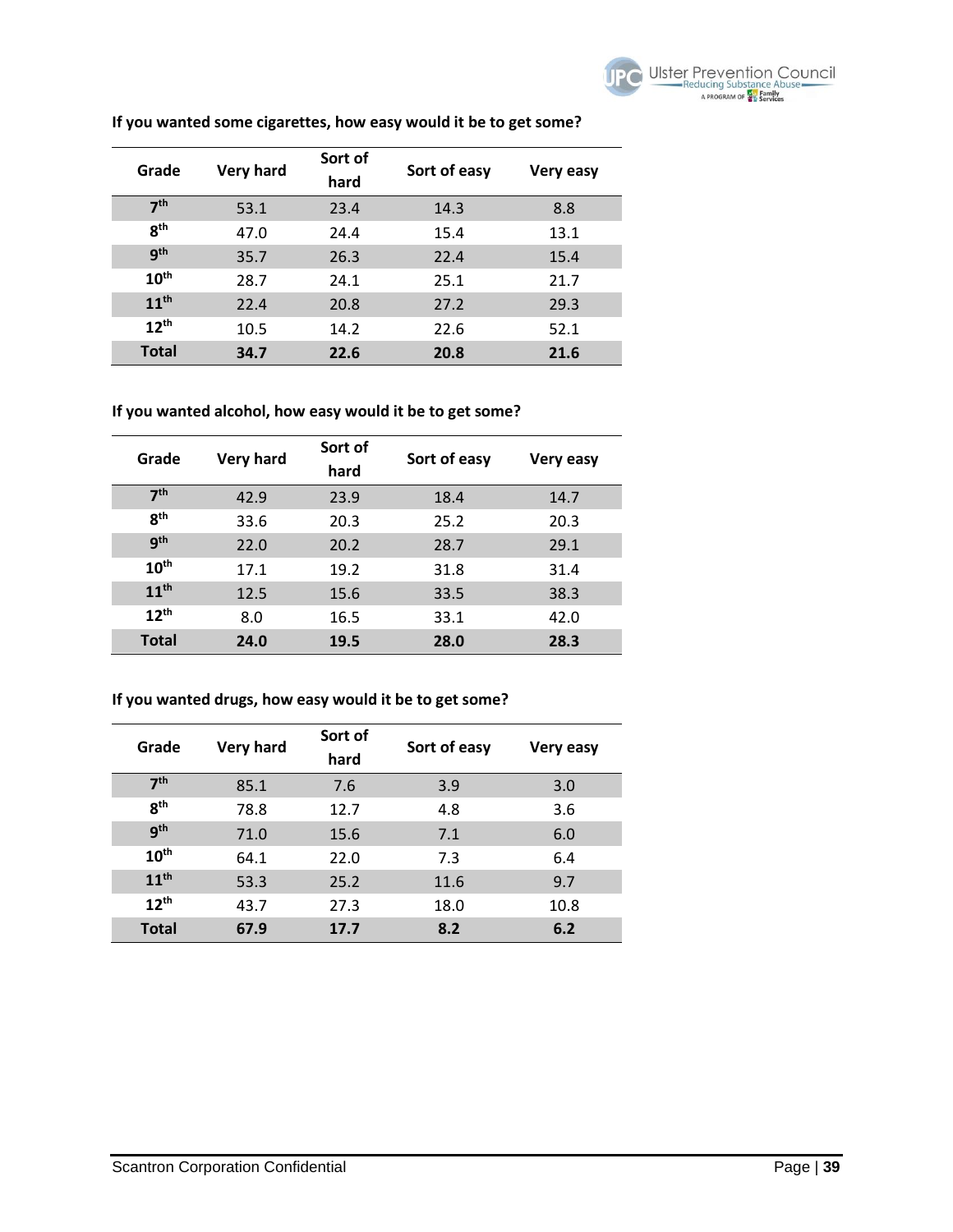

| Grade            | <b>Very hard</b> | Sort of | Sort of easy |           |
|------------------|------------------|---------|--------------|-----------|
|                  |                  | hard    |              | Very easy |
| 7 <sup>th</sup>  | 75.3             | 15.0    | 4.9          | 4.5       |
| R <sup>th</sup>  | 69.8             | 16.3    | 8.6          | 5.1       |
| <b>gth</b>       | 65.9             | 17.5    | 9.1          | 7.4       |
| 10 <sup>th</sup> | 62.1             | 21.0    | 9.2          | 7.3       |
| 11 <sup>th</sup> | 57.5             | 22.8    | 10.2         | 9.5       |
| $12^{th}$        | 44.2             | 27.5    | 16.7         | 11.4      |
| <b>Total</b>     | 63.8             | 19.5    | 9.3          | 7.2       |

## **If you wanted prescription pain relievers, how easy would it be to get some?**

## **If you wanted marijuana, how easy would it be to get some?**

| Grade            | <b>Very hard</b> | Sort of<br>hard | Sort of easy | Very easy |
|------------------|------------------|-----------------|--------------|-----------|
| 7 <sup>th</sup>  | 70.1             | 11.0            | 8.7          | 10.0      |
| 8 <sup>th</sup>  | 49.7             | 13.4            | 14.7         | 22.2      |
| 9 <sup>th</sup>  | 32.1             | 13.6            | 18.4         | 35.9      |
| 10 <sup>th</sup> | 23.4             | 12.2            | 20.4         | 43.9      |
| 11 <sup>th</sup> | 19.3             | 8.8             | 15.5         | 56.3      |
| $12^{th}$        | 14.1             | 8.1             | 15.6         | 62.0      |
| <b>Total</b>     | 36.6             | 11.5            | 15.5         | 36.3      |

## **Sometimes I feel that life is not worth living.**

| Grade            | <b>Always</b> | Most of<br>the time | <b>Sometimes</b> | <b>Never</b> |
|------------------|---------------|---------------------|------------------|--------------|
| 7 <sup>th</sup>  | 4.6           | 5.5                 | 27.1             | 62.4         |
| 8 <sup>th</sup>  | 5.4           | 6.1                 | 26.6             | 61.7         |
| <b>gth</b>       | 5.3           | 6.4                 | 29.5             | 58.8         |
| 10 <sup>th</sup> | 5.6           | 6.4                 | 30.0             | 57.9         |
| 11 <sup>th</sup> | 5.5           | 6.2                 | 27.4             | 60.9         |
| 12 <sup>th</sup> | 4.9           | 7.4                 | 32.6             | 54.6         |
| <b>Total</b>     | 5.2           | 6.3                 | 28.7             | 59.6         |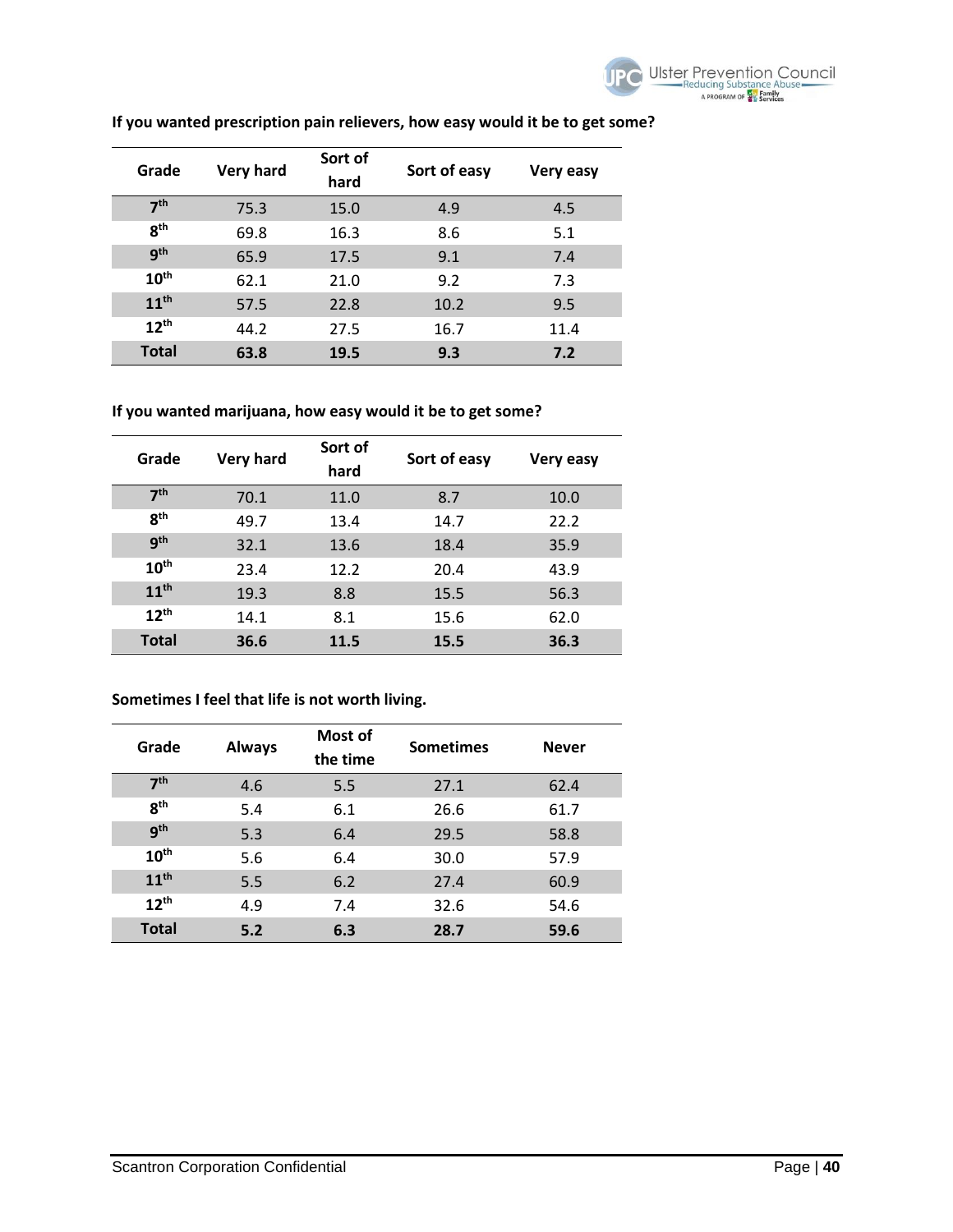

#### **At times I think I am no good at all.**

| Grade            | <b>Always</b> | Most of<br>the time | <b>Sometimes</b> | <b>Never</b> |
|------------------|---------------|---------------------|------------------|--------------|
| 7 <sup>th</sup>  | 6.0           | 8.4                 | 40.7             | 44.6         |
| 8 <sup>th</sup>  | 7.7           | 9.6                 | 36.6             | 46.0         |
| gth              | 7.9           | 11.2                | 36.7             | 44.2         |
| 10 <sup>th</sup> | 7.5           | 9.6                 | 38.9             | 43.8         |
| 11 <sup>th</sup> | 8.3           | 10.8                | 40.5             | 40.3         |
| $12^{th}$        | 7.7           | 10.6                | 42.7             | 38.9         |
| <b>Total</b>     | 7.5           | 10.0                | 39.1             | 43.4         |

#### **All in all, I am inclined to think that I'm a failure.**

| Grade            | <b>Always</b> | Most of<br>the time | <b>Sometimes</b> | <b>Never</b> |
|------------------|---------------|---------------------|------------------|--------------|
| 7 <sup>th</sup>  | 6.4           | 8.4                 | 25.6             | 59.5         |
| 8 <sup>th</sup>  | 7.7           | 7.9                 | 26.1             | 58.3         |
| gth              | 8.1           | 10.4                | 23.3             | 58.3         |
| 10 <sup>th</sup> | 8.4           | 6.4                 | 29.9             | 55.1         |
| 11 <sup>th</sup> | 9.3           | 7.8                 | 27.8             | 55.2         |
| 12 <sup>th</sup> | 7.9           | 7.7                 | 34.1             | 50.1         |
| <b>Total</b>     | 7.9           | 8.2                 | 27.4             | 56.4         |

**In the past year, have you felt depressed or sad MOST days, even if you felt okay sometimes?**

| Grade            | Yes  | No   |
|------------------|------|------|
| 7 <sup>th</sup>  | 35.9 | 64.1 |
| 8 <sup>th</sup>  | 37.9 | 62.1 |
| <b>gth</b>       | 42.8 | 57.2 |
| 10 <sup>th</sup> | 38.3 | 61.7 |
| 11 <sup>th</sup> | 38.9 | 61.1 |
| 12 <sup>th</sup> | 40.1 | 59.7 |
| <b>Total</b>     | 38.9 | 61.1 |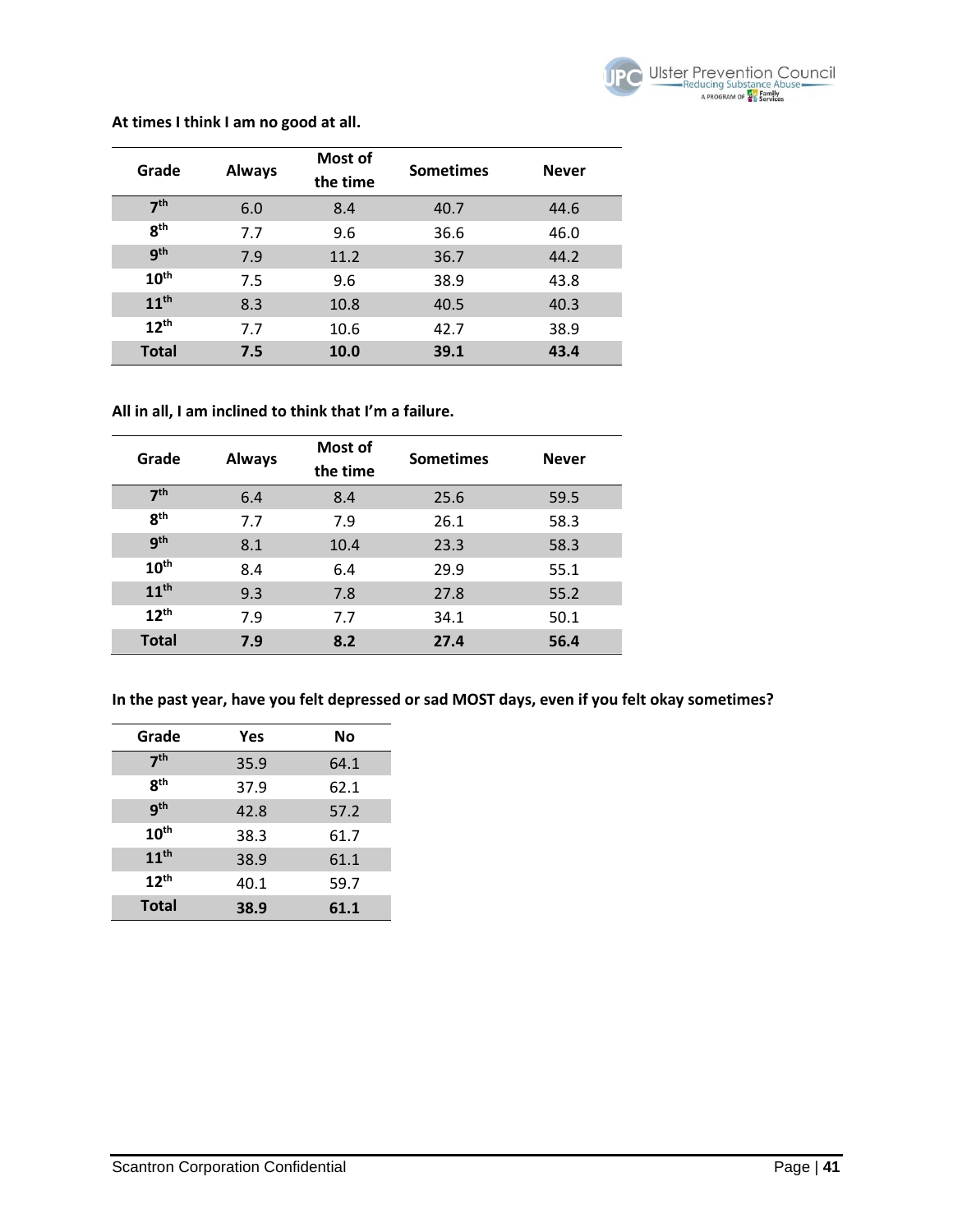

|                         | used Heroin |           |                    |                     |
|-------------------------|-------------|-----------|--------------------|---------------------|
| Marijuana<br><b>Use</b> | 0 times     | 1-9 times | <b>10-19 times</b> | 20 or more<br>times |
| 0 times                 | 99.8%       | 0.0%      | 0.0%               | 0.1%                |
| 1-9 times               | 99.2%       | 0.4%      | 0.4%               | 0.0%                |
| <b>10-19 times</b>      | 100.0%      | 0.0%      | 0.0%               | 0.0%                |
| 20 or more              | 92.5%       | 1.3%      | 0.6%               | 5.6%                |
| <b>Total</b>            | 99.5%       | 0.1%      | 0.1%               | 0.3%                |

**During the past 30 days, on how many occasions (if any) have you:** 

**During the past 30 days, on how many occasions (if any) have you:** 

|                         | used prescription pain relievers (such as OxyContin,<br>Percocet, Vicodin, or Tylox) not prescribed to you |           |                    |                     |
|-------------------------|------------------------------------------------------------------------------------------------------------|-----------|--------------------|---------------------|
| Marijuana<br><b>Use</b> | 0 times                                                                                                    | 1-9 times | <b>10-19 times</b> | 20 or more<br>times |
| 0 times                 | 99.1%                                                                                                      | 0.8%      | 0.1%               | 0.1%                |
| 1-9 times               | 96.1%                                                                                                      | 3.1%      | 0.4%               | 0.4%                |
| <b>10-19 times</b>      | 95.6%                                                                                                      | 3.3%      | 1.1%               | 0.0%                |
| 20 or more              | 87.0%                                                                                                      | 8.0%      | 1.2%               | 3.7%                |
| <b>Total</b>            | 98.1%                                                                                                      | 1.4%      | 0.2%               | 0.3%                |

**During the past 30 days, on how many occasions (if any) have you:** 

|                         | asca prescription stimulant pins (such as ititami, Auucran,<br>or Concerta) not prescribed to you |           |             |                     |
|-------------------------|---------------------------------------------------------------------------------------------------|-----------|-------------|---------------------|
| Marijuana<br><b>Use</b> | 0 times                                                                                           | 1-9 times | 10-19 times | 20 or more<br>times |
| 0 times                 | 99.8%                                                                                             | 0.2%      | 0.0%        | 0.0%                |
| 1-9 times               | 96.3%                                                                                             | 3.1%      | 0.4%        | 0.2%                |
| <b>10-19 times</b>      | 93.3%                                                                                             | 5.6%      | 1.1%        | 0.0%                |
| 20 or more              | 88.1%                                                                                             | 7.5%      | 1.3%        | 3.1%                |
| <b>Total</b>            | 98.7%                                                                                             | 1.0%      | 0.1%        | 0.2%                |

# **used prescription stimulant pills (such as Ritalin, Adderall,**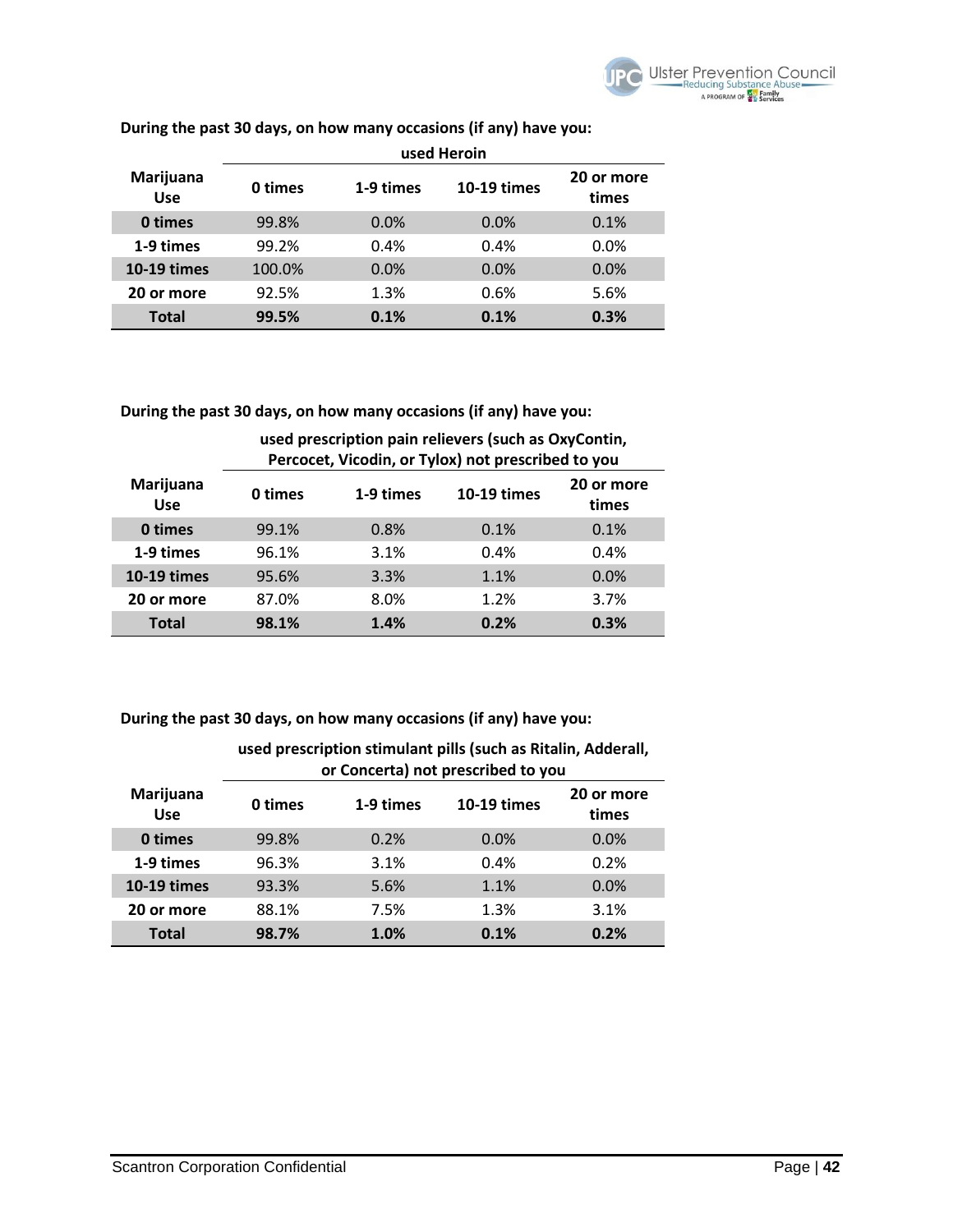**During the past 30 days, on how many occasions (if any) have you:** 

|                         | Valium, or Ativan) not prescribed to you |           |             |                     |  |
|-------------------------|------------------------------------------|-----------|-------------|---------------------|--|
| Marijuana<br><b>Use</b> | 0 times                                  | 1-9 times | 10-19 times | 20 or more<br>times |  |
| 0 times                 | 99.8%                                    | 0.1%      | 0.0%        | 0.1%                |  |
| 1-9 times               | 96.9%                                    | 2.9%      | 0.0%        | 0.2%                |  |
| <b>10-19 times</b>      | 93.4%                                    | 6.6%      | 0.0%        | 0.0%                |  |
| 20 or more              | 83.1%                                    | 12.5%     | 1.3%        | 3.1%                |  |
| <b>Total</b>            | 98.6%                                    | 1.1%      | 0.1%        | 0.2%                |  |

# **used prescription tranquilizers or "benzos" (like Xanax,**

**During the past 30 days, on how many occasions (if any) have you:** 

#### **used other prescription drugs (like Ambien, Lunesta, Prozac, Paxil, or Zoloft) not prescribed to you Marijuana Use 0 times 1-9 times 10-19 times 20 or more**

| <b>Use</b>         | 0 times | 1-9 times | 10-19 times | times |
|--------------------|---------|-----------|-------------|-------|
| 0 times            | 99.8%   | 0.1%      | 0.0%        | 0.0%  |
| 1-9 times          | 98.6%   | 1.2%      | 0.2%        | 0.0%  |
| <b>10-19 times</b> | 98.9%   | 1.1%      | 0.0%        | 0.0%  |
| 20 or more         | 92.4%   | 4.4%      | 0.6%        | 2.5%  |
| <b>Total</b>       | 99.4%   | 0.5%      | 0.1%        | 0.1%  |

## **During the past 30 days, on how many occasions (if any) have you:**

|                         | used LSD or other psychedelics |           |             |                     |
|-------------------------|--------------------------------|-----------|-------------|---------------------|
| Marijuana<br><b>Use</b> | 0 times                        | 1-9 times | 10-19 times | 20 or more<br>times |
| 0 times                 | 99.8%                          | 0.1%      | 0.0%        | 0.1%                |
| 1-9 times               | 97.1%                          | 2.7%      | $0.0\%$     | 0.2%                |
| <b>10-19 times</b>      | 94.4%                          | 5.6%      | 0.0%        | 0.0%                |
| 20 or more              | 80.4%                          | 16.5%     | 0.0%        | 3.2%                |
| <b>Total</b>            | 98.6%                          | 1.2%      | 0.0%        | 0.2%                |